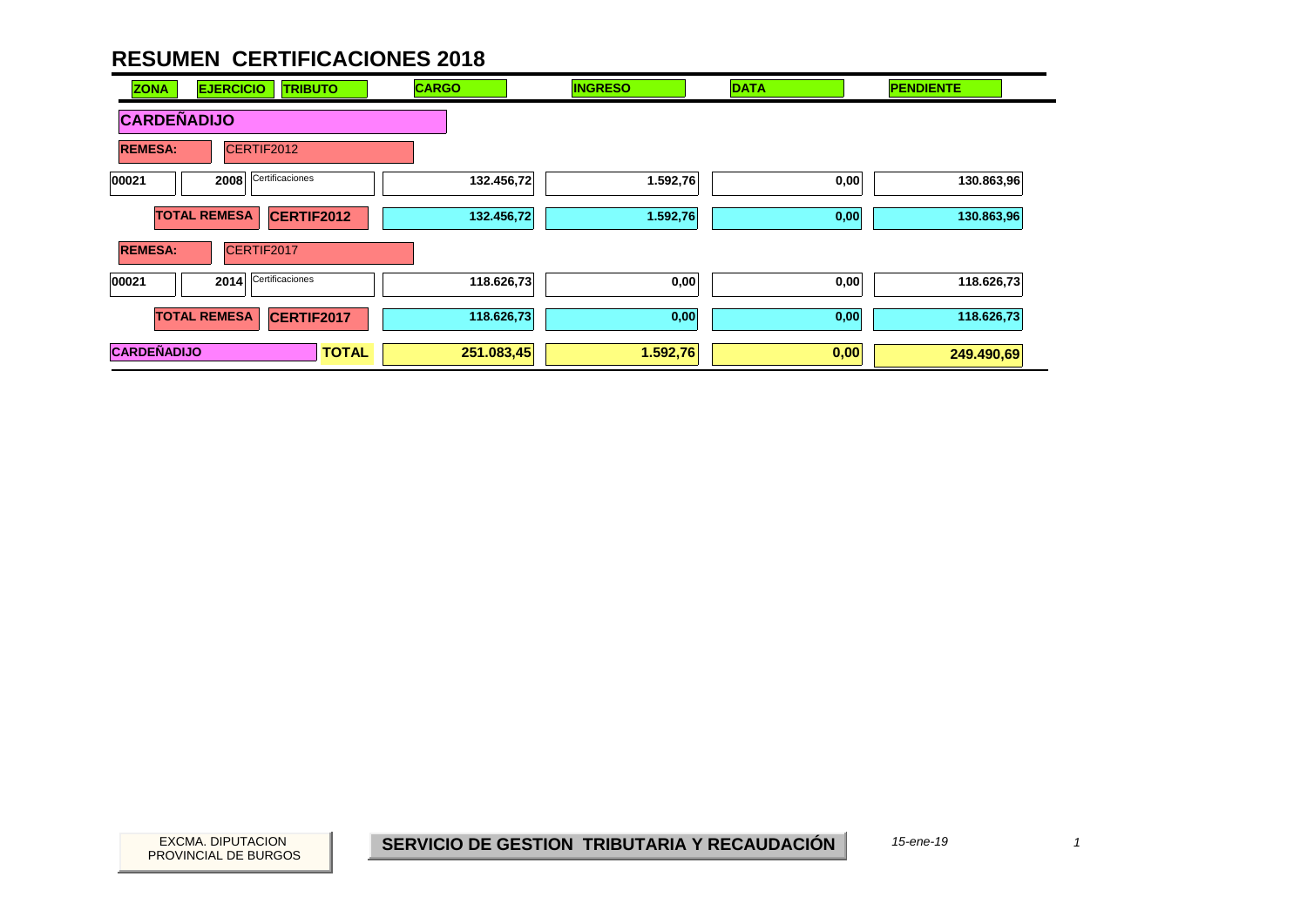| <b>ZONA</b>               | <b>EJERCICIO</b>          | <b>TRIBUTO</b>  | <b>CARGO</b> | <b>INGRESO</b> | <b>DATA</b> | <b>PENDIENTE</b> |  |
|---------------------------|---------------------------|-----------------|--------------|----------------|-------------|------------------|--|
|                           | <b>CEREZO DE RIOTIRON</b> |                 |              |                |             |                  |  |
| <b>REMESA:</b>            | CERTIF2018                |                 |              |                |             |                  |  |
| 00021                     | 2017                      | Certificaciones | 500,00       | 0,00           | 0,00        | 500,00           |  |
|                           | <b>TOTAL REMESA</b>       | CERTIF2018      | 500,00       | 0,00           | 0,00        | 500,00           |  |
| <b>CEREZO DE RIOTIRON</b> |                           | <b>TOTAL</b>    | 500,00       | 0,00           | 0,00        | 500,00           |  |

 $\overline{c}$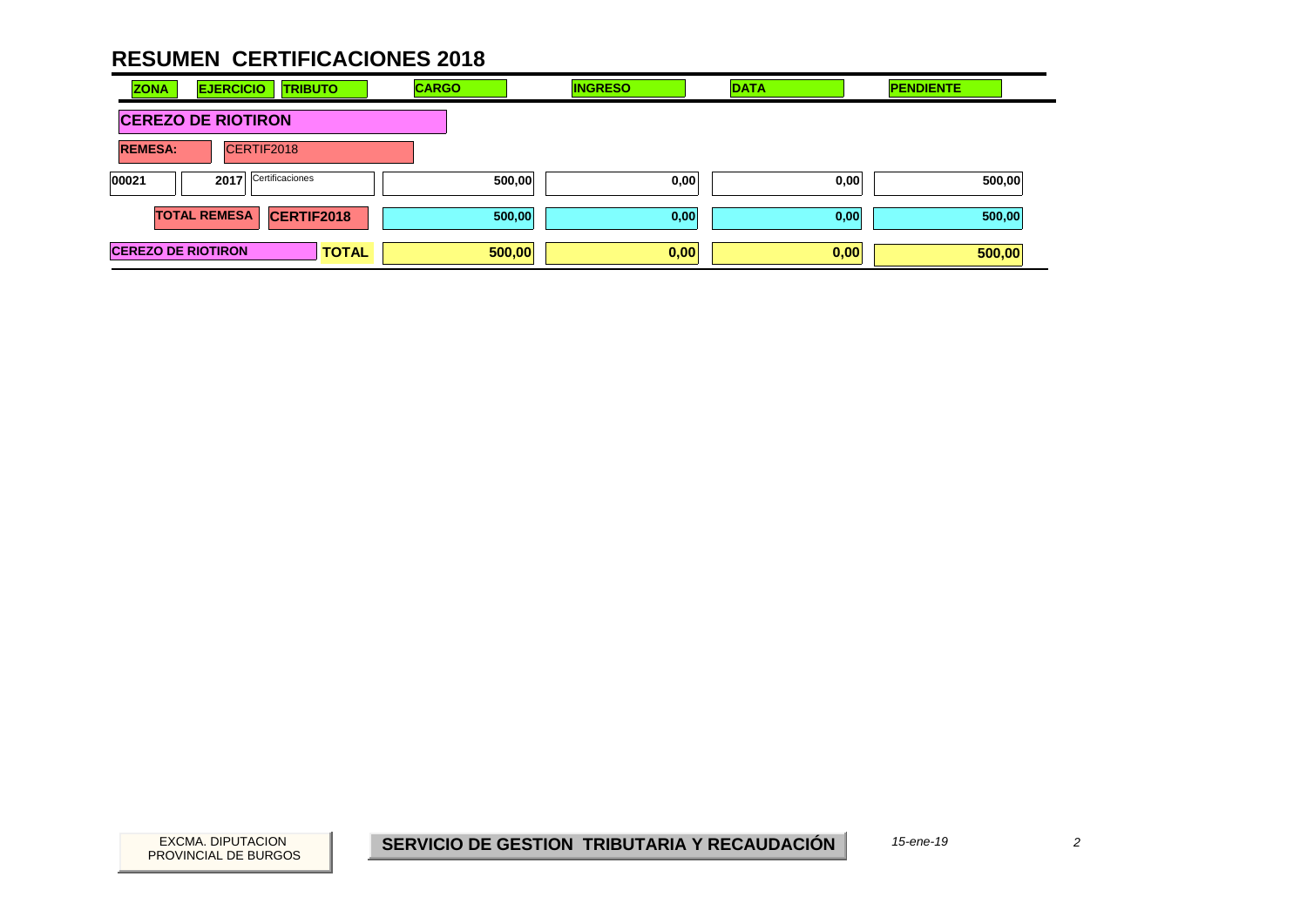| <b>ZONA</b>        | <b>EJERCICIO</b><br><b>TRIBUTO</b>       | <b>CARGO</b> | <b>INGRESO</b> | <b>DATA</b> | <b>PENDIENTE</b> |
|--------------------|------------------------------------------|--------------|----------------|-------------|------------------|
| <b>FRANDOVINEZ</b> |                                          |              |                |             |                  |
| <b>REMESA:</b>     | CERTIF2013                               |              |                |             |                  |
| 00021              | Certificaciones<br>2012                  | 1.416,20     | 0,00           | 0,00        | 1.416,20         |
|                    | <b>TOTAL REMESA</b><br><b>CERTIF2013</b> | 1.416,20     | 0,00           | 0,00        | 1.416,20         |
| <b>FRANDOVINEZ</b> | <b>TOTAL</b>                             | 1.416,20     | 0,00           | 0,00        | 1.416,20         |

 $\overline{3}$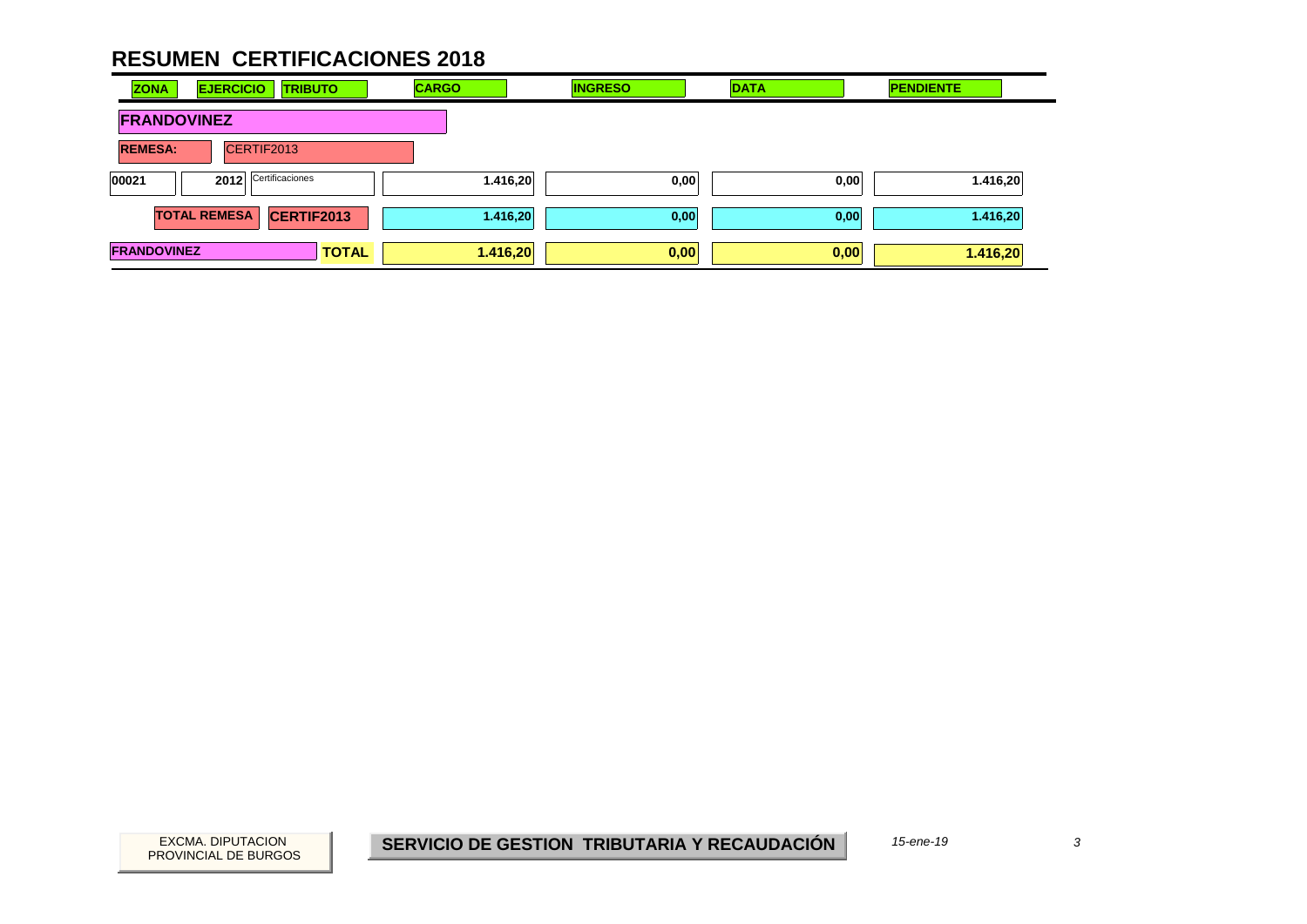| <b>ZONA</b>    | <b>EJERCICIO</b><br><b>TRIBUTO</b>            | <b>CARGO</b> | <b>INGRESO</b> | <b>DATA</b> | <b>PENDIENTE</b> |
|----------------|-----------------------------------------------|--------------|----------------|-------------|------------------|
|                | <b>HONTORIA DE LA CANTERA</b>                 |              |                |             |                  |
| <b>REMESA:</b> | CERTIF2013                                    |              |                |             |                  |
| 00021          | Certificaciones<br>2011                       | 36.000,00    | 0,00           | 0,00        | 36.000,00        |
|                | CERTIF2013<br><b>TOTAL REMESA</b>             | 36.000,00    | 0,00           | 0,00        | 36.000,00        |
|                | <b>HONTORIA DE LA CANTERA</b><br><b>TOTAL</b> | 36.000,00    | 0,00           | 0,00        | 36.000,00        |

 $\overline{4}$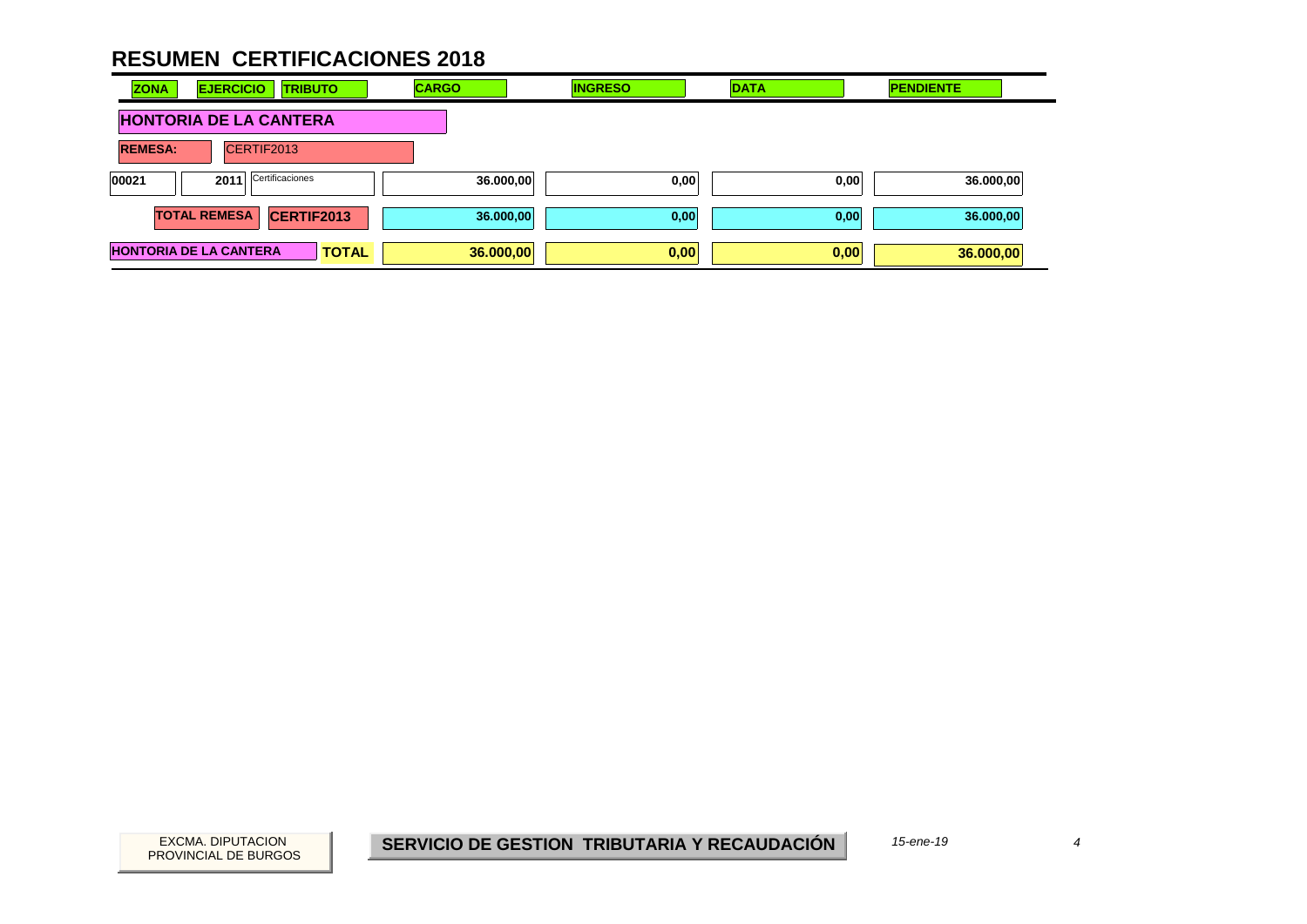| <b>ZONA</b>             | <b>EJERCICIO</b>        | <b>TRIBUTO</b>  | <b>CARGO</b> | <b>INGRESO</b> | <b>DATA</b> | <b>PENDIENTE</b> |
|-------------------------|-------------------------|-----------------|--------------|----------------|-------------|------------------|
|                         | <b>IBEAS DE JUARROS</b> |                 |              |                |             |                  |
| <b>REMESA:</b>          | CERTIF2015              |                 |              |                |             |                  |
| 00021                   | 2013                    | Certificaciones | 3.027,66     | 0,00           | 0,00        | 3.027,66         |
|                         | <b>TOTAL REMESA</b>     | CERTIF2015      | 3.027,66     | 0,00           | 0,00        | 3.027,66         |
| <b>IBEAS DE JUARROS</b> |                         | <b>TOTAL</b>    | 3.027,66     | 0,00           | 0,00        | 3.027,66         |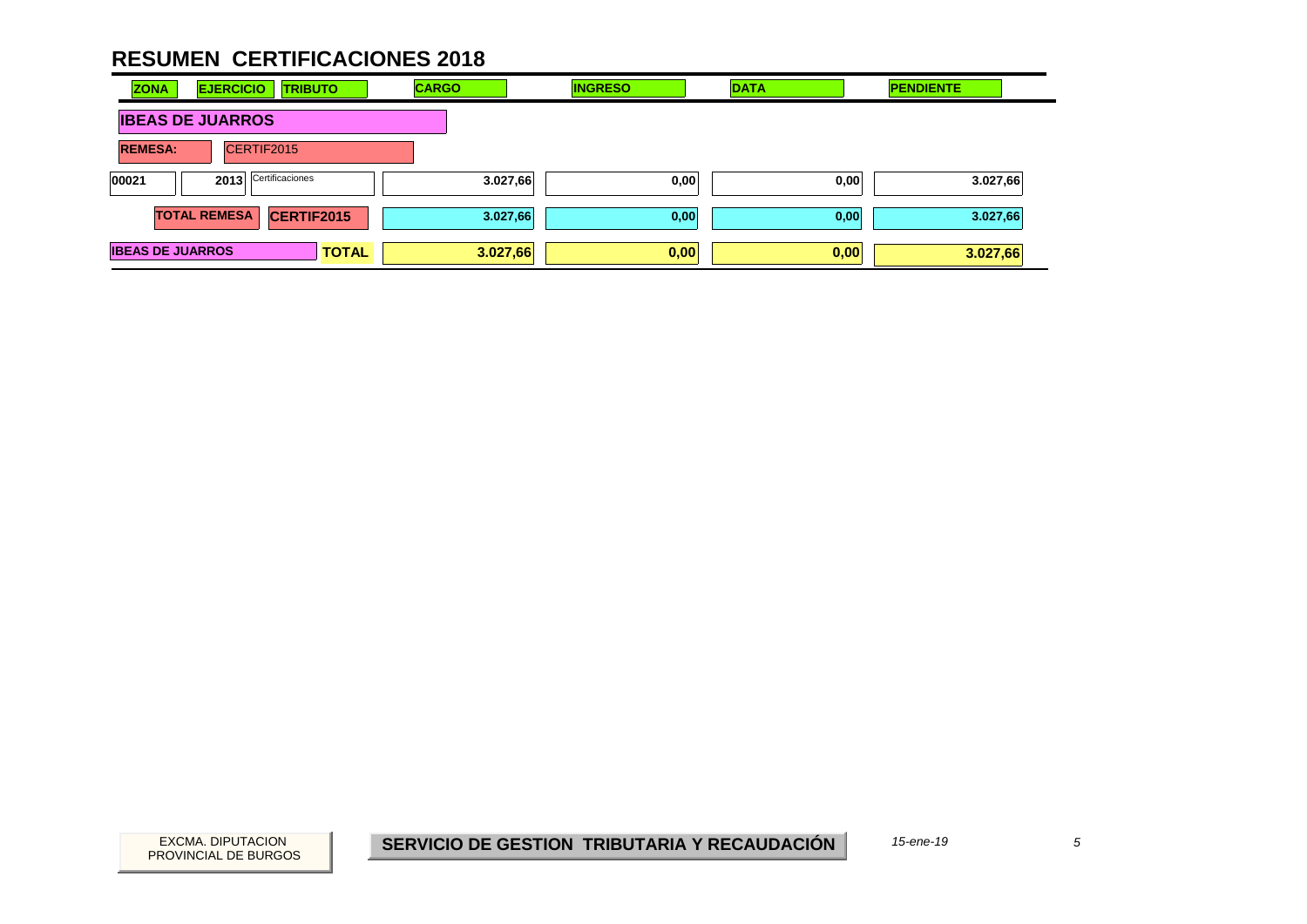| <b>ZONA</b>    | <b>EJERCICIO</b><br><b>TRIBUTO</b> | <b>CARGO</b> | <b>INGRESO</b> | <b>DATA</b> | <b>PENDIENTE</b> |
|----------------|------------------------------------|--------------|----------------|-------------|------------------|
| <b>ISAR</b>    |                                    |              |                |             |                  |
| <b>REMESA:</b> | CERTIF2013                         |              |                |             |                  |
| 00021          | Certificaciones<br>2012            | 754,91       | 0,00           | 0,00        | 754,91           |
|                | <b>TOTAL REMESA</b><br>CERTIF2013  | 754,91       | 0,00           | 0,00        | 754,91           |
| <b>REMESA:</b> | CERTIF2017                         |              |                |             |                  |
| 00021          | Certificaciones<br>2016            | 45,44        | 45,44          | 0,00        | 0,00             |
|                | <b>TOTAL REMESA</b><br>CERTIF2017  | 45,44        | 45,44          | 0,00        | 0,00             |
| <b>ISAR</b>    | <b>TOTAL</b>                       | 800,35       | 45,44          | 0,00        | 754,91           |

PROVINCIAL DE BURGOS

EXCMA. DIPUTACION *6***SERVICIO DE GESTION TRIBUTARIA Y RECAUDACIÓN**

*15-ene-19*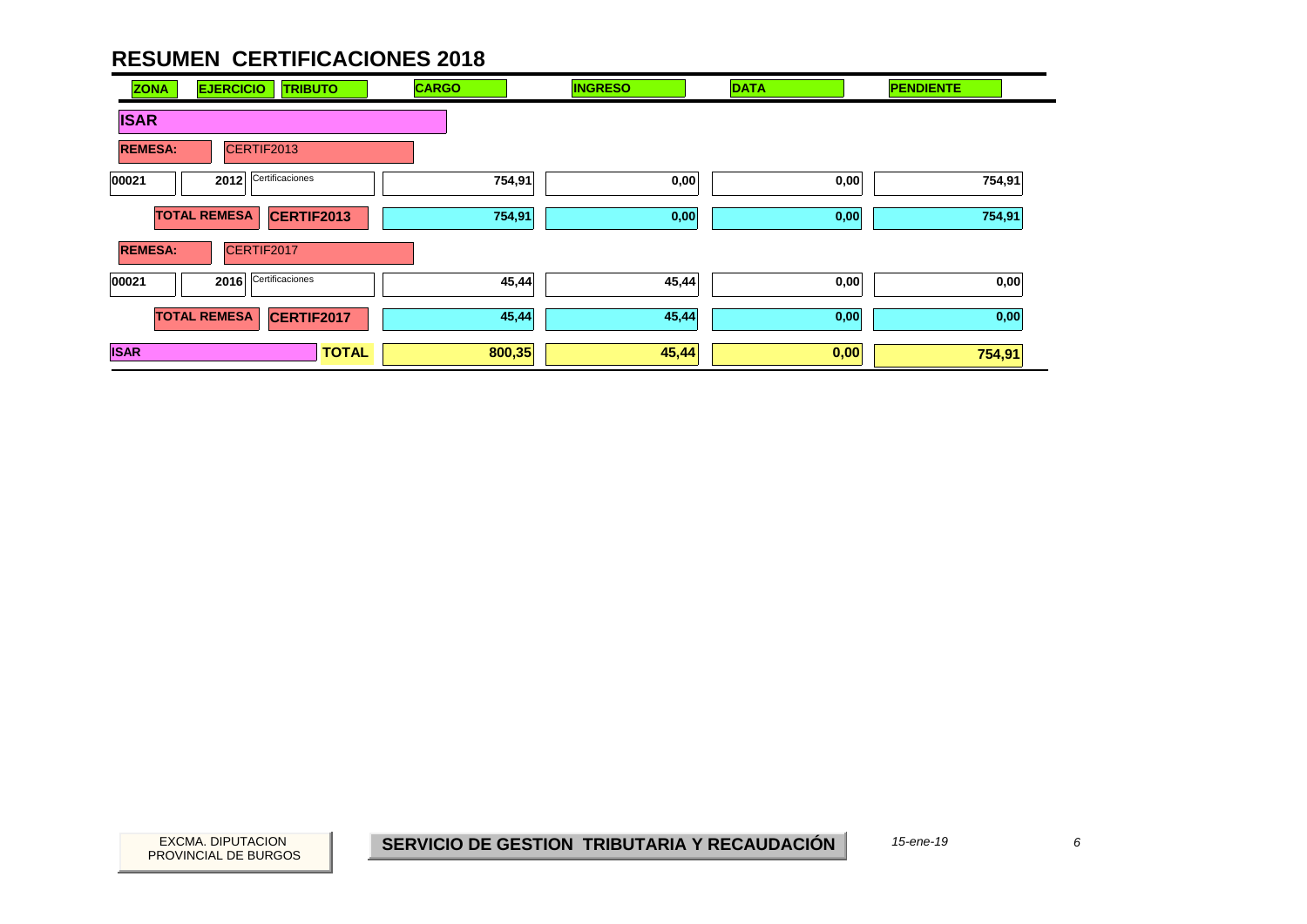| <b>ZONA</b>    | <b>EJERCICIO</b><br><b>TRIBUTO</b>             | <b>CARGO</b> | <b>INGRESO</b> | <b>DATA</b> | <b>PENDIENTE</b> |
|----------------|------------------------------------------------|--------------|----------------|-------------|------------------|
|                | <b>MERINDAD DE RIO UBIERNA</b>                 |              |                |             |                  |
| <b>REMESA:</b> | CERTIF2018                                     |              |                |             |                  |
| 00021          | Certificaciones<br>2017                        | 10.001,00    | 10.001,00      | 0,00        | 0,00             |
|                | CERTIF2018<br><b>TOTAL REMESA</b>              | 10.001,00    | 10.001,00      | 0,00        | 0,00             |
|                | <b>MERINDAD DE RIO UBIERNA</b><br><b>TOTAL</b> | 10.001,00    | 10.001,00      | 0,00        | 0,00             |

 $\overline{7}$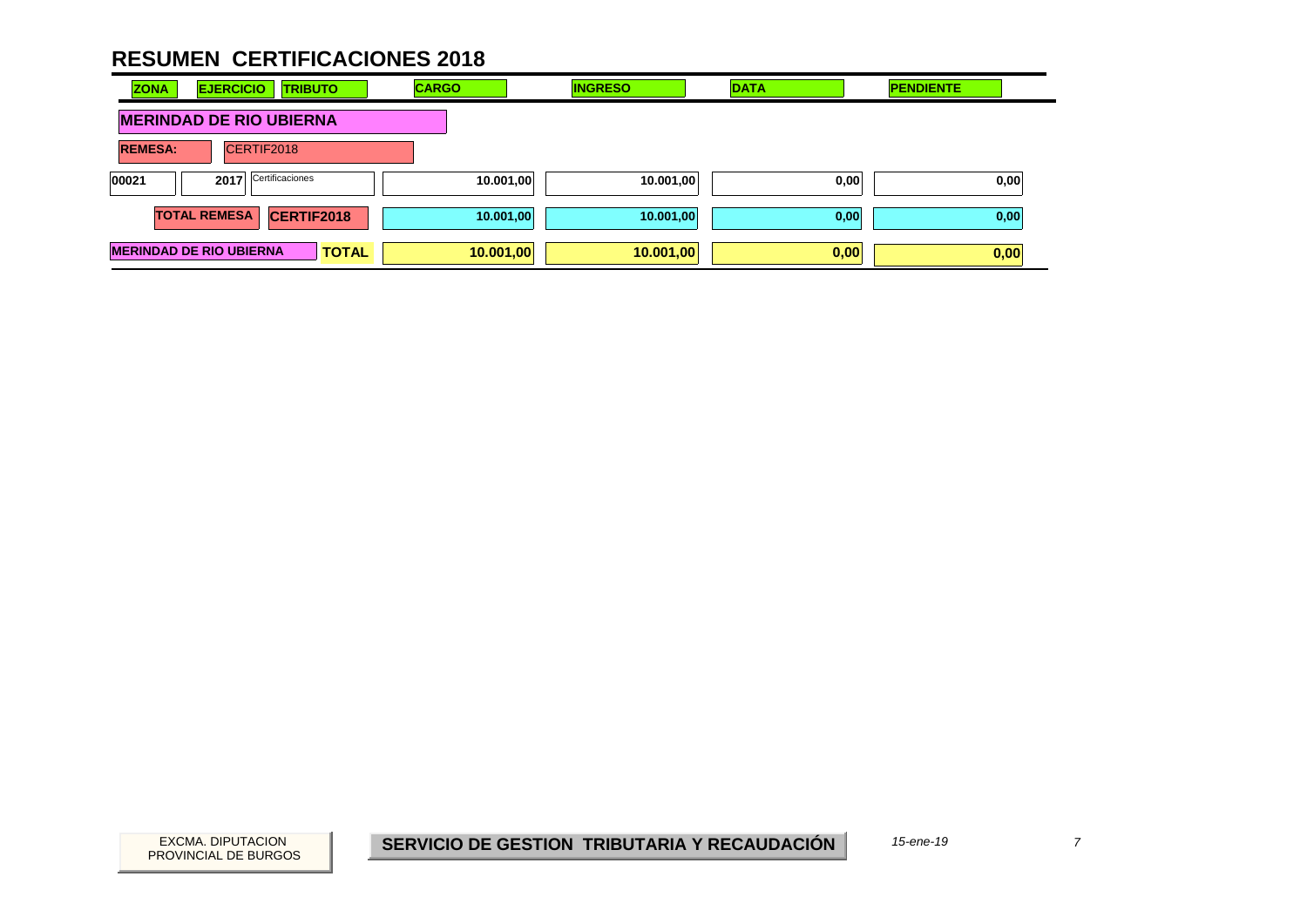| <b>ZONA</b>             | <b>EJERCICIO</b><br><b>TRIBUTO</b> | <b>CARGO</b> |       | <b>INGRESO</b> | <b>DATA</b> | <b>PENDIENTE</b> |  |
|-------------------------|------------------------------------|--------------|-------|----------------|-------------|------------------|--|
|                         | <b>ORBANEJA RIOPICO</b>            |              |       |                |             |                  |  |
| <b>REMESA:</b>          | CERTIF2018                         |              |       |                |             |                  |  |
| 00021                   | Certificaciones<br>2017            |              | 45,00 | 0,00           | 0,00        | 45,00            |  |
|                         | CERTIF2018<br><b>TOTAL REMESA</b>  |              | 45,00 | 0,00           | 0,00        | 45,00            |  |
| <b>ORBANEJA RIOPICO</b> |                                    | <b>TOTAL</b> | 45,00 | 0,00           | 0,00        | 45,00            |  |

 $\boldsymbol{\delta}$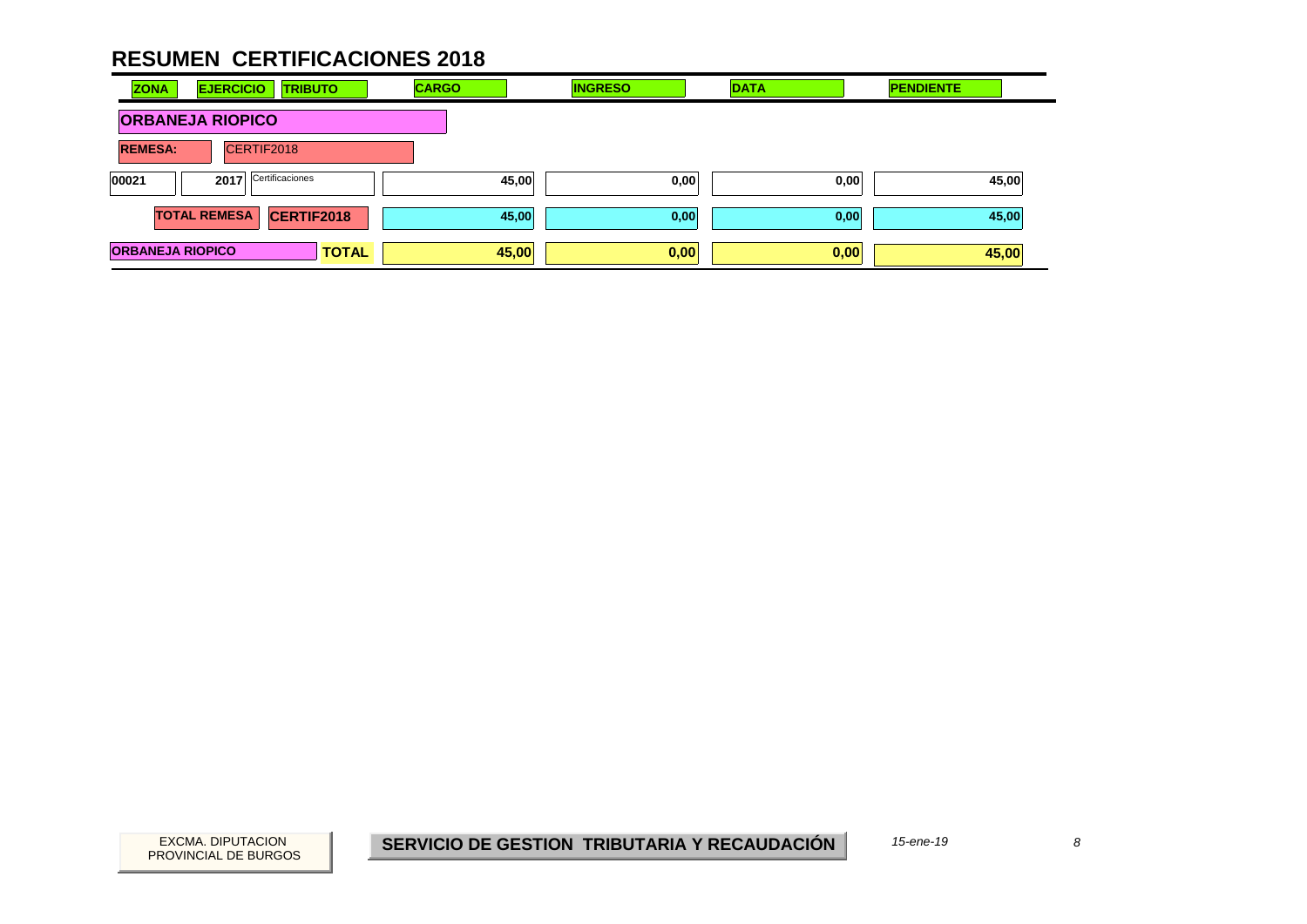| <b>ZONA</b>              | <b>EJERCICIO</b>    | <b>TRIBUTO</b>    | <b>CARGO</b> | <b>INGRESO</b> | <b>DATA</b> | <b>PENDIENTE</b> |
|--------------------------|---------------------|-------------------|--------------|----------------|-------------|------------------|
| <b>QUINTANILLAS, LAS</b> |                     |                   |              |                |             |                  |
| <b>REMESA:</b>           |                     | CERTIF2013        |              |                |             |                  |
| 00021                    | 2013                | Certificaciones   | 276,45       | 0,00           | 0,00        | 276,45           |
|                          | <b>TOTAL REMESA</b> | <b>CERTIF2013</b> | 276,45       | 0,00           | 0,00        | 276,45           |
| <b>QUINTANILLAS, LAS</b> |                     | <b>TOTAL</b>      | 276,45       | 0,00           | 0,00        | 276,45           |

 $\mathfrak{g}$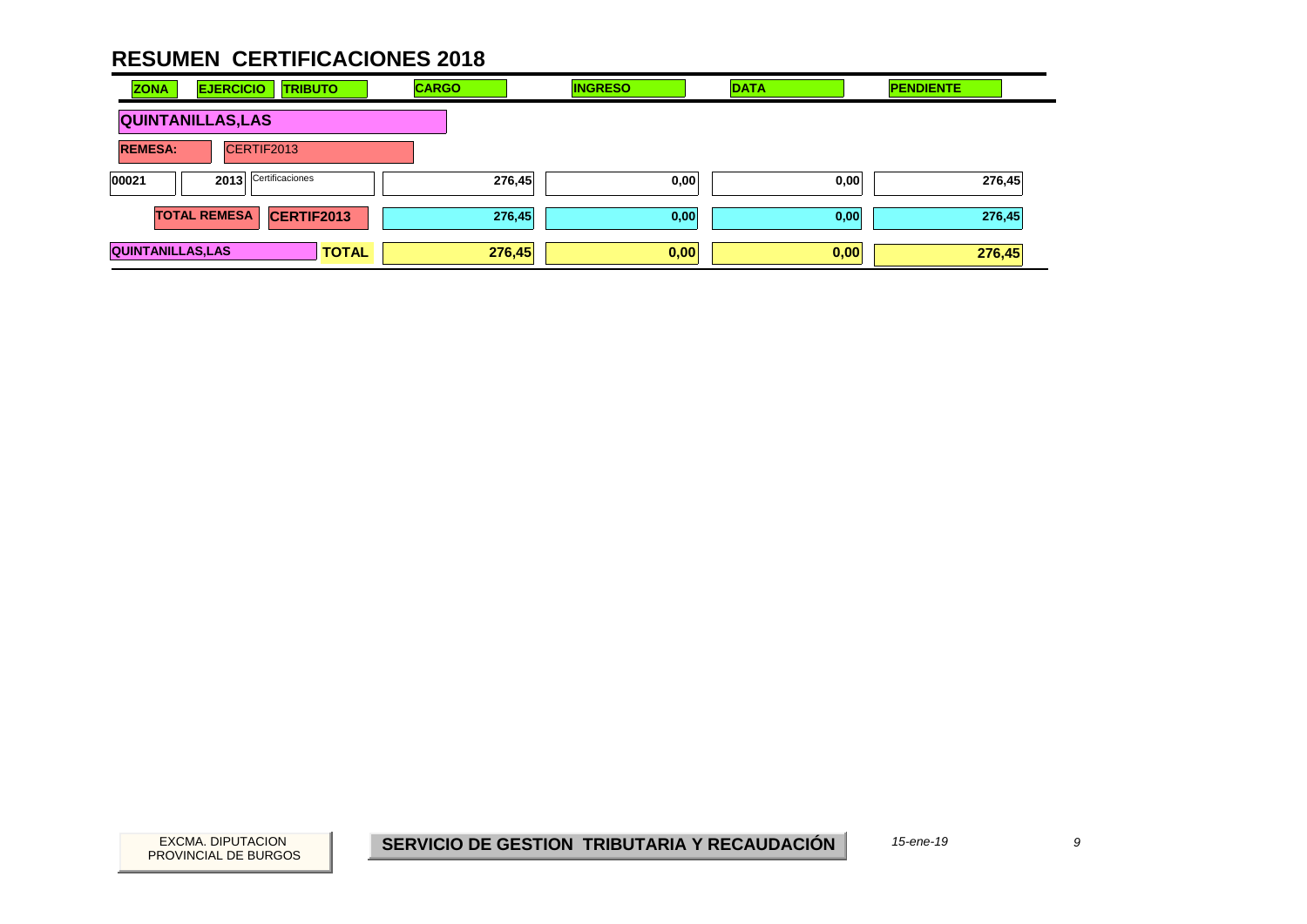| <b>ZONA</b>        | <b>EJERCICIO</b><br><b>TRIBUTO</b>       | <b>CARGO</b> | <b>INGRESO</b> | <b>DATA</b> | <b>PENDIENTE</b> |
|--------------------|------------------------------------------|--------------|----------------|-------------|------------------|
| <b>REVILLARRUZ</b> |                                          |              |                |             |                  |
| <b>REMESA:</b>     | CERTIF2009                               |              |                |             |                  |
| 00021              | Certificaciones<br>2008                  | 325,81       | 0,00           | 0,00        | 325,81           |
|                    | <b>TOTAL REMESA</b><br><b>CERTIF2009</b> | 325,81       | 0,00           | 0,00        | 325,81           |
| <b>REMESA:</b>     | CERTIF2017                               |              |                |             |                  |
| 00021              | Certificaciones<br>2016                  | 2.324,30     | 0,00           | 2.324,30    | 0,00             |
|                    | <b>TOTAL REMESA</b><br>CERTIF2017        | 2.324,30     | 0,00           | 2.324,30    | 0,00             |
| <b>REVILLARRUZ</b> | <b>TOTAL</b>                             | 2.650,11     | 0,00           | 2.324,30    | 325,81           |

PROVINCIAL DE BURGOS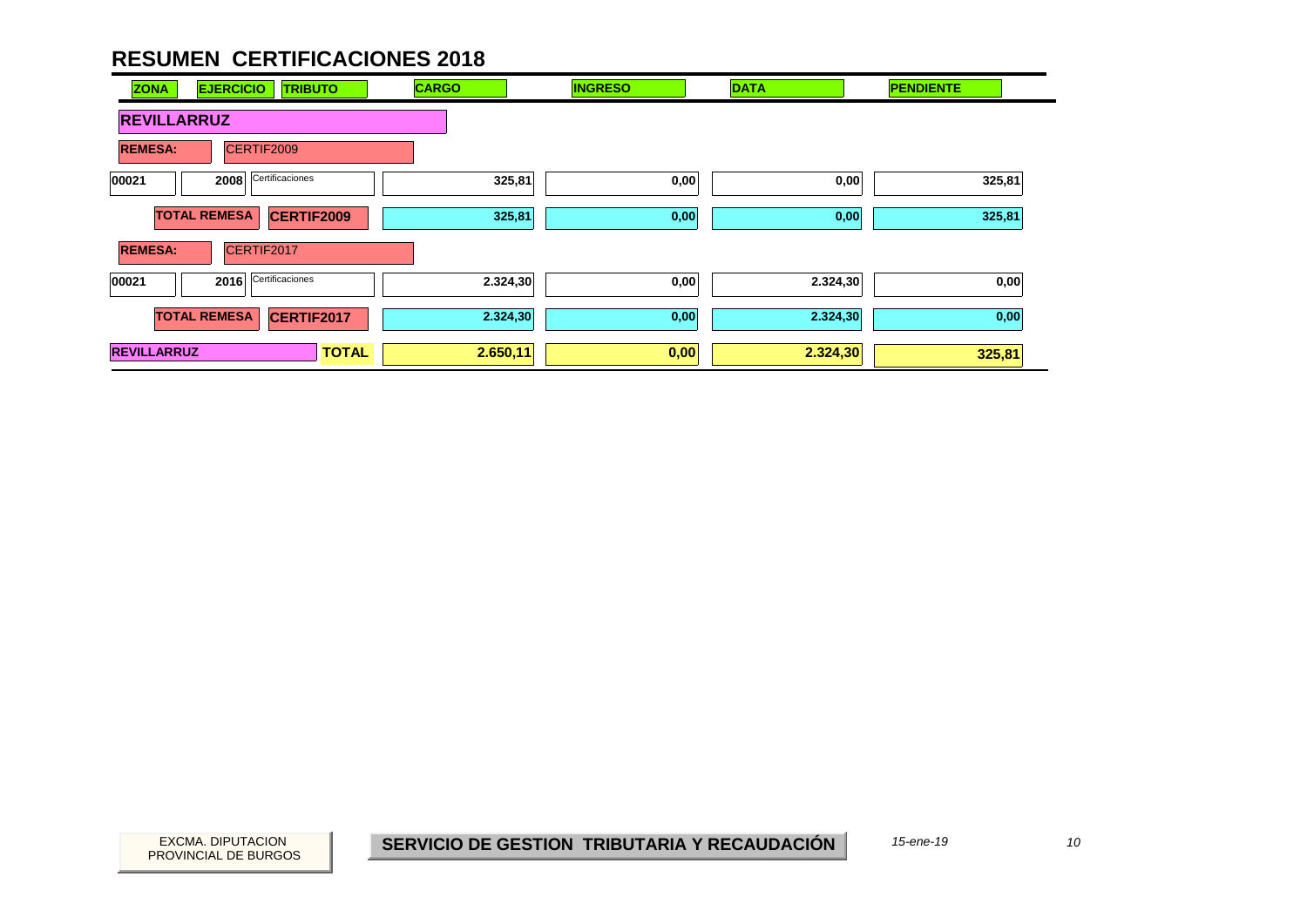| <b>ZONA</b>      | <b>EJERCICIO</b><br><b>TRIBUTO</b> | <b>CARGO</b> | <b>INGRESO</b> | <b>DATA</b> | <b>PENDIENTE</b> |
|------------------|------------------------------------|--------------|----------------|-------------|------------------|
| <b>SAN MAMES</b> |                                    |              |                |             |                  |
| <b>REMESA:</b>   | CERTIF2013                         |              |                |             |                  |
| 00021            | Certificaciones<br>2012            | 273,54       | 0,00           | 0,00        | 273,54           |
|                  | <b>TOTAL REMESA</b><br>CERTIF2013  | 273,54       | 0,00           | 0,00        | 273,54           |
| <b>SAN MAMES</b> | <b>TOTAL</b>                       | 273,54       | 0,00           | 0,00        | 273,54           |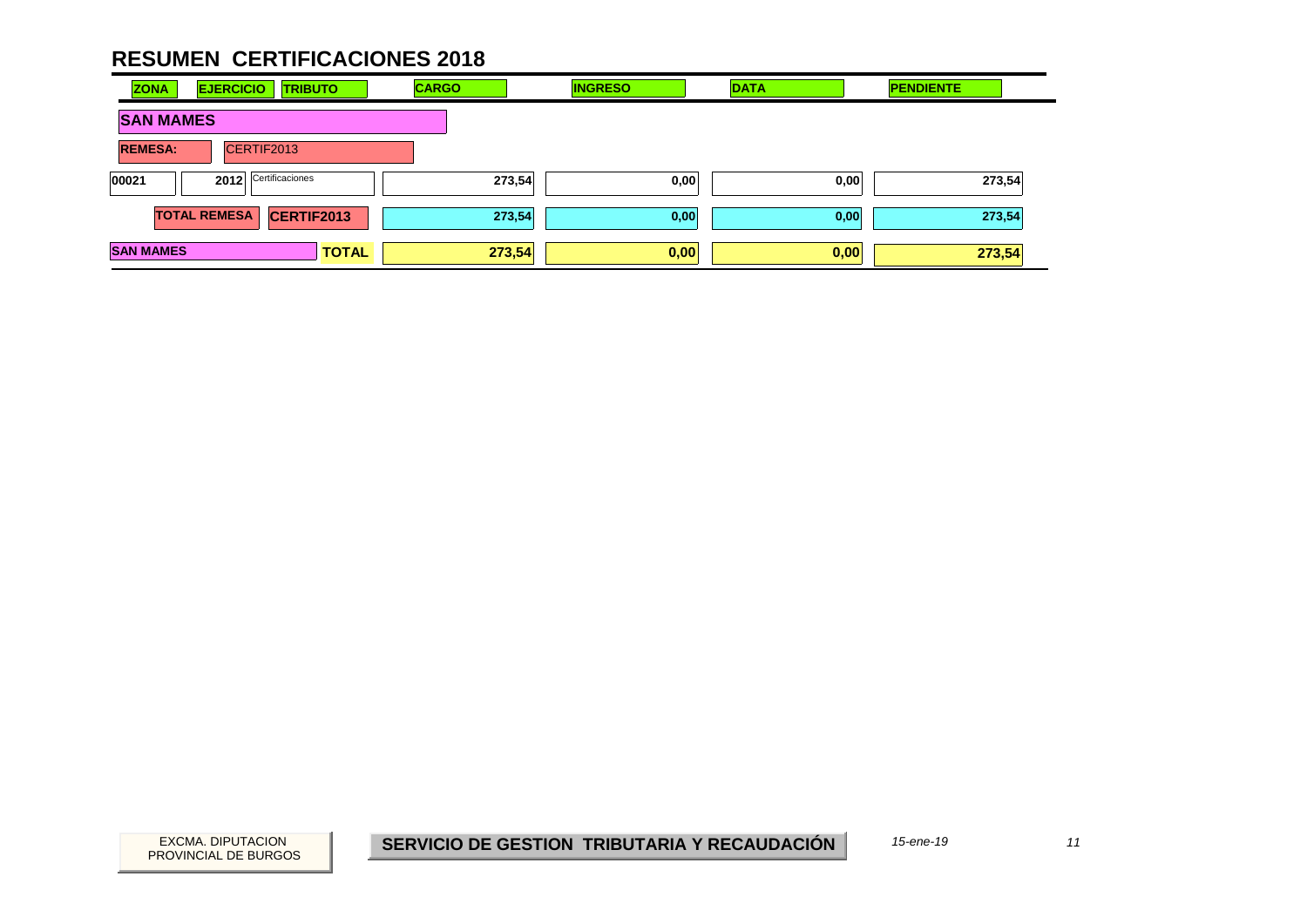| <b>ZONA</b>       | <b>EJERCICIO</b><br><b>TRIBUTO</b>               | <b>CARGO</b>                                 | <b>INGRESO</b> | <b>DATA</b> | <b>PENDIENTE</b> |
|-------------------|--------------------------------------------------|----------------------------------------------|----------------|-------------|------------------|
| <b>VILLARIEZO</b> |                                                  |                                              |                |             |                  |
| <b>REMESA:</b>    | CERTIF2010                                       |                                              |                |             |                  |
| 00021             | Certificaciones<br>2010                          | 138,24                                       | 0,00           | 0,00        | 138,24           |
|                   | <b>TOTAL REMESA</b><br>CERTIF2010                | 138,24                                       | 0,00           | 0,00        | 138,24           |
| <b>REMESA:</b>    | CERTIF2012                                       |                                              |                |             |                  |
| 00021             | Certificaciones<br>2010                          | 90,00                                        | 90,00          | 0,00        | 0,00             |
|                   | Certificaciones<br>2012                          | 50,00                                        | 0,00           | 0,00        | 50,00            |
|                   | <b>TOTAL REMESA</b><br><b>CERTIF2012</b>         | 140,00                                       | 90,00          | 0,00        | 50,00            |
| <b>REMESA:</b>    | CERTIF2013                                       |                                              |                |             |                  |
| 00021             | Certificaciones<br>2012                          | 1.677,98                                     | 0,00           | 0,00        | 1.677,98         |
|                   | Certificaciones<br>2013                          | 51,43                                        | 0,00           | 0,00        | 51,43            |
|                   | <b>TOTAL REMESA</b><br><b>CERTIF2013</b>         | 1.729,41                                     | 0,00           | 0,00        | 1.729,41         |
| <b>REMESA:</b>    | CERTIF2014                                       |                                              |                |             |                  |
| 00021             | Certificaciones<br>2014                          | 620,73                                       | 0,00           | 0,00        | 620,73           |
|                   | <b>TOTAL REMESA</b><br>CERTIF2014                | 620,73                                       | 0,00           | 0,00        | 620,73           |
| <b>REMESA:</b>    | CERTIF2015                                       |                                              |                |             |                  |
| 00021             | Certificaciones<br>2014                          | 8.475,72                                     | 0,00           | 0,00        | 8.475,72         |
|                   | <b>TOTAL REMESA</b><br>CERTIF2015                | 8.475,72                                     | 0,00           | 0,00        | 8.475,72         |
| <b>REMESA:</b>    | CERTIF2016                                       |                                              |                |             |                  |
| 00021             | Certificaciones<br>2015                          | 521,81                                       | 0,00           | 0,00        | 521,81           |
|                   | Certificaciones<br>2016                          | 1.034,06                                     | 0,00           | 0,00        | 1.034,06         |
|                   | <b>TOTAL REMESA</b><br>CERTIF2016                | 1.555,87                                     | 0,00           | $0,\!00$    | 1.555,87         |
|                   | <b>EXCMA. DIPUTACION</b><br>PROVINCIAL DE BURGOS | SERVICIO DE GESTION TRIBUTARIA Y RECAUDACIÓN |                |             | 15-ene-19        |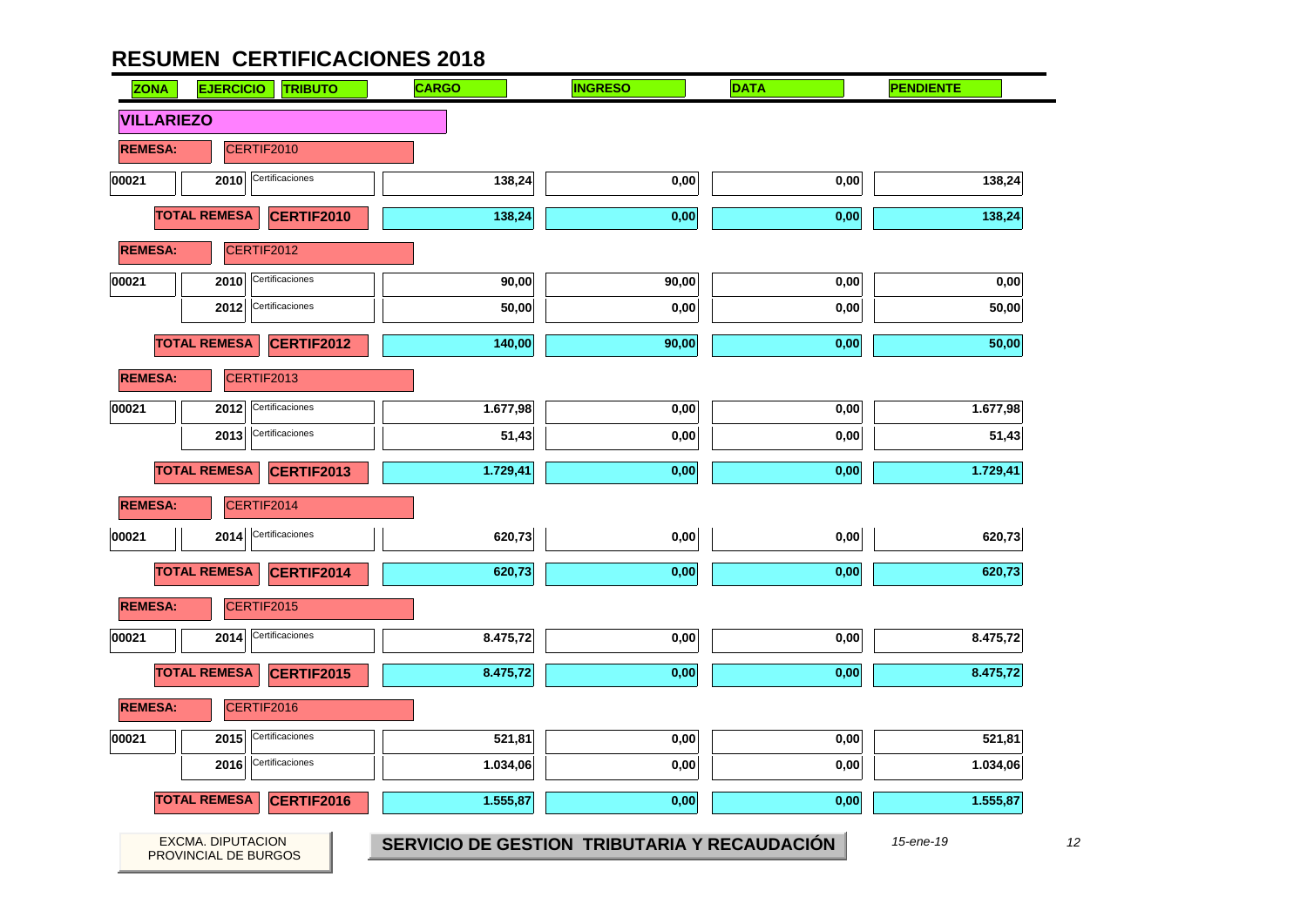| <b>ZONA</b><br><b>EJERCICIO</b><br><b>TRIBUTO</b> | <b>CARGO</b> | <b>INGRESO</b> | <b>DATA</b> | <b>PENDIENTE</b> |
|---------------------------------------------------|--------------|----------------|-------------|------------------|
| <b>REMESA:</b><br>CERTIF2017                      |              |                |             |                  |
| Certificaciones<br>00021<br>2017                  | 788,38       | 0,00           | 0,00        | 788,38           |
| <b>TOTAL REMESA</b><br>CERTIF2017                 | 788,38       | 0,00           | 0,00        | 788,38           |
| <b>VILLARIEZO</b><br><b>TOTAL</b>                 | 13.448,35    | 90,00          | 0,00        | 13.358,35        |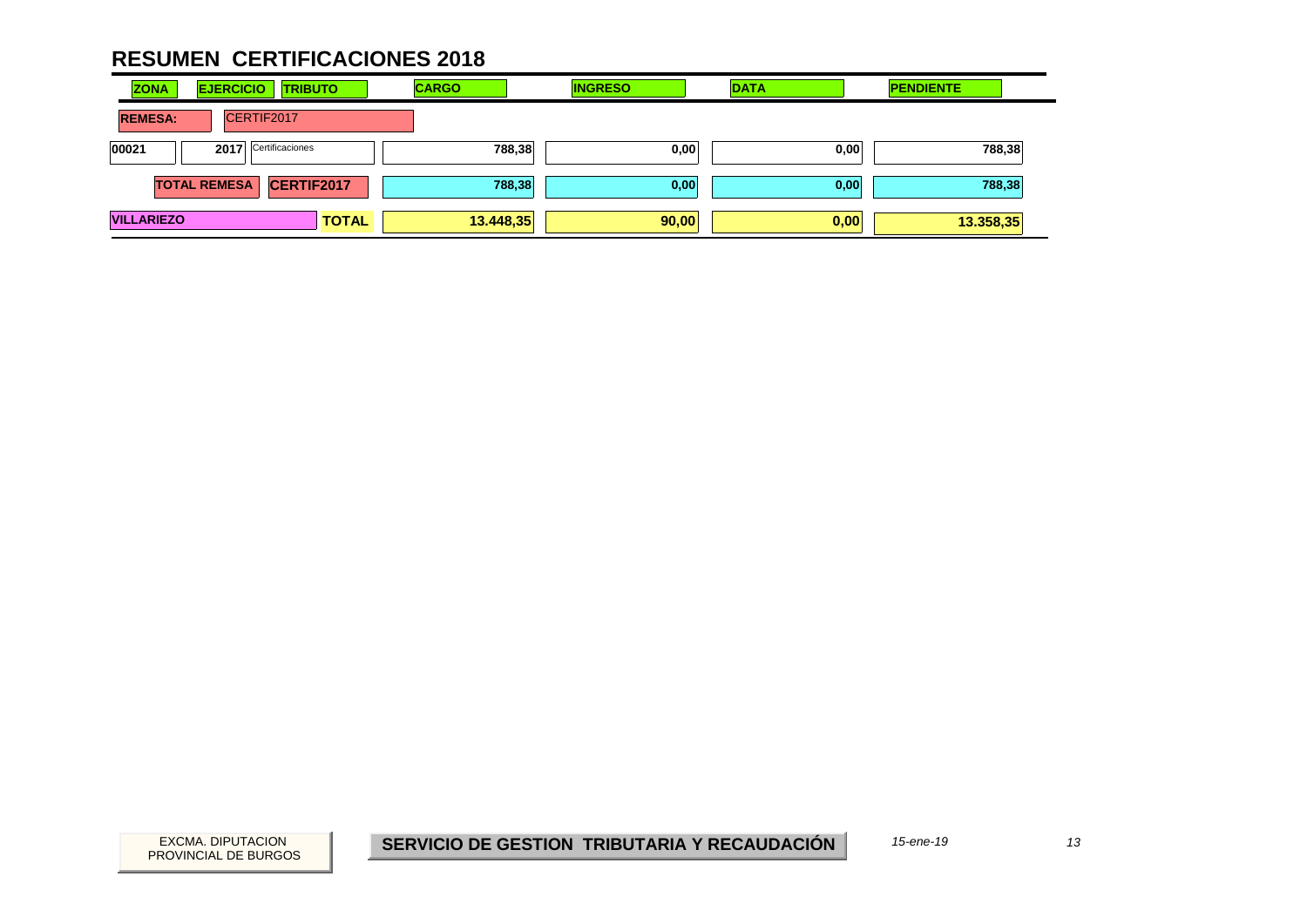| <b>ZONA</b> |                   | .<br><b>ERIBUL.</b> | .          |           | ---      | INIENTE<br>. |
|-------------|-------------------|---------------------|------------|-----------|----------|--------------|
|             | <b>TOTAL ZONA</b> | 00021               | 319.522.11 | 11.729.20 | 2.324.30 | 305.468,61   |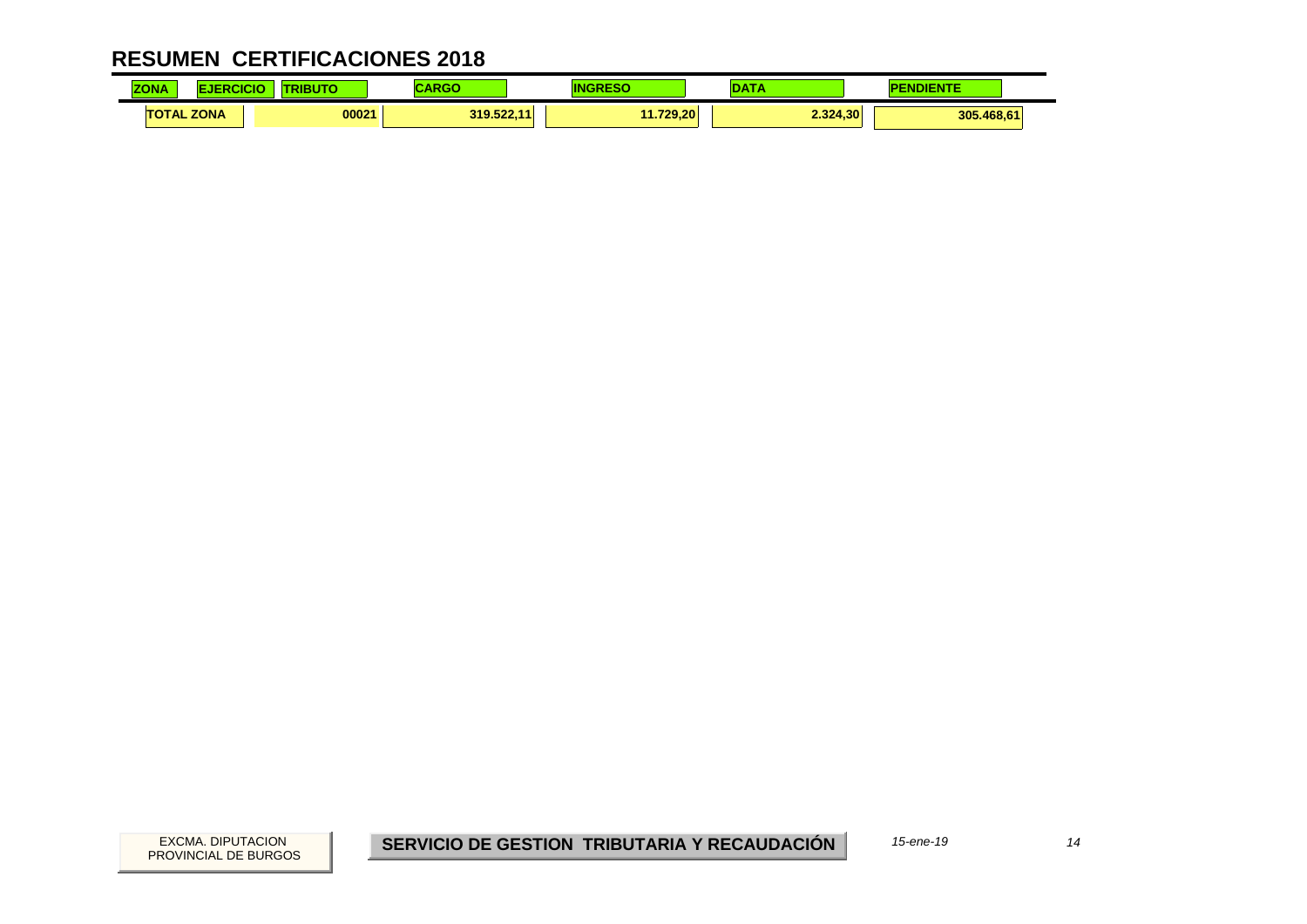| <b>CARGO</b><br><b>EJERCICIO</b><br><b>ZONA</b><br><b>TRIBUTO</b> | <b>INGRESO</b> | <b>DATA</b> | <b>PENDIENTE</b> |  |  |  |  |  |
|-------------------------------------------------------------------|----------------|-------------|------------------|--|--|--|--|--|
| <b>CASTROJERIZ</b>                                                |                |             |                  |  |  |  |  |  |
| <b>REMESA:</b>                                                    |                |             |                  |  |  |  |  |  |
| 2016 Certificaciones<br>00031                                     | 28,82          | 0,00        |                  |  |  |  |  |  |
| <b>TOTAL REMESA</b>                                               | 28,82          | 0,00        |                  |  |  |  |  |  |
| <b>CASTROJERIZ</b><br><b>TOTAL</b>                                | 28,82          | 0,00        |                  |  |  |  |  |  |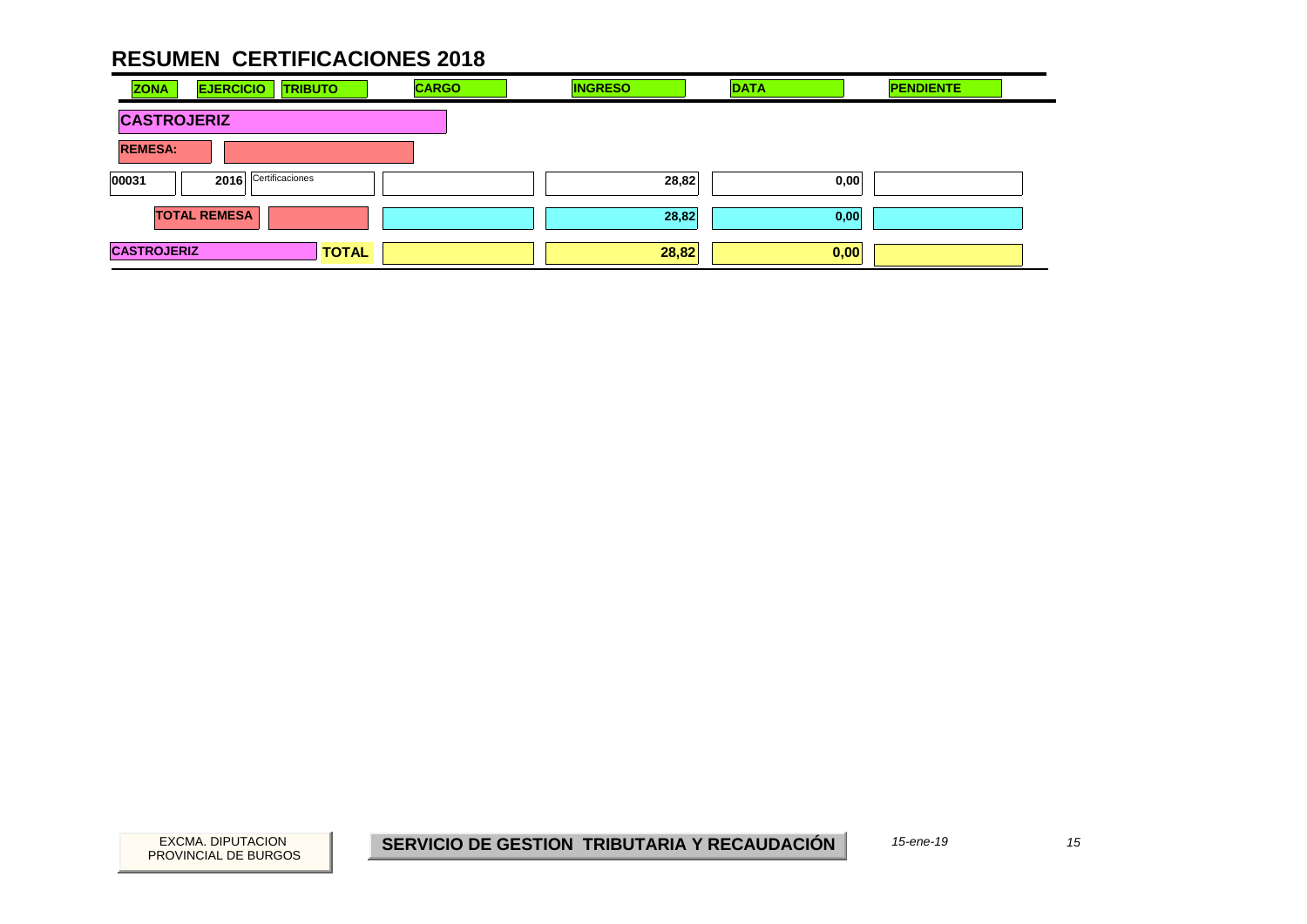| <b>ZONA</b>     | <b>EJERCICIO</b><br><b>TRIBUTO</b> | <b>CARGO</b> | <b>INGRESO</b> | <b>DATA</b> | <b>PENDIENTE</b> |
|-----------------|------------------------------------|--------------|----------------|-------------|------------------|
| <b>HONTANAS</b> |                                    |              |                |             |                  |
| <b>REMESA:</b>  | CERTIF2016                         |              |                |             |                  |
| 00031           | Certificaciones<br>2015            | 996,10       | 996,10         | 0,00        | 0,00             |
|                 | <b>TOTAL REMESA</b><br>CERTIF2016  | 996,10       | 996,10         | 0,00        | 0,00             |
| <b>HONTANAS</b> | <b>TOTAL</b>                       | 996,10       | 996,10         | 0,00        | 0,00             |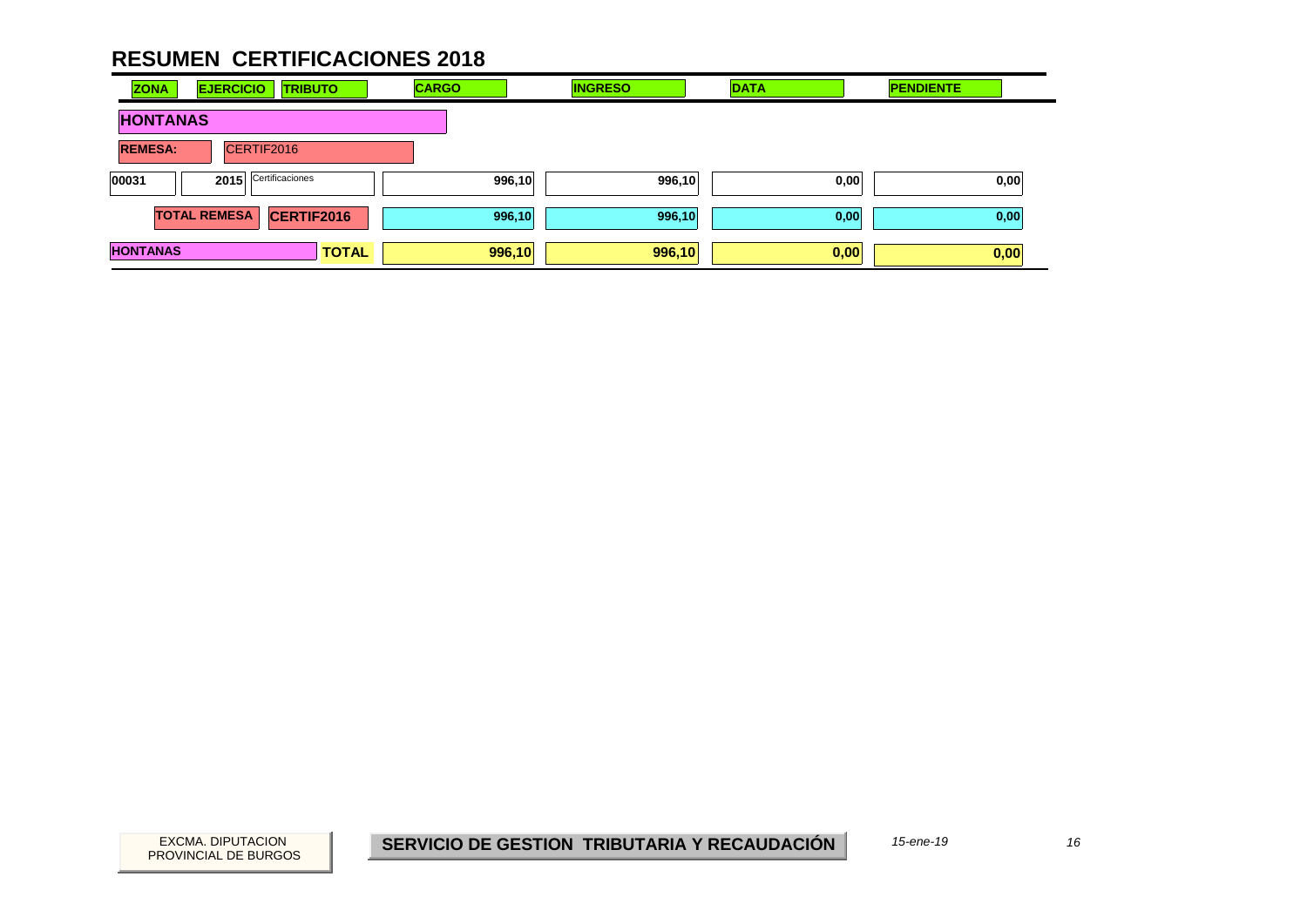| <b>ZONA</b>    | <b>EJERCICIO</b><br><b>TRIBUTO</b>       | <b>CARGO</b> | <b>INGRESO</b> | <b>DATA</b> | <b>PENDIENTE</b> |
|----------------|------------------------------------------|--------------|----------------|-------------|------------------|
| <b>HUMADA</b>  |                                          |              |                |             |                  |
| <b>REMESA:</b> | CERTIF2009                               |              |                |             |                  |
| 00031          | Certificaciones<br>2002                  | 2.051,53     | 844,10         | 0,00        | 1.207,43         |
|                | <b>CERTIF2009</b><br><b>TOTAL REMESA</b> | 2.051,53     | 844,10         | 0,00        | 1.207,43         |
| <b>HUMADA</b>  | <b>TOTAL</b>                             | 2.051,53     | 844,10         | 0,00        | 1.207,43         |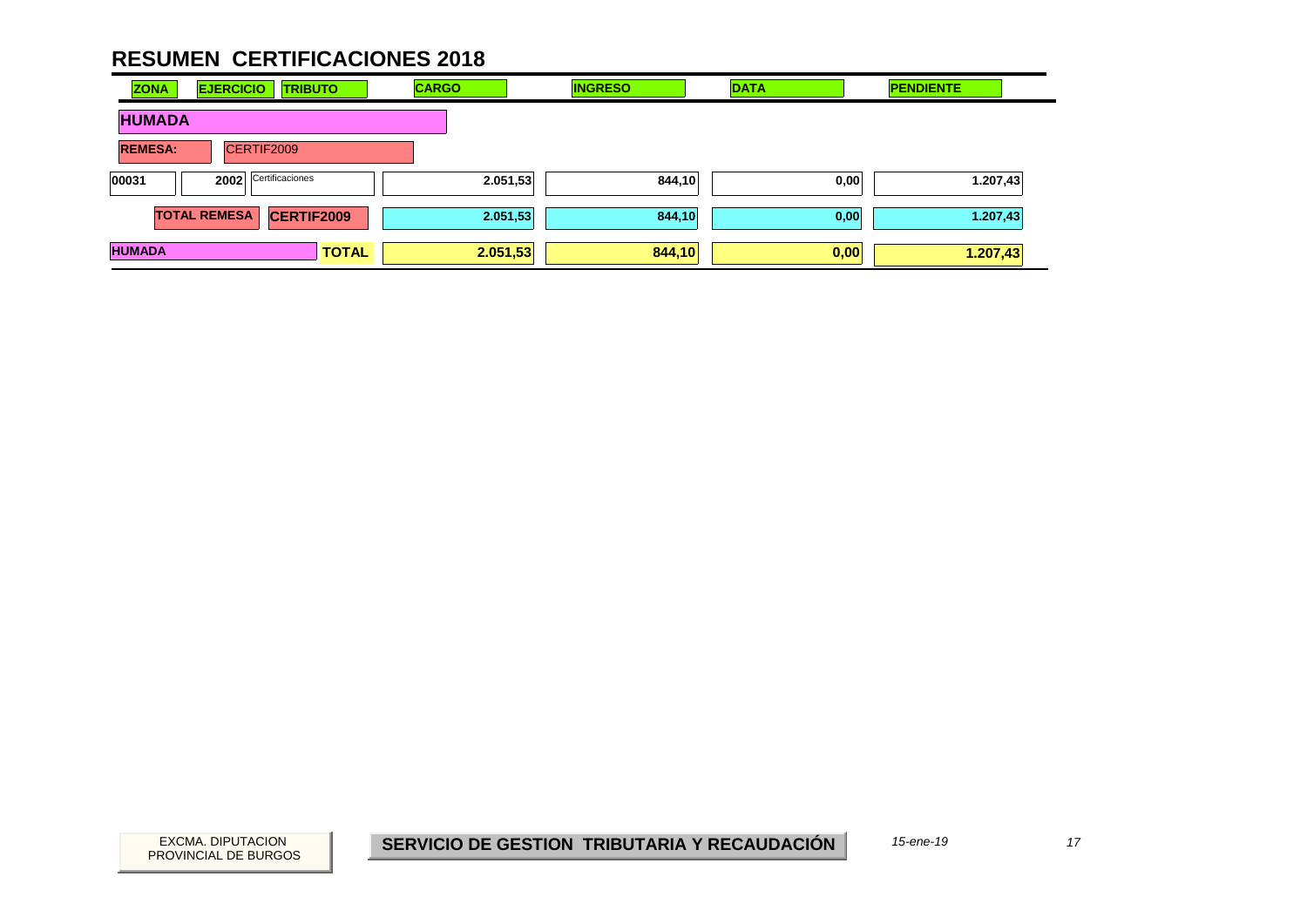| <b>ZONA</b>      | <b>EJERCICIO</b><br><b>TRIBUTO</b> | <b>CARGO</b> | <b>INGRESO</b> | <b>DATA</b> | <b>PENDIENTE</b> |
|------------------|------------------------------------|--------------|----------------|-------------|------------------|
| <b>PAMPLIEGA</b> |                                    |              |                |             |                  |
| <b>REMESA:</b>   | CERTIF2017                         |              |                |             |                  |
| 00031            | Certificaciones<br>2017            | 449,22       | 118,57         | 0,00        | 330,65           |
|                  | <b>TOTAL REMESA</b><br>CERTIF2017  | 449,22       | 118,57         | 0,00        | 330,65           |
| <b>REMESA:</b>   | CERTIF2018                         |              |                |             |                  |
| 00031            | Certificaciones<br>2018            | 780,00       | 320,00         | 0,00        | 460,00           |
|                  | <b>TOTAL REMESA</b><br>CERTIF2018  | 780,00       | 320,00         | 0,00        | 460,00           |
| <b>PAMPLIEGA</b> | <b>TOTAL</b>                       | 1.229,22     | 438,57         | 0,00        | 790,65           |

PROVINCIAL DE BURGOS

EXCMA. DIPUTACION *18***SERVICIO DE GESTION TRIBUTARIA Y RECAUDACIÓN**

*15-ene-19*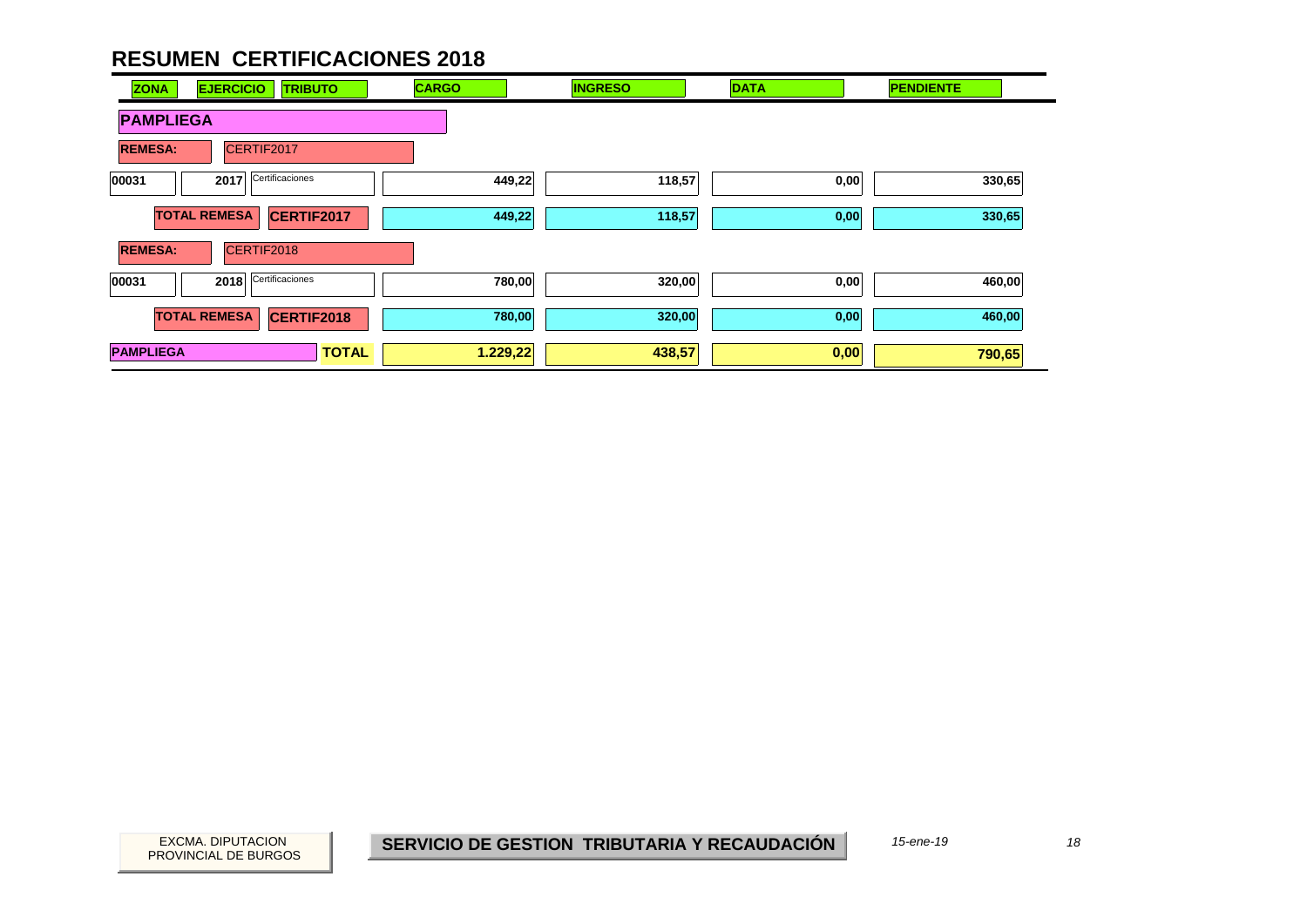| <b>ZONA</b>    | <b>EJERCICIO</b><br><b>TRIBUTO</b>           | <b>CARGO</b> | <b>INGRESO</b> | <b>DATA</b> | <b>PENDIENTE</b> |
|----------------|----------------------------------------------|--------------|----------------|-------------|------------------|
|                | <b>VILLAMAYOR DE TREVIÑO</b>                 |              |                |             |                  |
| <b>REMESA:</b> | CERTIF2013                                   |              |                |             |                  |
| 00031          | Certificaciones<br>2012                      | 360,00       | 0,00           | 0,00        | 360,00           |
|                | <b>TOTAL REMESA</b><br>CERTIF2013            | 360,00       | 0,00           | 0,00        | 360,00           |
|                | <b>VILLAMAYOR DE TREVIÑO</b><br><b>TOTAL</b> | 360,00       | 0,00           | 0,00        | 360,00           |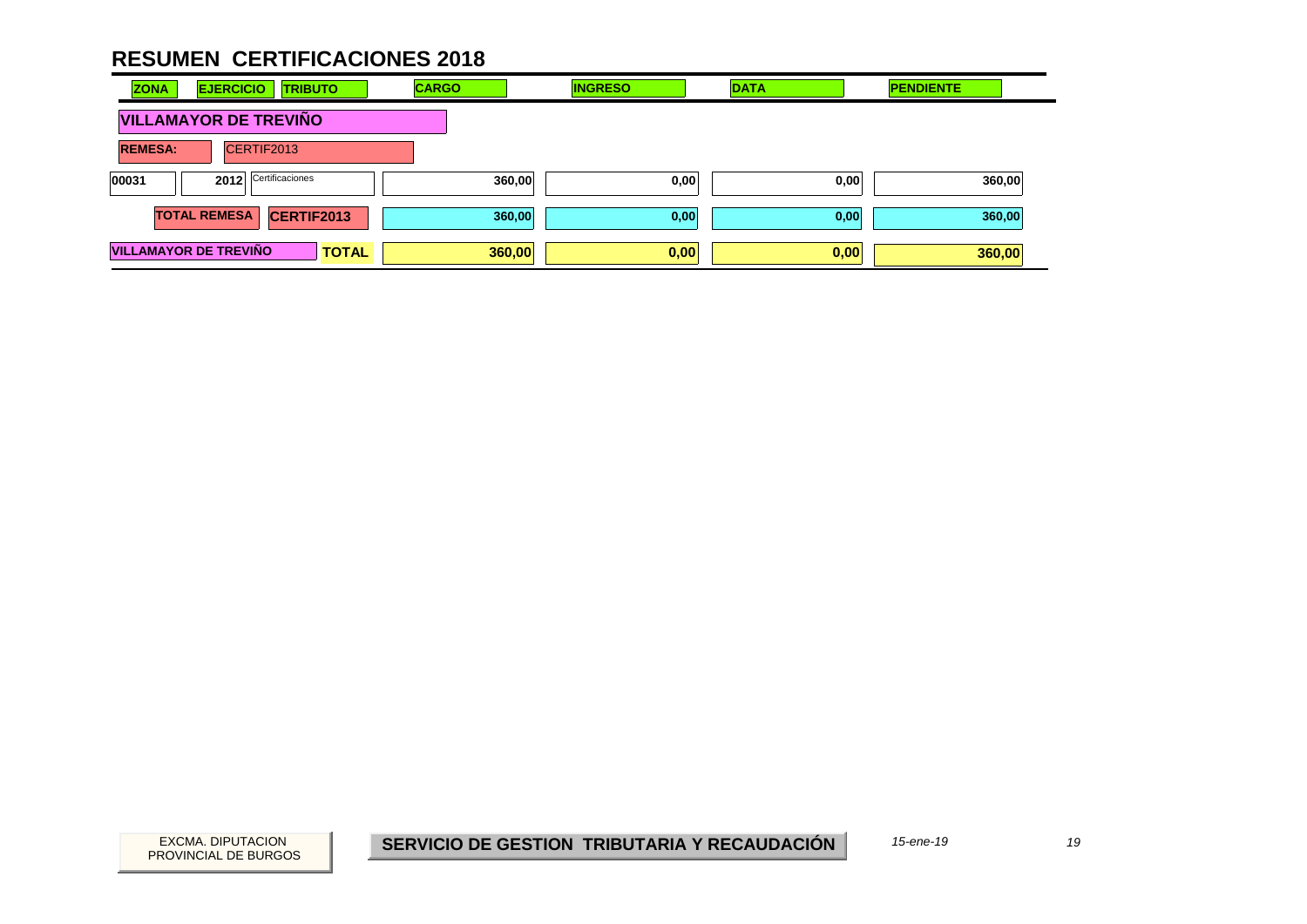| <b>ZONA</b>         | <b>EJERCICIO</b><br><b>TRIBUTO</b>       | <b>CARGO</b> | <b>INGRESO</b> | <b>DATA</b> | <b>PENDIENTE</b> |
|---------------------|------------------------------------------|--------------|----------------|-------------|------------------|
| <b>VILLAZOPEQUE</b> |                                          |              |                |             |                  |
| <b>REMESA:</b>      | CERTIF2012                               |              |                |             |                  |
| 00031               | Certificaciones<br>2009                  | 4.696,45     | 0,00           | 0,00        | 4.696,45         |
|                     | <b>TOTAL REMESA</b><br><b>CERTIF2012</b> | 4.696,45     | 0,00           | 0,00        | 4.696,45         |
| <b>VILLAZOPEQUE</b> | <b>TOTAL</b>                             | 4.696,45     | 0,00           | 0,00        | 4.696,45         |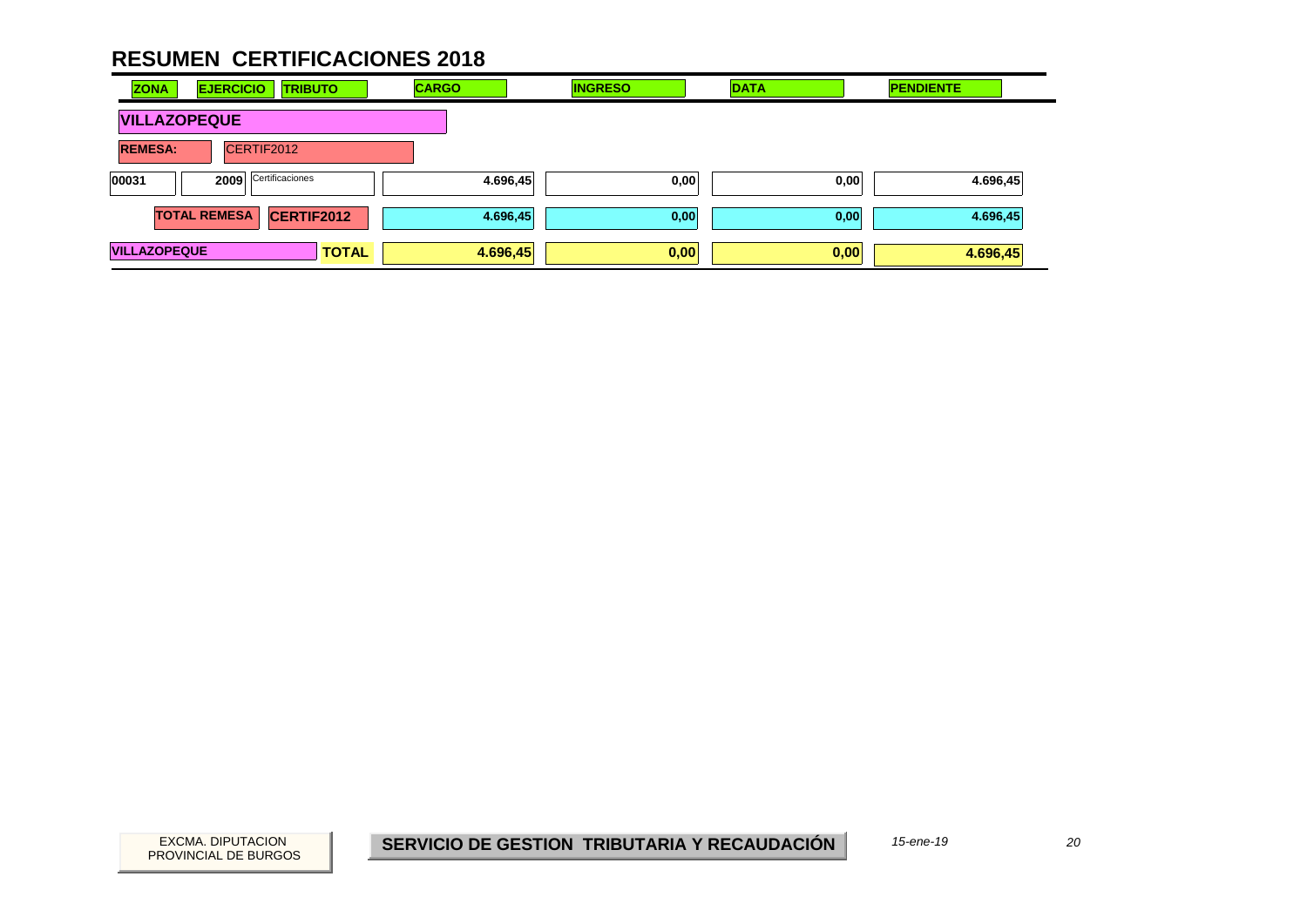| <b>70NA</b><br><b>SING</b> |             | <b><i>Change Company</i></b> |          |          | . .              |
|----------------------------|-------------|------------------------------|----------|----------|------------------|
| 1 A<br>$\sim$              | <b>ZONA</b> | 00031                        | 9.333.30 | 2.307,59 | 0,00<br>7.025,71 |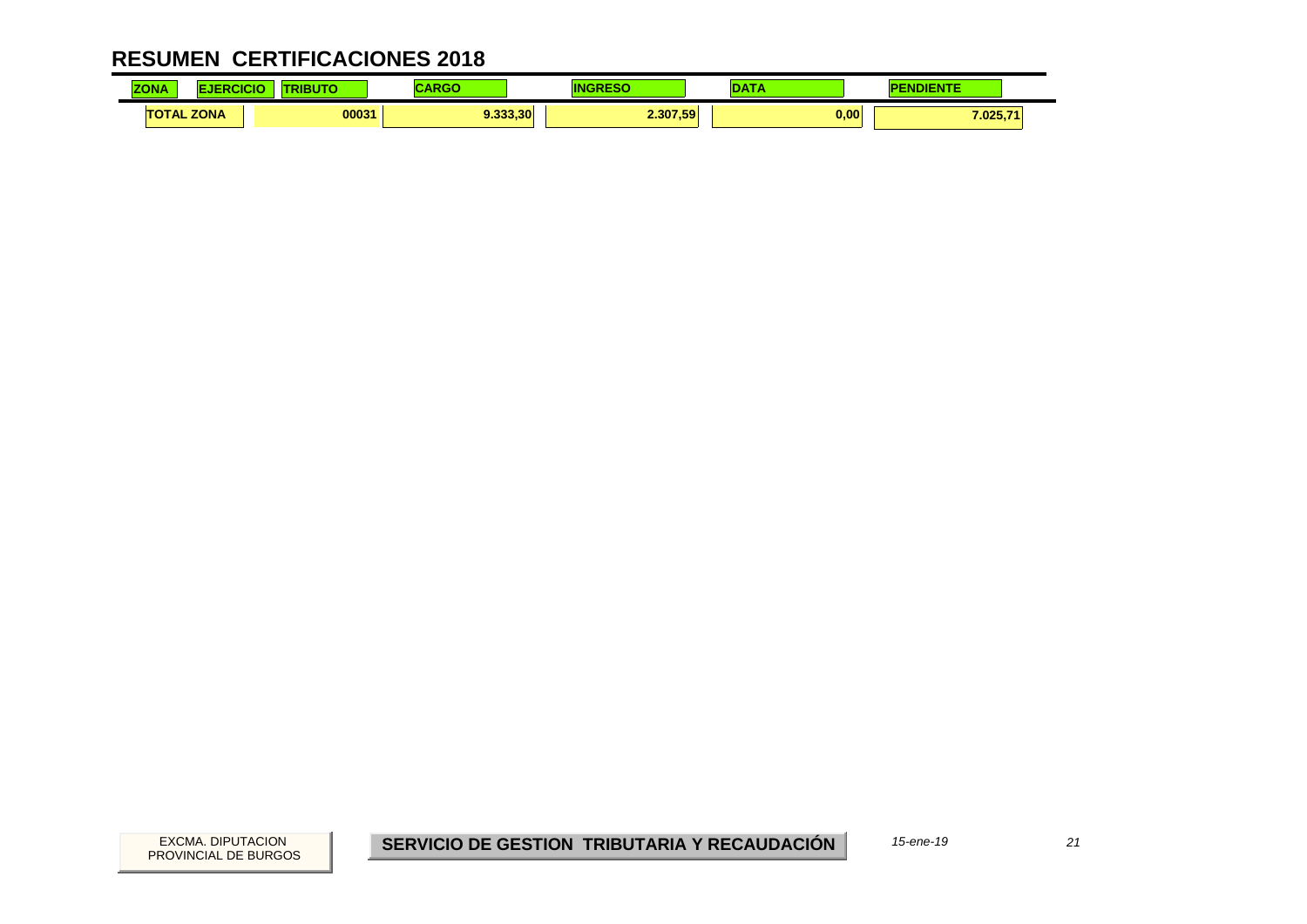| <b>ZONA</b>                 | <b>EJERCICIO</b><br><b>TRIBUTO</b>       | <b>CARGO</b> | <b>INGRESO</b> | <b>DATA</b> | <b>PENDIENTE</b> |
|-----------------------------|------------------------------------------|--------------|----------------|-------------|------------------|
|                             | <b>CASTRILLO DE LA VEGA</b>              |              |                |             |                  |
| <b>REMESA:</b>              | CERTIF2012                               |              |                |             |                  |
| 00041                       | Certificaciones<br>2011                  | 1.917,75     | 0,00           | 0,00        | 1.917,75         |
|                             | <b>TOTAL REMESA</b><br><b>CERTIF2012</b> | 1.917,75     | 0,00           | 0,00        | 1.917,75         |
| <b>CASTRILLO DE LA VEGA</b> | <b>TOTAL</b>                             | 1.917,75     | 0,00           | 0,00        | 1.917,75         |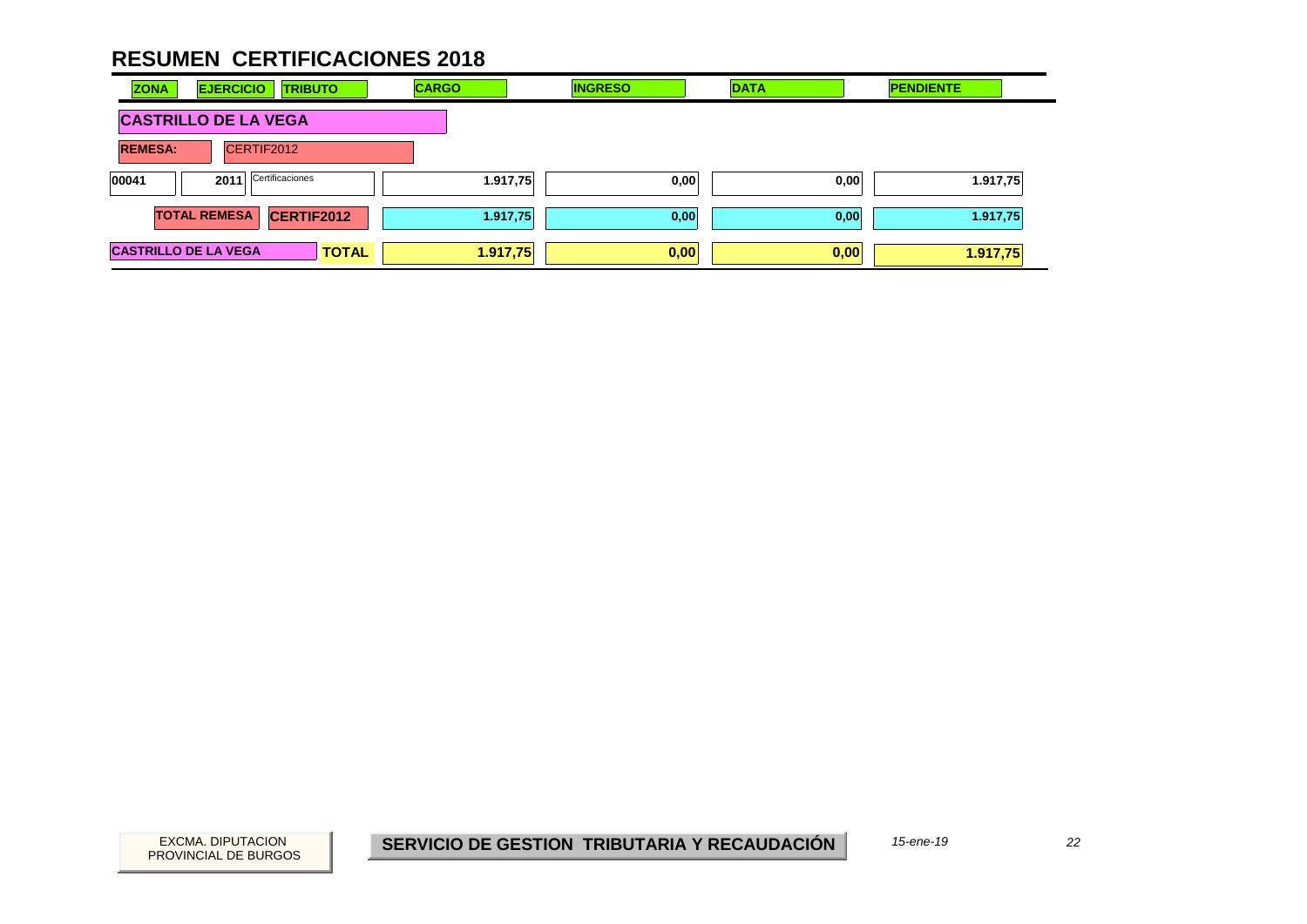| <b>EJERCICIO</b><br><b>ZONA</b><br><b>TRIBUTO</b> | <b>CARGO</b> | <b>INGRESO</b> | <b>DATA</b> | <b>PENDIENTE</b> |
|---------------------------------------------------|--------------|----------------|-------------|------------------|
| <b>MAMBRILLA DE CASTREJON</b>                     |              |                |             |                  |
| CERTIF2017<br><b>REMESA:</b>                      |              |                |             |                  |
| 00041<br>Certificaciones<br>2017                  | 14.312,36    | 14.312,36      | 0,00        | 0,00             |
| <b>TOTAL REMESA</b><br>CERTIF2017                 | 14.312,36    | 14.312,36      | 0,00        | 0,00             |
| <b>MAMBRILLA DE CASTREJON</b><br><b>TOTAL</b>     | 14.312,36    | 14.312,36      | 0,00        | 0,00             |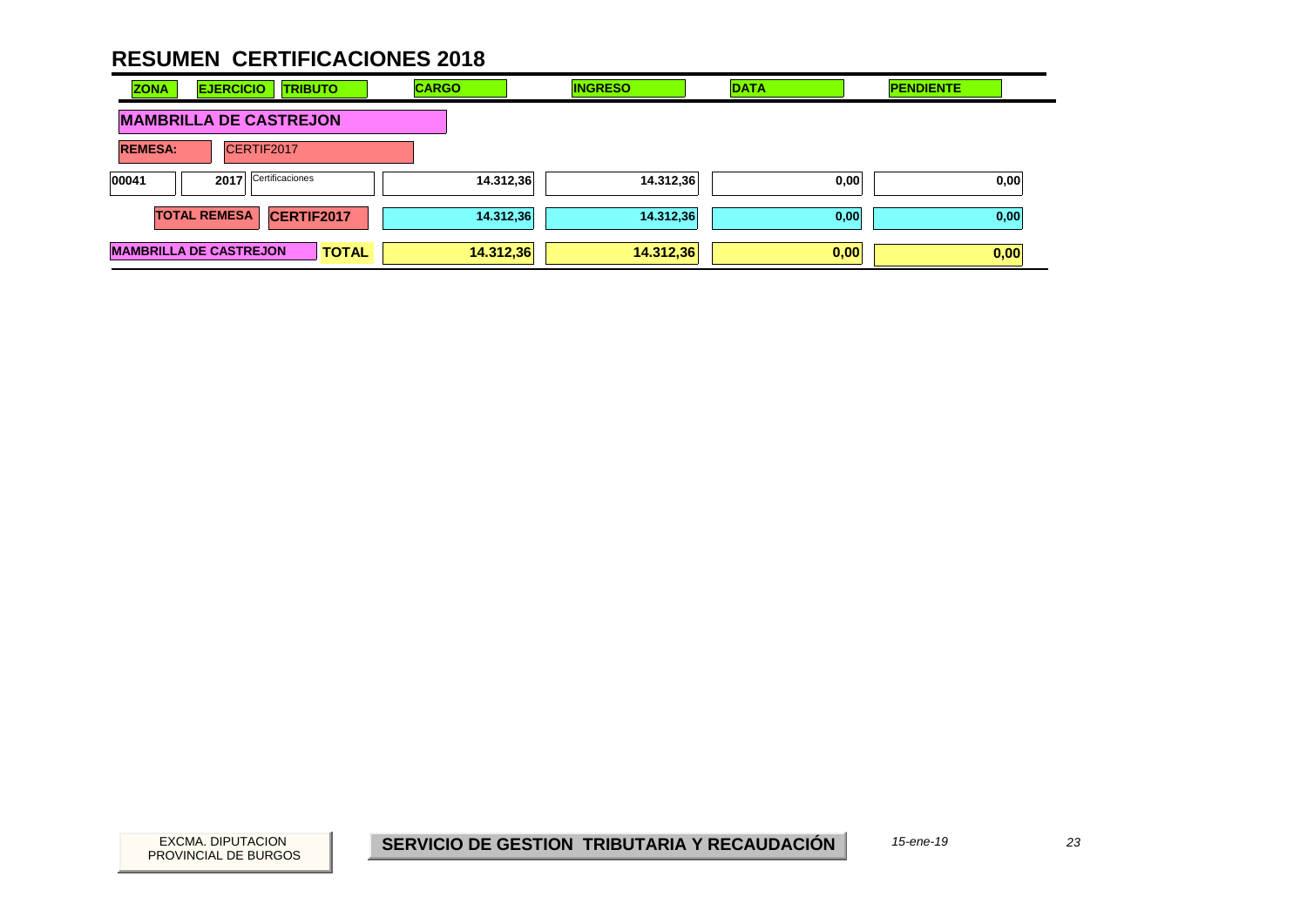

PROVINCIAL DE BURGOS

EXCMA. DIPUTACION *24***SERVICIO DE GESTION TRIBUTARIA Y RECAUDACIÓN**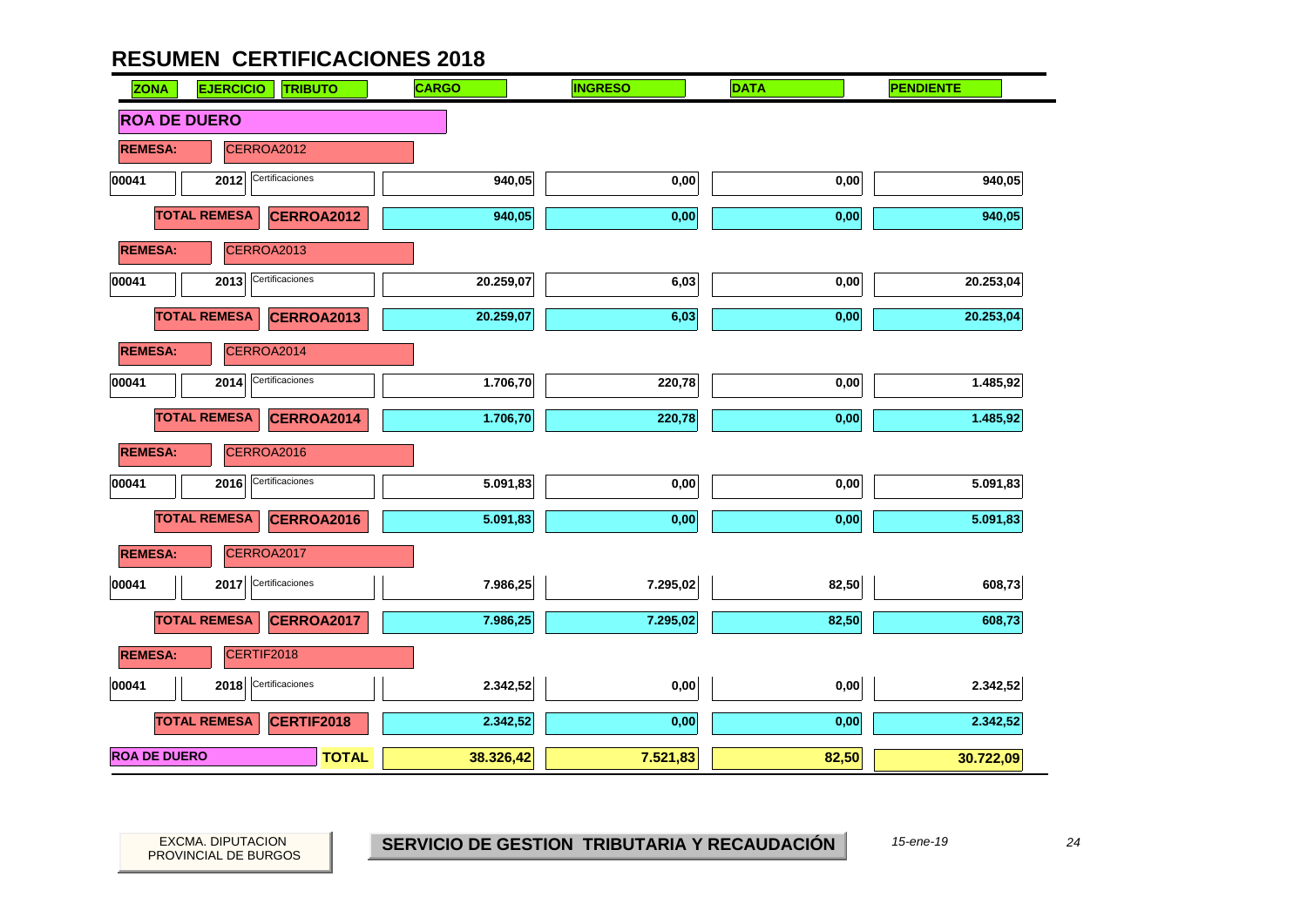| <b>70NA</b><br><b>CUNA</b> |             | <b>The Company of Company</b> |           |                                       |                    |
|----------------------------|-------------|-------------------------------|-----------|---------------------------------------|--------------------|
| <b>TAL</b>                 | <b>ZONA</b> | 00041                         | 54.556.53 | 21.834.10<br><u> — 1.034 —</u><br>. . | 82.50<br>32.639.84 |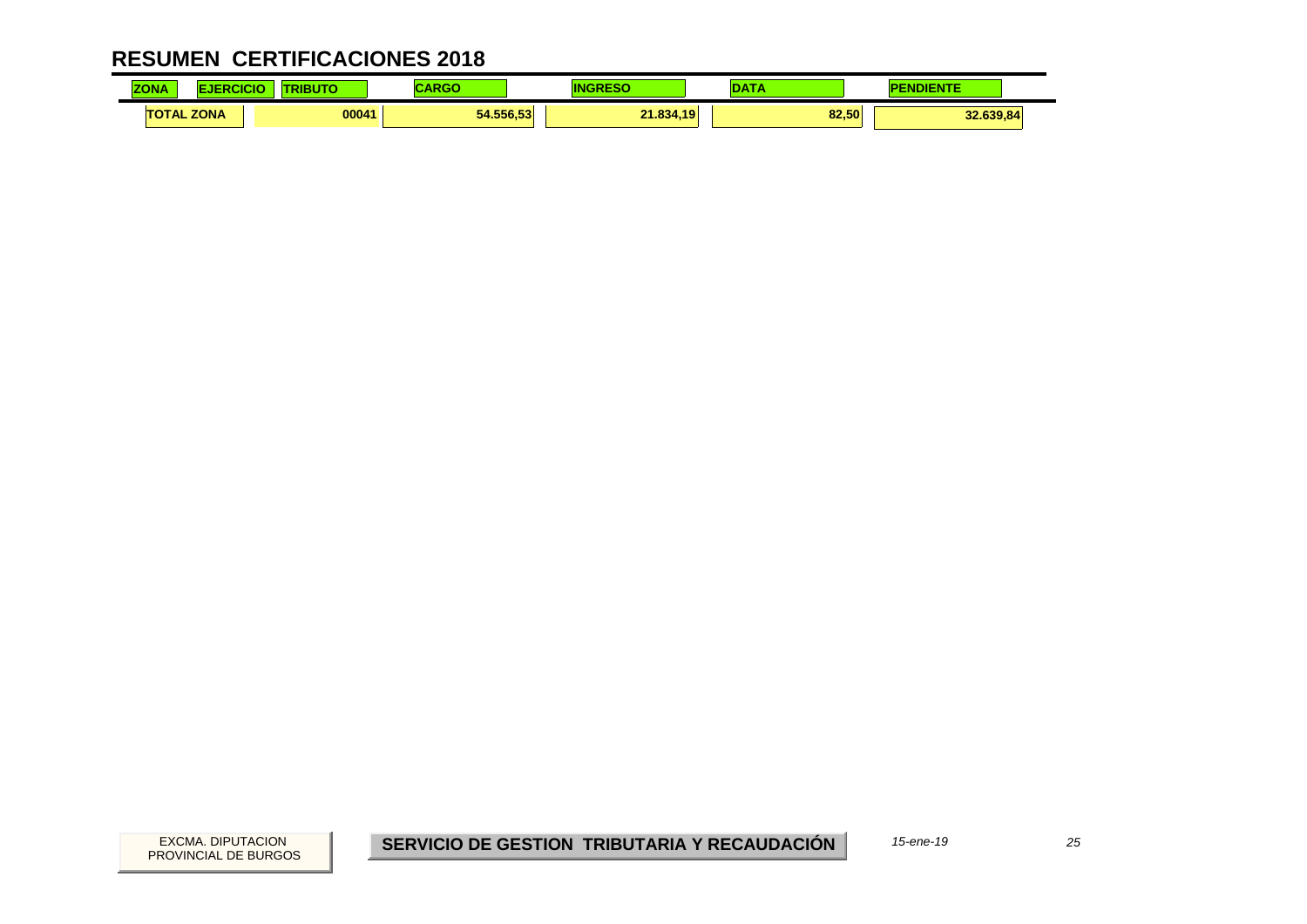

PROVINCIAL DE BURGOS

EXCMA. DIPUTACION *26***SERVICIO DE GESTION TRIBUTARIA Y RECAUDACIÓN**

*15-ene-19*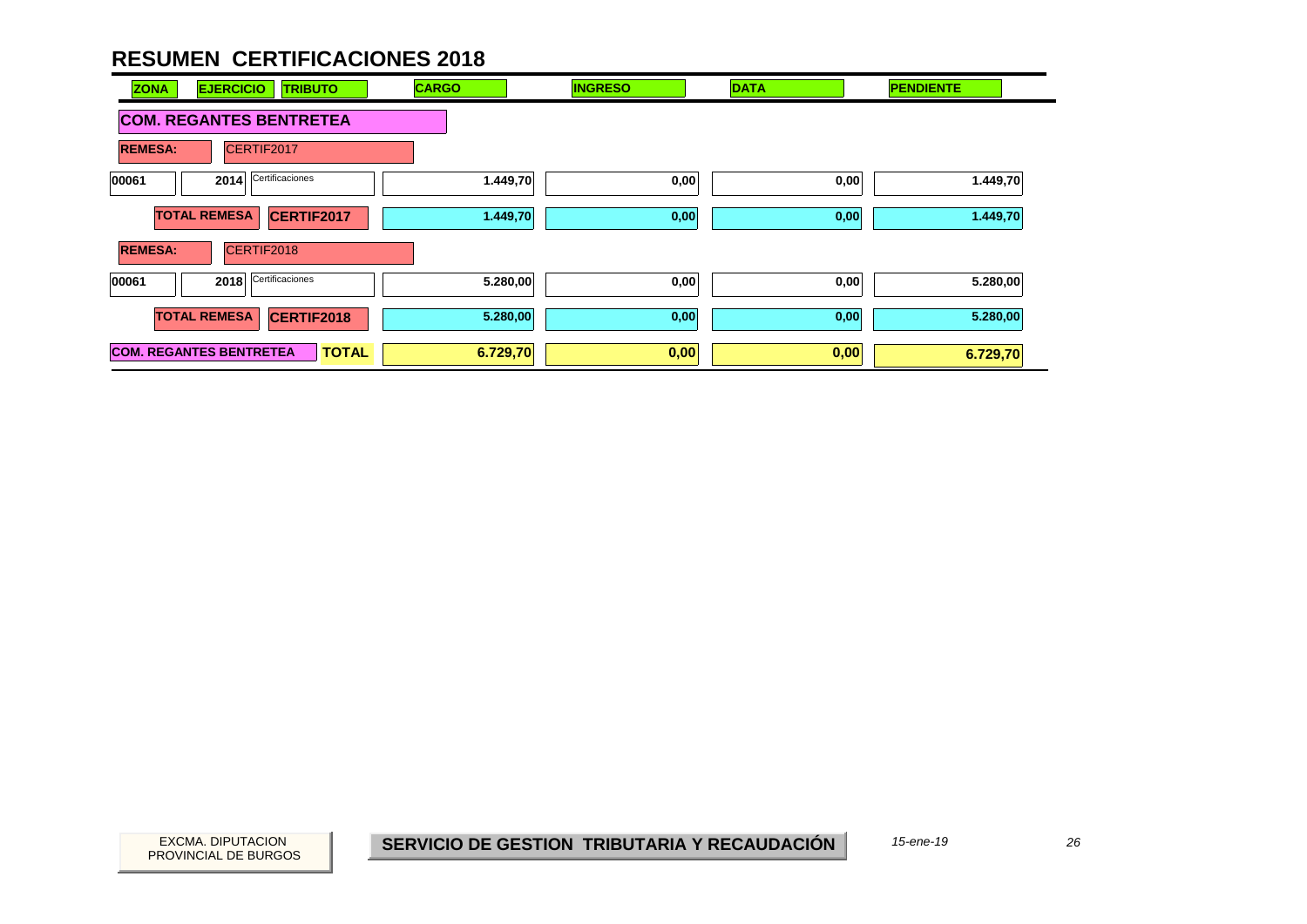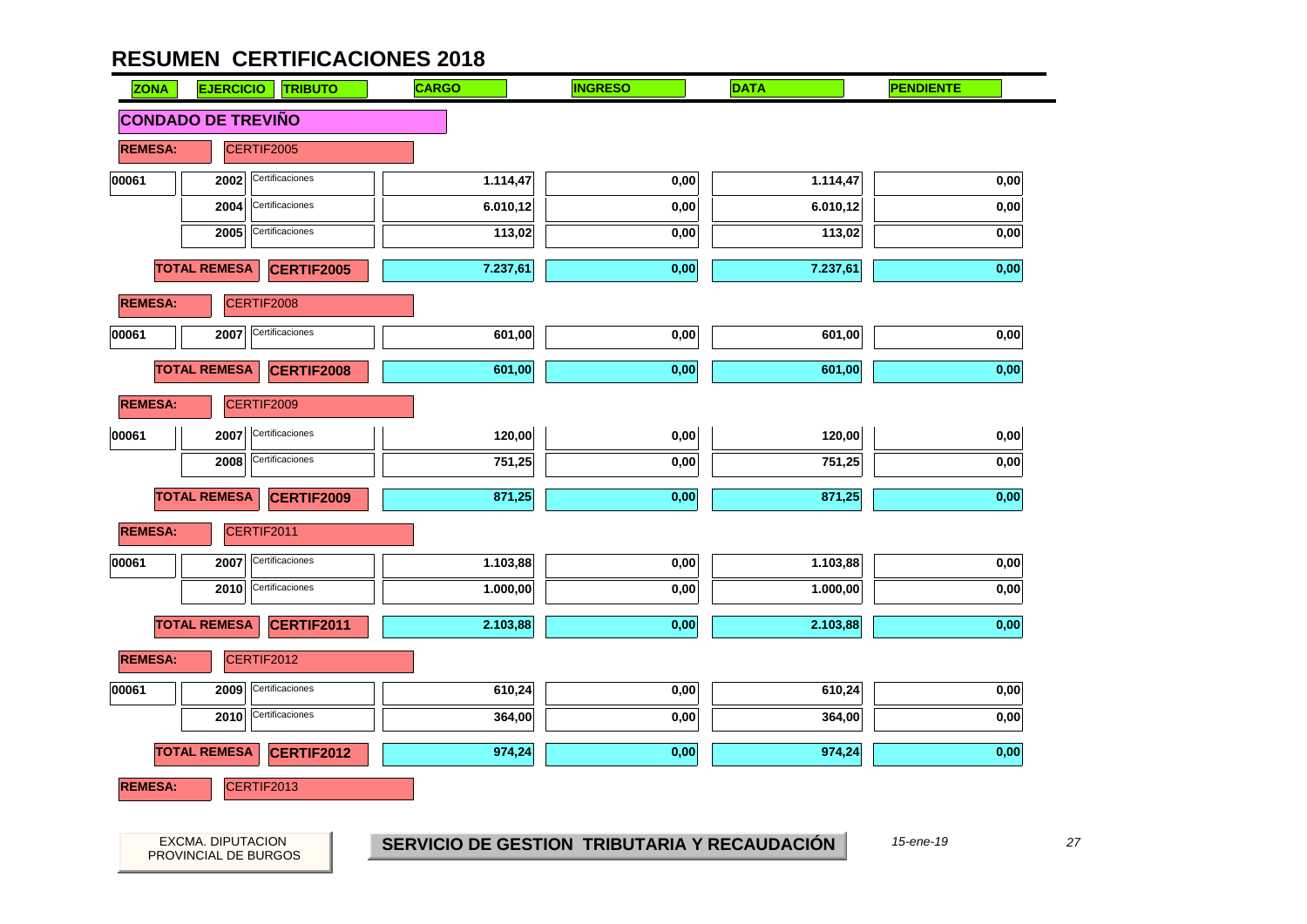| <b>ZONA</b>               | <b>EJERCICIO</b><br><b>TRIBUTO</b>       | <b>CARGO</b> | <b>INGRESO</b> | <b>DATA</b> | <b>PENDIENTE</b> |
|---------------------------|------------------------------------------|--------------|----------------|-------------|------------------|
| 00061                     | Certificaciones<br>2011                  | 1.440,64     | 0,00           | 1.440,64    | 0,00             |
|                           | Certificaciones<br>2012                  | 17.200,00    | 0,00           | 17.200,00   | 0,00             |
|                           | <b>TOTAL REMESA</b><br>CERTIF2013        | 18.640,64    | 0,00           | 18.640,64   | 0,00             |
| <b>REMESA:</b>            | CERTIF2015                               |              |                |             |                  |
| 00061                     | 2015 Certificaciones                     | 207,08       | 0,00           | 0,00        | 207,08           |
|                           | <b>TOTAL REMESA</b><br><b>CERTIF2015</b> | 207,08       | 0,00           | 0,00        | 207,08           |
| <b>CONDADO DE TREVIÑO</b> | <b>TOTAL</b>                             | 30.635,70    | 0,00           | 30.428,62   | 207,08           |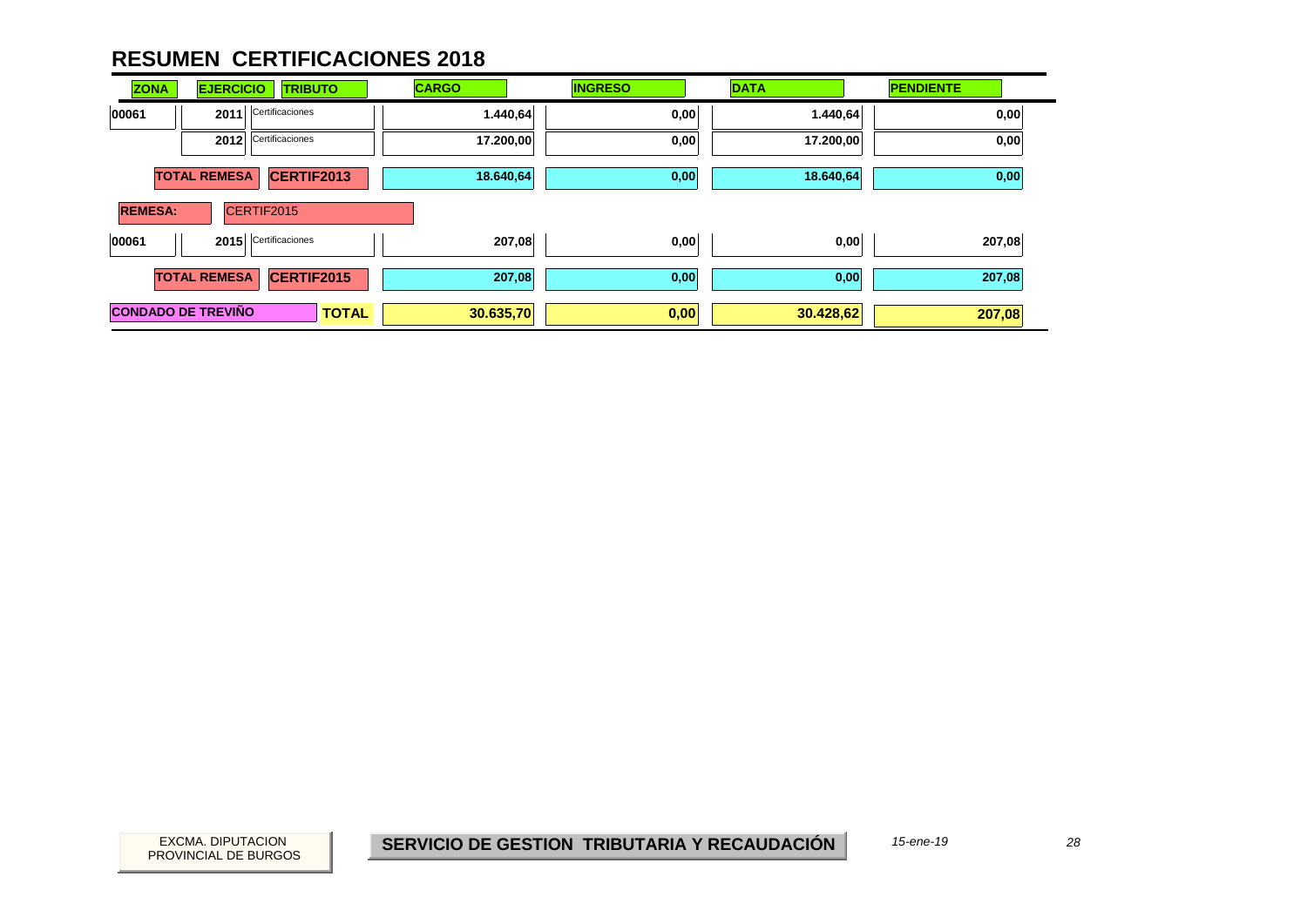| <b>ZONA</b>     | <b>EJERCICIO</b>    | <b>TRIBUTO</b>    | <b>CARGO</b> | <b>INGRESO</b> | <b>DATA</b> | <b>PENDIENTE</b> |
|-----------------|---------------------|-------------------|--------------|----------------|-------------|------------------|
| <b>PANCORBO</b> |                     |                   |              |                |             |                  |
| <b>REMESA:</b>  |                     | CERTIF2011        |              |                |             |                  |
| 00061           | 2007                | Certificaciones   | 1.805,32     | 0,00           | 0,00        | 1.805,32         |
|                 | 2008                | Certificaciones   | 33,00        | 0,00           | 0,00        | 33,00            |
|                 | 2009                | Certificaciones   | 33,00        | 0,00           | 0,00        | 33,00            |
|                 | 2010                | Certificaciones   | 33,00        | 0,00           | 0,00        | 33,00            |
|                 | <b>TOTAL REMESA</b> | CERTIF2011        | 1.904,32     | 0,00           | 0,00        | 1.904,32         |
| <b>REMESA:</b>  |                     | CERTIF2012        |              |                |             |                  |
| 00061           | 2011                | Certificaciones   | 33,00        | 0,00           | 0,00        | 33,00            |
|                 | <b>TOTAL REMESA</b> | <b>CERTIF2012</b> | 33,00        | 0,00           | 0,00        | 33,00            |
| <b>REMESA:</b>  |                     | CERTIF2014        |              |                |             |                  |
| 00061           | 2012                | Certificaciones   | 33,00        | 33,00          | 0,00        | 0,00             |
|                 | 2013                | Certificaciones   | 33,00        | 33,00          | 0,00        | 0,00             |
|                 | <b>TOTAL REMESA</b> | CERTIF2014        | 66,00        | 66,00          | 0,00        | 0,00             |
| <b>REMESA:</b>  |                     | CERTIF2016        |              |                |             |                  |
| 00061           | 2014                | Certificaciones   | 150,00       | 0,00           | 0,00        | 150,00           |
|                 | <b>TOTAL REMESA</b> | <b>CERTIF2016</b> | 150,00       | 0,00           | 0,00        | 150,00           |
| <b>REMESA:</b>  |                     | CERTIF2018        |              |                |             |                  |
| 00061           | 2016                | Certificaciones   | 200,00       | 0,00           | 0,00        | 200,00           |
|                 | 2018                | Certificaciones   | 227,00       | 0,00           | 0,00        | 227,00           |
|                 | <b>TOTAL REMESA</b> | <b>CERTIF2018</b> | 427,00       | 0,00           | 0,00        | 427,00           |
| <b>PANCORBO</b> |                     | <b>TOTAL</b>      | 2.580,32     | 66,00          | 0,00        | 2.514,32         |

PROVINCIAL DE BURGOS

EXCMA. DIPUTACION *29***SERVICIO DE GESTION TRIBUTARIA Y RECAUDACIÓN**

*15-ene-19*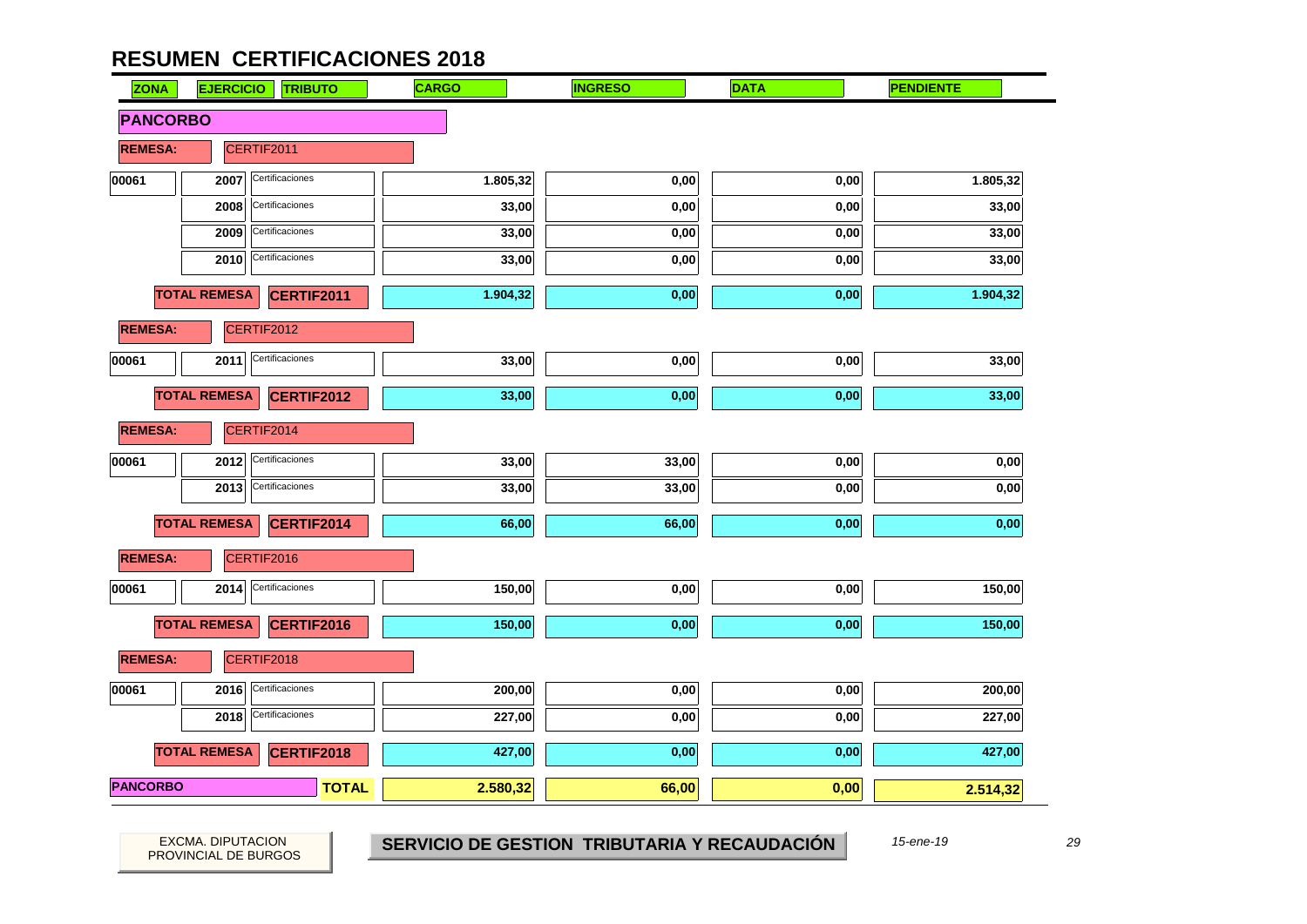| <b>ZONA</b>           | <b>EJERCICIO</b>        | <b>TRIBUTO</b> | <b>CARGO</b> | <b>INGRESO</b> | <b>DATA</b> | <b>PENDIENTE</b> |  |
|-----------------------|-------------------------|----------------|--------------|----------------|-------------|------------------|--|
| <b>POZA DE LA SAL</b> |                         |                |              |                |             |                  |  |
| <b>REMESA:</b>        | CERTIF2015              |                |              |                |             |                  |  |
| 00061                 | Certificaciones<br>2012 |                | 40.898,00    | 32,39          | 0,00        | 40.865,61        |  |
|                       | <b>TOTAL REMESA</b>     | CERTIF2015     | 40.898,00    | 32,39          | 0,00        | 40.865,61        |  |
| <b>POZA DE LA SAL</b> |                         | <b>TOTAL</b>   | 40.898,00    | 32,39          | 0,00        | 40.865,61        |  |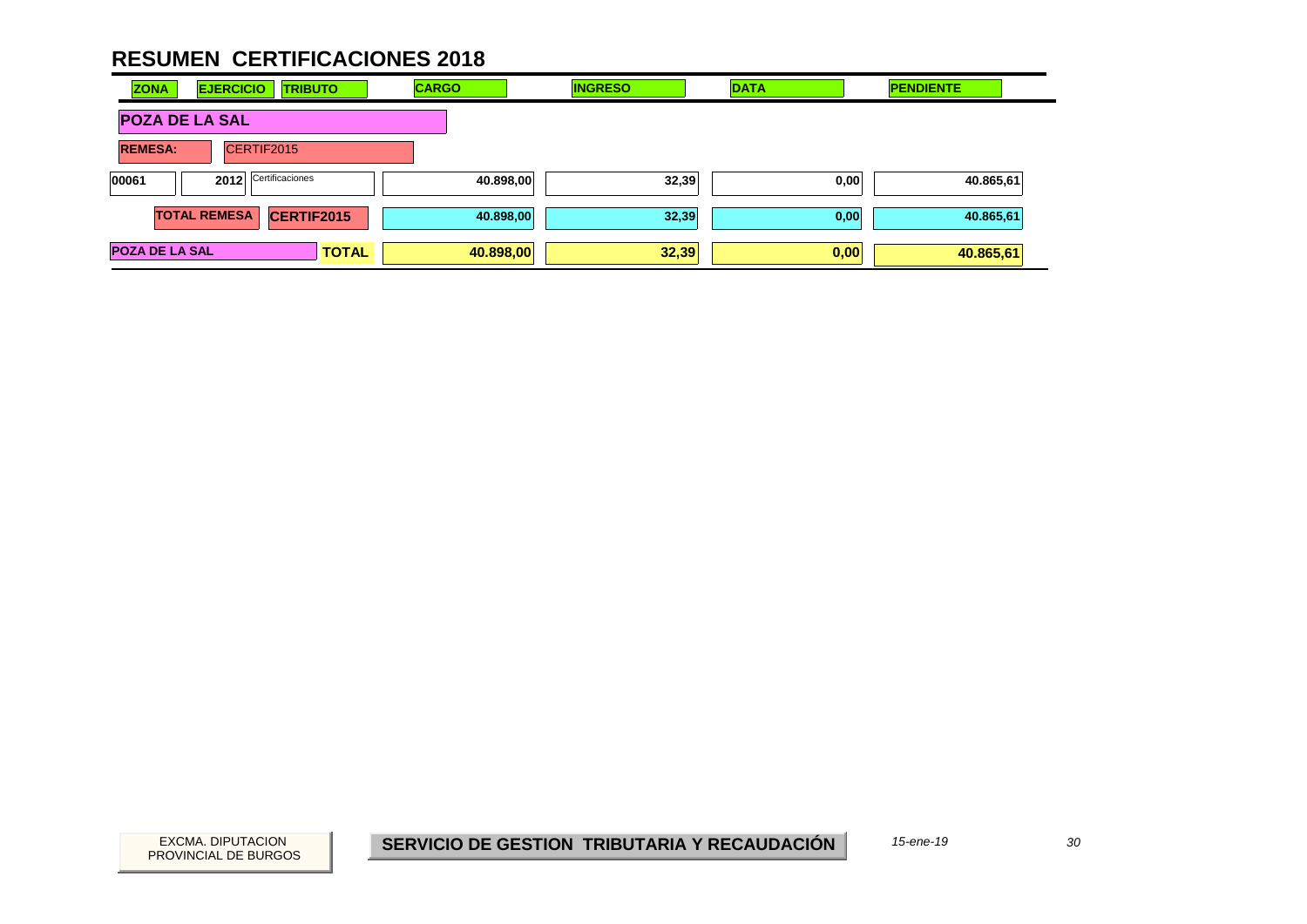| <b>ZONA</b>                  | <b>EJERCICIO</b><br><b>TRIBUTO</b>       | <b>CARGO</b> | <b>INGRESO</b> | <b>DATA</b> | <b>PENDIENTE</b> |
|------------------------------|------------------------------------------|--------------|----------------|-------------|------------------|
|                              | <b>PUEBLA DE ARGANZON,LA</b>             |              |                |             |                  |
| <b>REMESA:</b>               | CERTIF2015                               |              |                |             |                  |
| 00061                        | Certificaciones<br>2014                  | 40.898,00    | 0,00           | 23.523,61   | 17.374,39        |
|                              | <b>CERTIF2015</b><br><b>TOTAL REMESA</b> | 40.898,00    | 0,00           | 23.523,61   | 17.374,39        |
| <b>PUEBLA DE ARGANZON,LA</b> | <b>TOTAL</b>                             | 40.898,00    | 0,00           | 23.523,61   | 17.374,39        |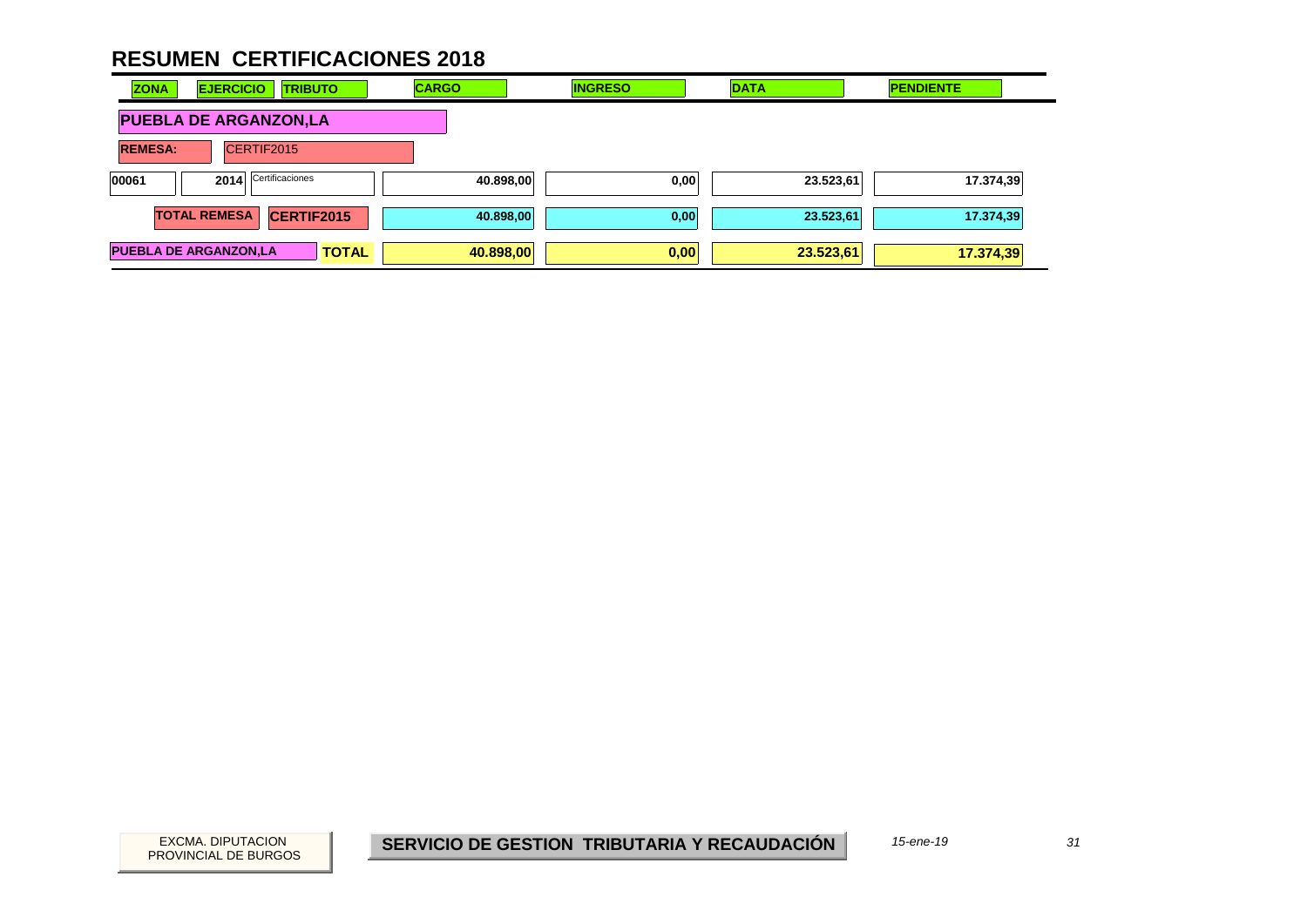| <b>ZONIA</b><br>.       |             | <b>.</b><br>R |                |       | $\sim$ $-$                    |           |
|-------------------------|-------------|---------------|----------------|-------|-------------------------------|-----------|
| <b>TAL</b><br><b>TO</b> | <b>ZONA</b> | 00061         | .741.72<br>121 | 98.39 | <b>E2 052.22</b><br>33.932.Z3 | 67.691,10 |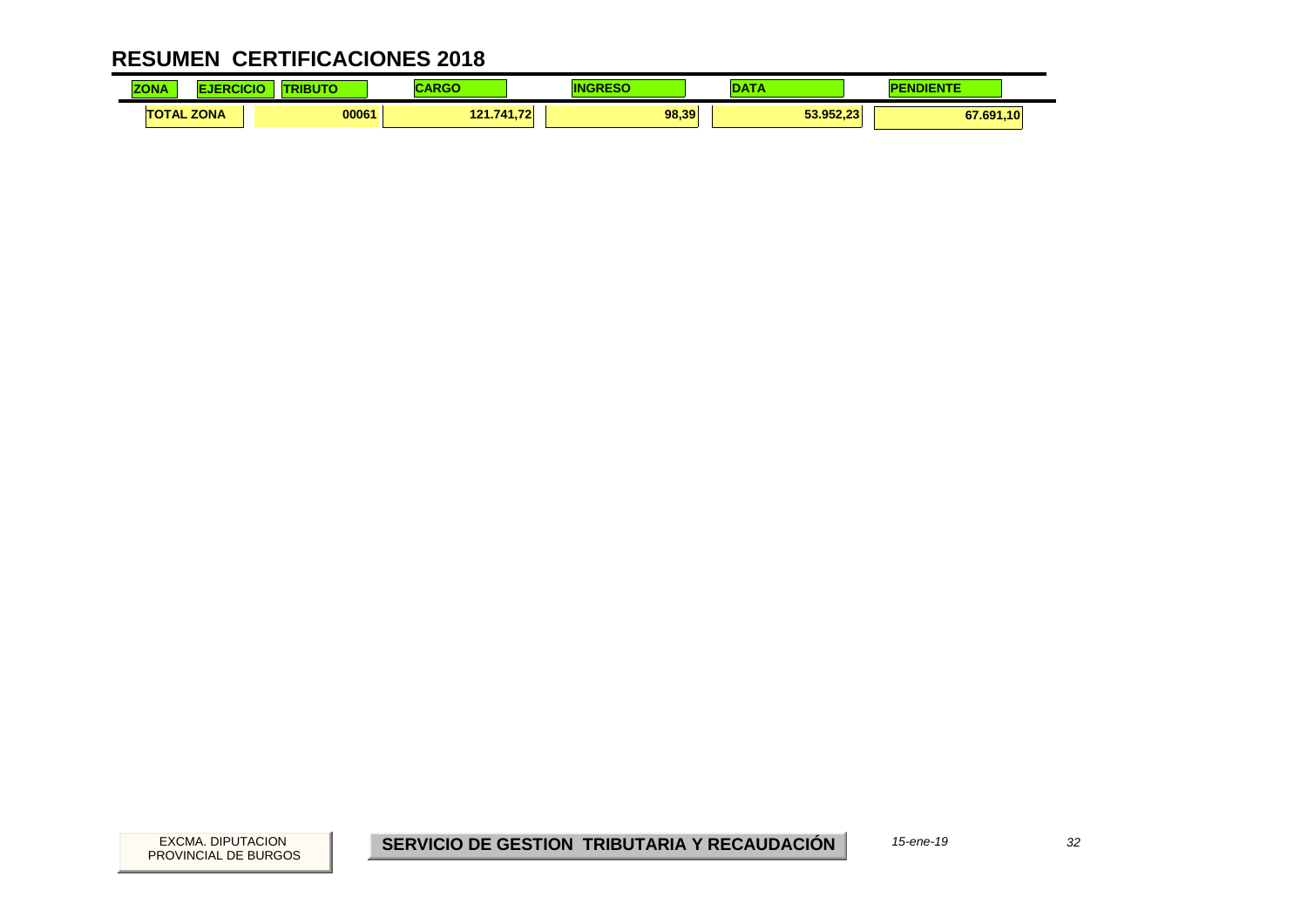PROVINCIAL DE BURGOS

| <b>ZONA</b>    | <b>EJERCICIO</b>     | <b>TRIBUTO</b>  | <b>CARGO</b> | <b>INGRESO</b> | <b>DATA</b> | <b>PENDIENTE</b> |
|----------------|----------------------|-----------------|--------------|----------------|-------------|------------------|
| <b>LERMA</b>   |                      |                 |              |                |             |                  |
| <b>REMESA:</b> | CERTIF2009           |                 |              |                |             |                  |
| 00081          | 2007 Certificaciones |                 | 59,98        | 0,00           | 0,00        | 59,98            |
|                | <b>TOTAL REMESA</b>  | CERTIF2009      | 59,98        | 0,00           | 0,00        | 59,98            |
| <b>REMESA:</b> | CERTIF2014           |                 |              |                |             |                  |
| 00081          | 2010                 | Certificaciones | 1.592,97     | 93,60          | 0,00        | 1.499,37         |
|                | 2011                 | Certificaciones | 1.598,35     | 0,00           | 0,00        | 1.598,35         |
|                | 2012                 | Certificaciones | 18.859,48    | 0,00           | 0,00        | 18.859,48        |
|                | 2013                 | Certificaciones | 22,51        | $0,\!00$       | 0,00        | 22,51            |
|                | <b>TOTAL REMESA</b>  | CERTIF2014      | 22.073,31    | 93,60          | 0,00        | 21.979,71        |
| <b>REMESA:</b> | CERTIF2015           |                 |              |                |             |                  |
| 00081          | 2012                 | Certificaciones | 255,71       | $0,\!00$       | 0,00        | 255,71           |
|                | 2014                 | Certificaciones | 2.975,77     | 335,80         | 0,00        | 2.639,97         |
|                | <b>TOTAL REMESA</b>  | CERTIF2015      | 3.231,48     | 335,80         | 0,00        | 2.895,68         |
| <b>REMESA:</b> | CERTIF2017           |                 |              |                |             |                  |
| 00081          | 2014                 | Certificaciones | 100,00       | 0,00           | 0,00        | 100,00           |
|                | 2015                 | Certificaciones | 2.389,70     | 210,58         | 586,45      | 1.592,67         |
|                | 2016                 | Certificaciones | 6.393,45     | 2.618,88       | 280,00      | 3.494,57         |
|                | 2017                 | Certificaciones | 10.518,11    | 4.983,10       | 0,00        | 5.535,01         |
|                | <b>TOTAL REMESA</b>  | CERTIF2017      | 19.401,26    | 7.812,56       | 866,45      | 10.722,25        |
| <b>REMESA:</b> | CERTIF2018           |                 |              |                |             |                  |
| 00081          | 2015                 | Certificaciones | 500,00       | 7,56           | 0,00        | 492,44           |
|                | 2016                 | Certificaciones | 1.251,54     | 287,41         | 0,00        | 964,13           |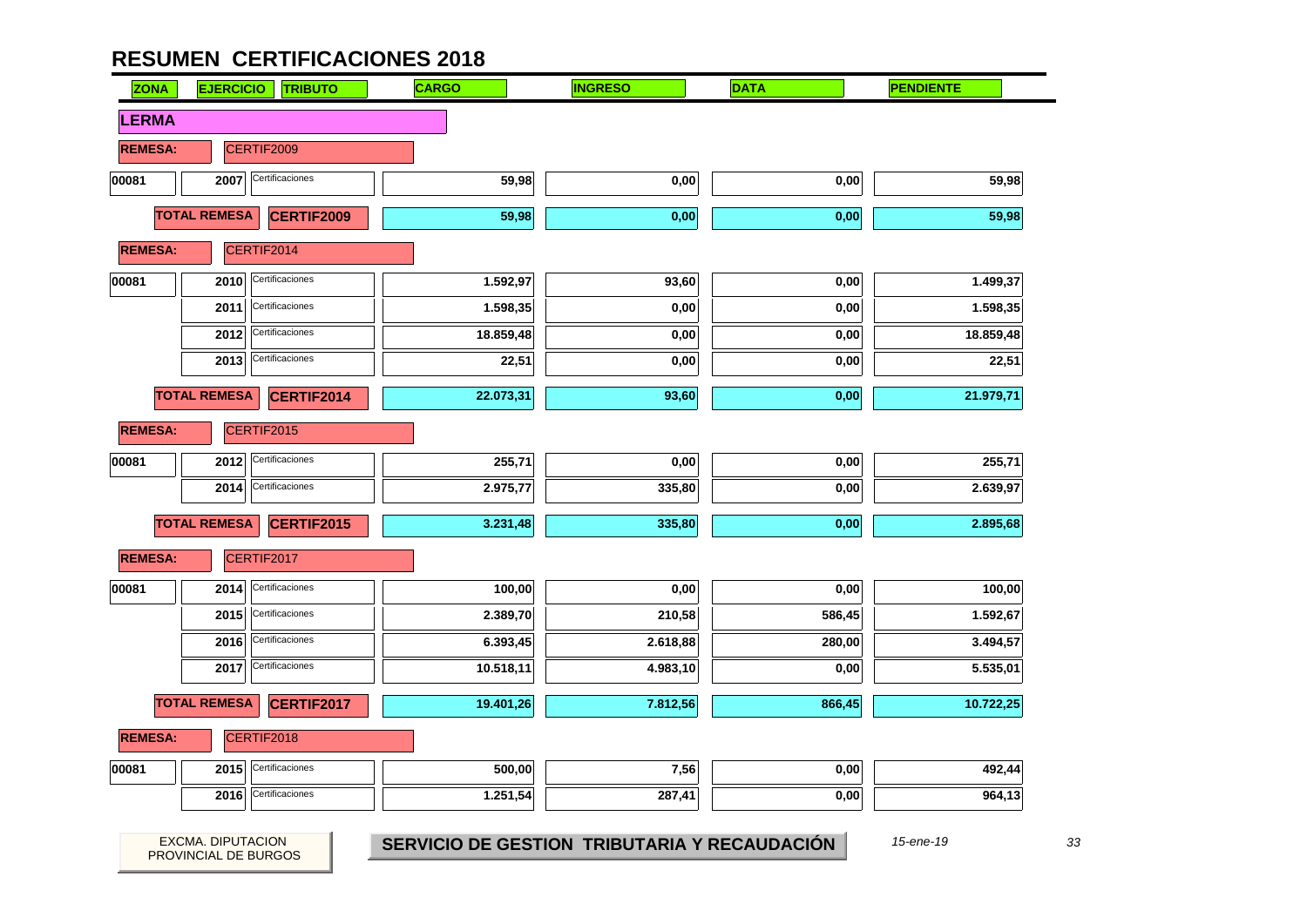| <b>ZONA</b>  | <b>EJERCICIO</b>    | <b>TRIBUTO</b>       |              | <b>CARGO</b> |           | <b>INGRESO</b> | <b>DATA</b> | <b>PENDIENTE</b> |        |
|--------------|---------------------|----------------------|--------------|--------------|-----------|----------------|-------------|------------------|--------|
| 00081        |                     | 2017 Certificaciones |              |              | 1.513,52  | 943,73         | 0,00        |                  | 569,79 |
|              |                     | 2018 Certificaciones |              |              | 12.186,61 | 2.572,55       | 0,00        | 9.614,06         |        |
|              | <b>TOTAL REMESA</b> | CERTIF2018           |              |              | 15.451,67 | 3.811,25       | 0,00        | 11.640,42        |        |
| <b>LERMA</b> |                     |                      | <b>TOTAL</b> |              | 60.217,70 | 12.053,21      | 866,45      | 47.298,04        |        |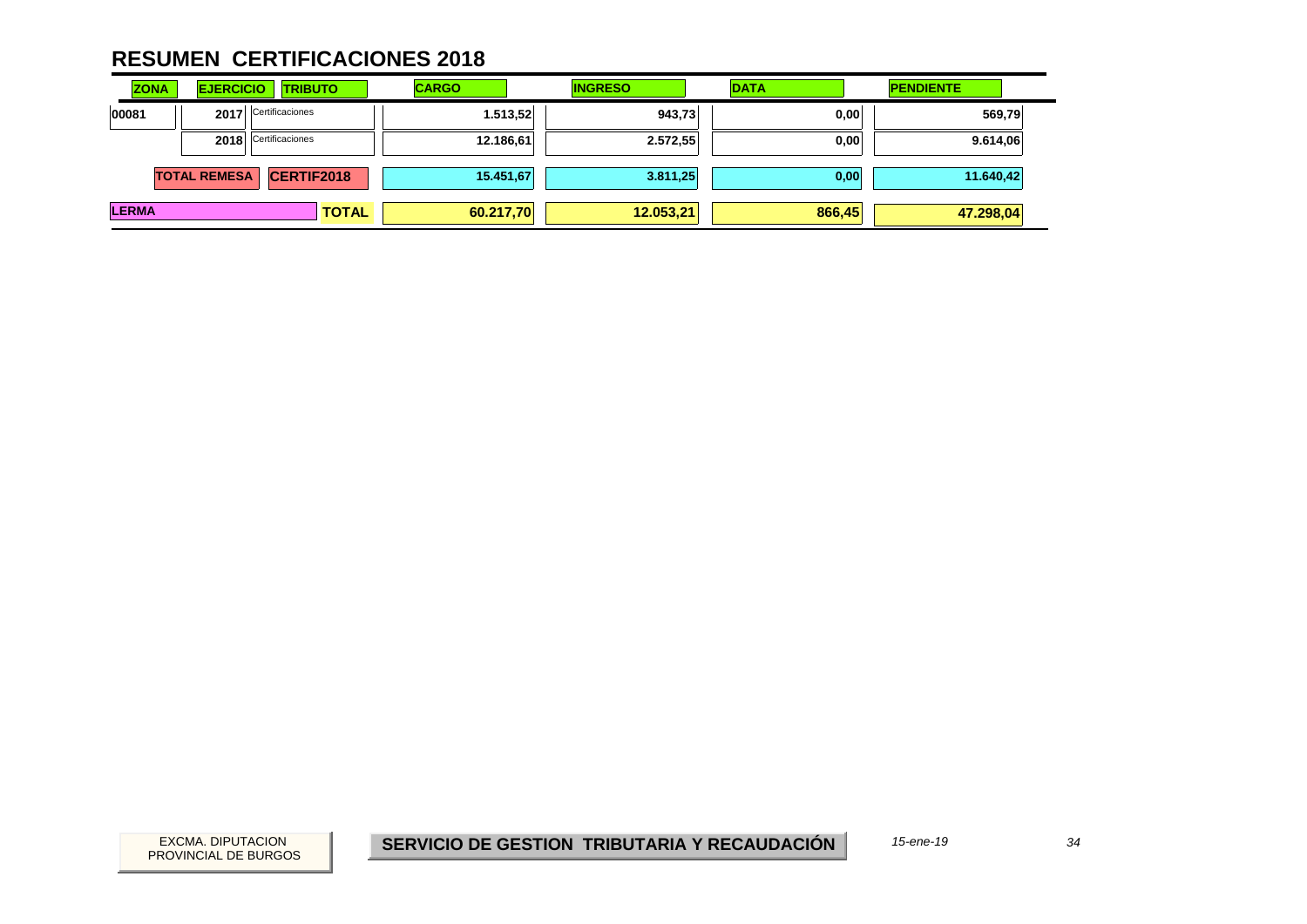| <b>ZONA</b>        | <b>EJERCICIO</b>    | <b>TRIBUTO</b>  | <b>CARGO</b> | <b>INGRESO</b> | <b>DATA</b> | <b>PENDIENTE</b> |
|--------------------|---------------------|-----------------|--------------|----------------|-------------|------------------|
| <b>VILLANGOMEZ</b> |                     |                 |              |                |             |                  |
| <b>REMESA:</b>     | CERTIF2018          |                 |              |                |             |                  |
| 00081              | 2016                | Certificaciones | 2.718,19     | 2.718,19       | 0,00        | 0,00             |
|                    | <b>TOTAL REMESA</b> | CERTIF2018      | 2.718,19     | 2.718,19       | 0,00        | 0,00             |
| <b>VILLANGOMEZ</b> |                     | <b>TOTAL</b>    | 2.718,19     | 2.718,19       | 0,00        | 0,00             |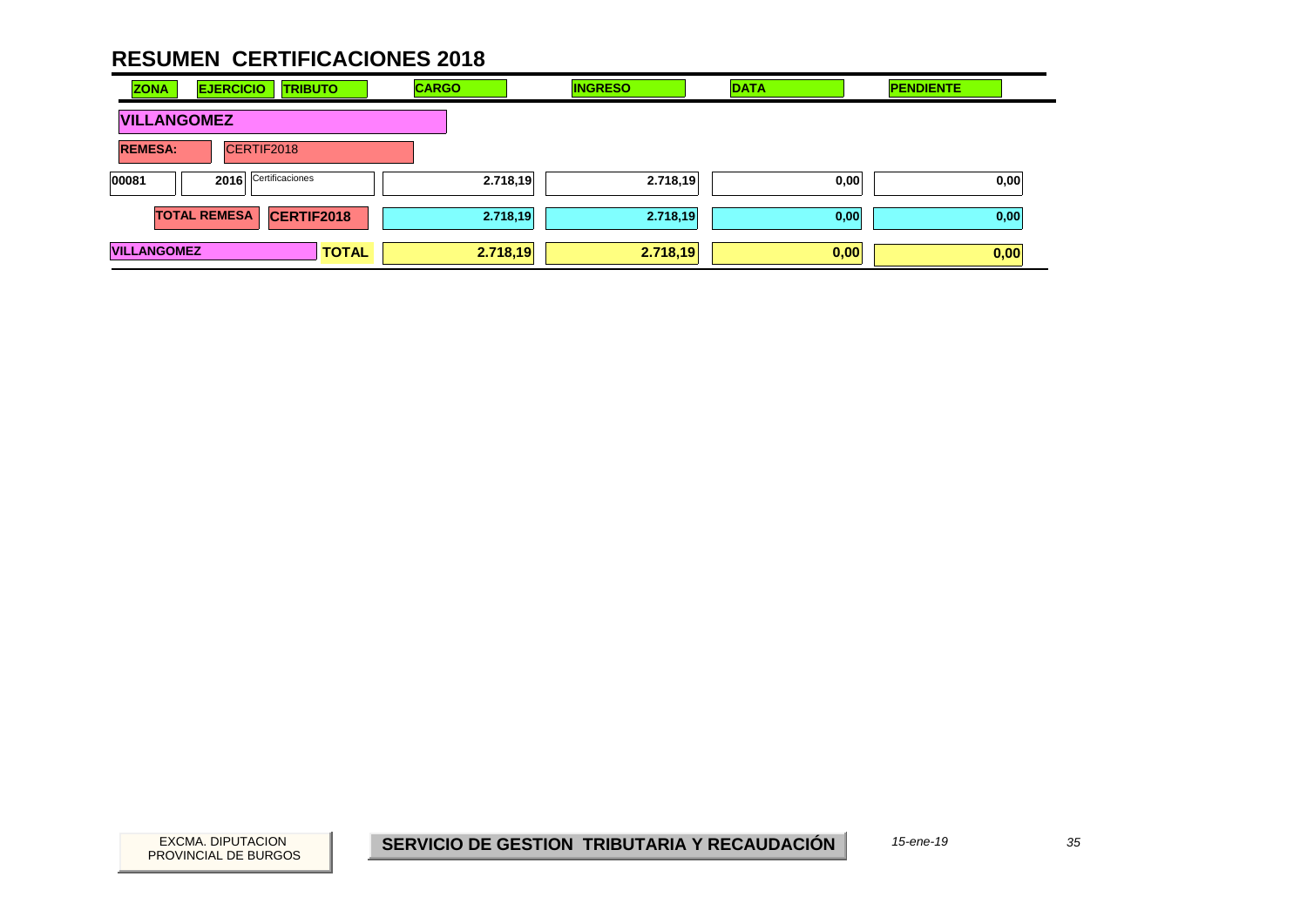| <b>ZONA</b><br><b>LUNA</b> |                   | .     | - - -     |                         | --- | <b>STATISTICS</b><br>. |
|----------------------------|-------------------|-------|-----------|-------------------------|-----|------------------------|
|                            | <b>TOTAL ZONA</b> | 00081 | 62.935.89 | 1. A 77.<br>.40<br>14.7 |     | 866.45<br>17.298,04    |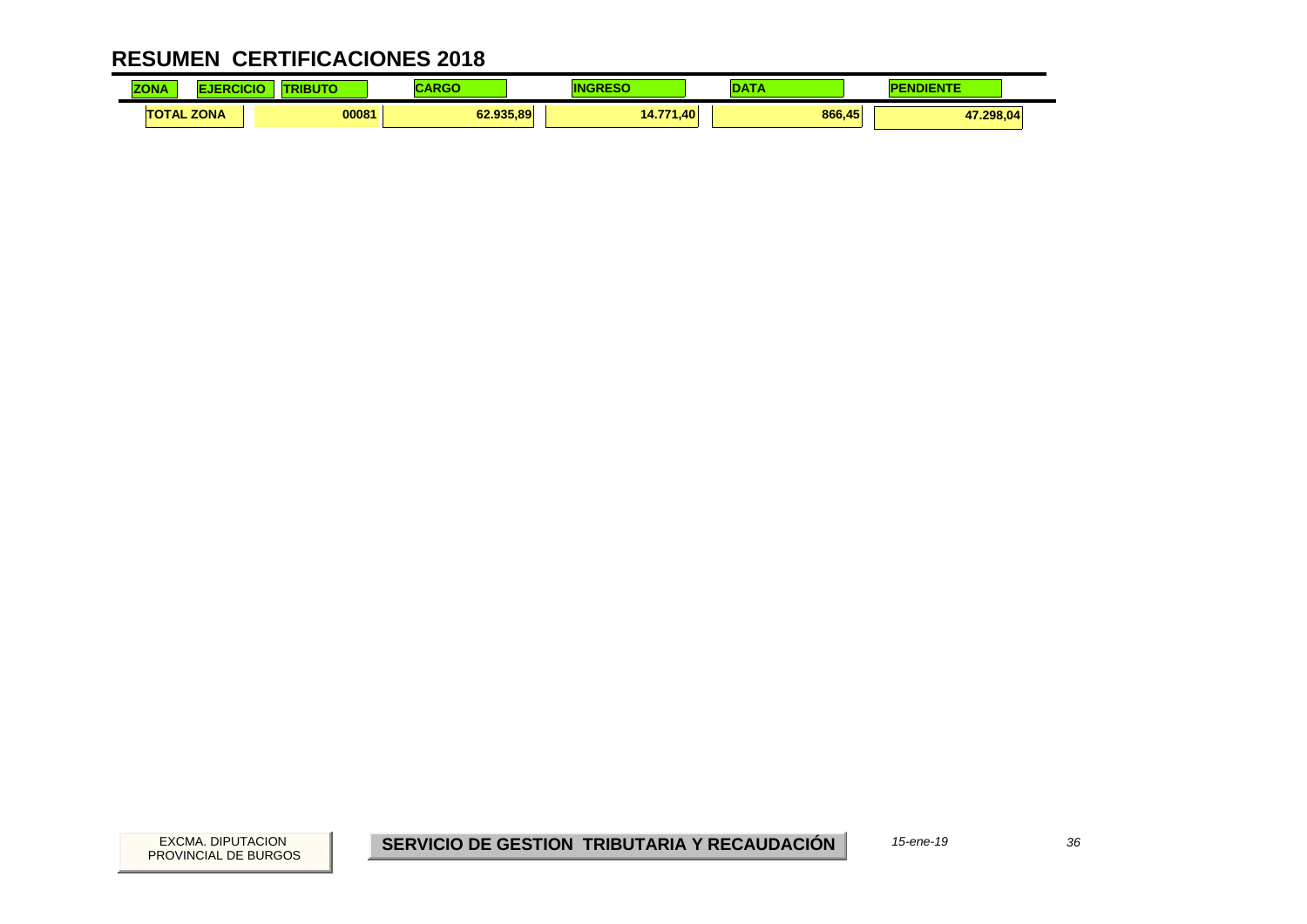| <b>EJERCICIO</b><br><b>ZONA</b><br><b>TRIBUTO</b>               | <b>CARGO</b> | <b>INGRESO</b> | <b>DATA</b> | <b>PENDIENTE</b> |  |  |  |
|-----------------------------------------------------------------|--------------|----------------|-------------|------------------|--|--|--|
| <b>COMUNERO NTRA. SRA. DE REVENGA</b>                           |              |                |             |                  |  |  |  |
| <b>REMESA:</b><br>CERTIF2016                                    |              |                |             |                  |  |  |  |
| 2015 Certificaciones<br>00111                                   | 21.518,58    | 0,00           | 0,00        | 21.518,58        |  |  |  |
| <b>TOTAL REMESA</b><br><b>CERTIF2016</b>                        | 21.518,58    | 0,00           | 0,00        | 21.518,58        |  |  |  |
| <b>COMUNERO NTRA. SRA. DE</b><br><b>TOTAL</b><br><b>REVENGA</b> | 21.518,58    | 0,00           | 0,00        | 21.518,58        |  |  |  |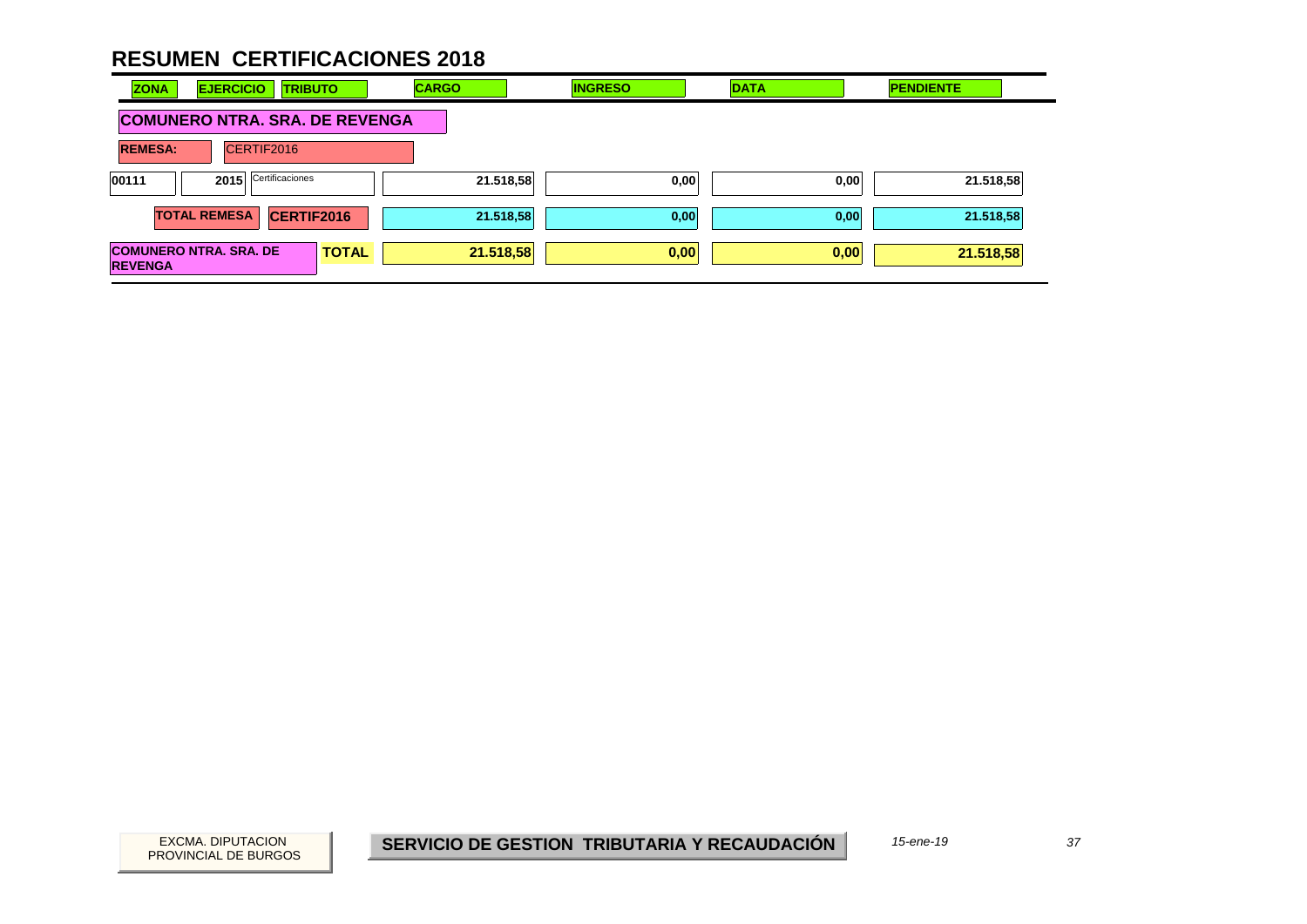| <b>ZONA</b>    | <b>EJERCICIO</b><br><b>TRIBUTO</b>            | <b>CARGO</b> | <b>INGRESO</b> | <b>DATA</b> | <b>PENDIENTE</b> |
|----------------|-----------------------------------------------|--------------|----------------|-------------|------------------|
|                | <b>QUINTANAR DE LA SIERRA</b>                 |              |                |             |                  |
| <b>REMESA:</b> | CERTIF2018                                    |              |                |             |                  |
| 00111          | Certificaciones<br>2018                       | 2.060,00     | 0,00           | 0,00        | 2.060,00         |
|                | <b>CERTIF2018</b><br><b>TOTAL REMESA</b>      | 2.060,00     | 0,00           | 0,00        | 2.060,00         |
|                | <b>QUINTANAR DE LA SIERRA</b><br><b>TOTAL</b> | 2.060,00     | 0,00           | 0,00        | 2.060,00         |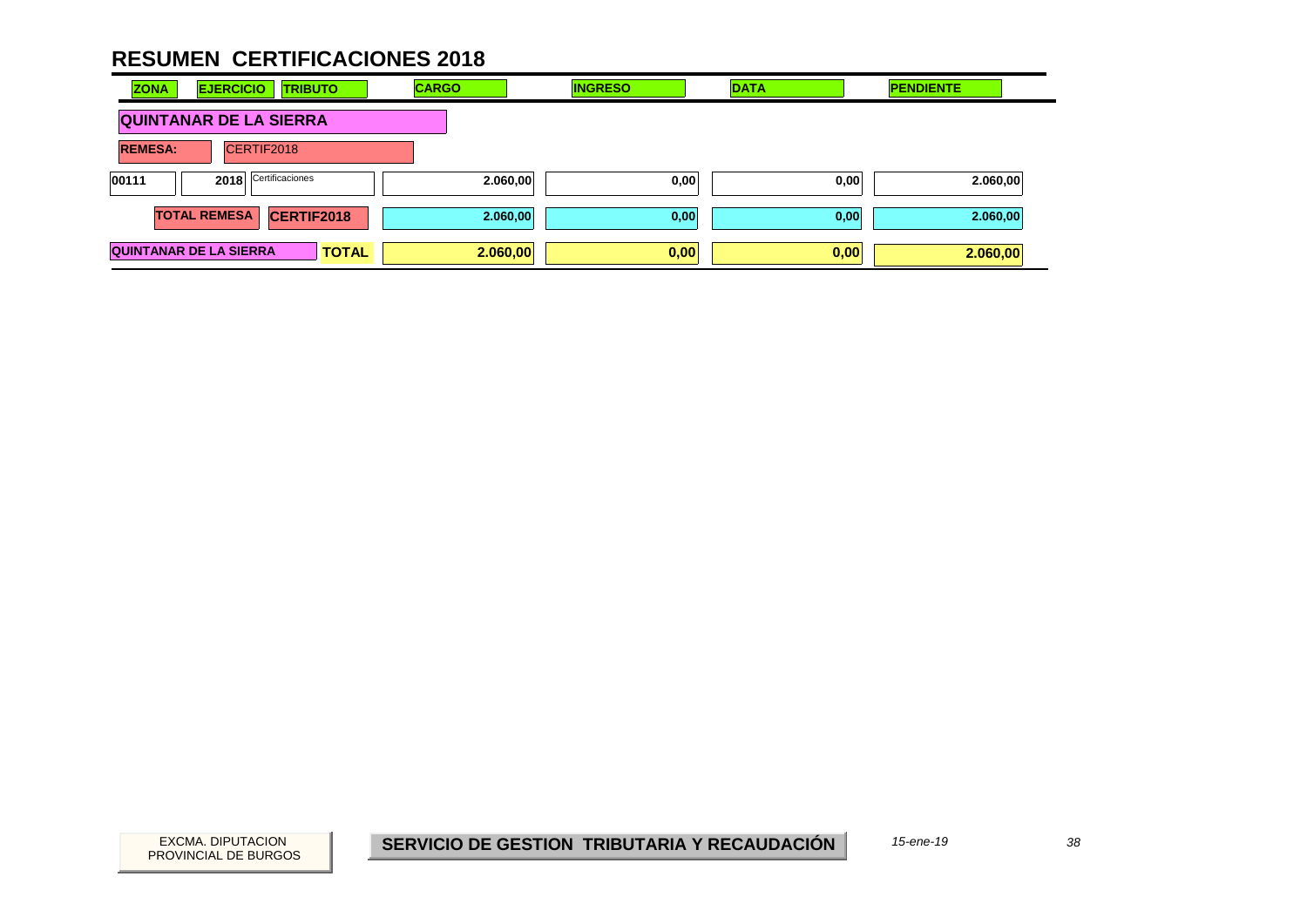| <b>ZONA</b><br><b>EJERCICIO</b><br><b>TRIBUTO</b> | <b>CARGO</b> | <b>INGRESO</b> | <b>DATA</b> | <b>PENDIENTE</b>  |
|---------------------------------------------------|--------------|----------------|-------------|-------------------|
| <b>SALAS DE LOS INFANTES</b>                      |              |                |             |                   |
| CERTIF2010<br><b>REMESA:</b>                      |              |                |             |                   |
| Certificaciones<br>00111<br>2009                  | 349,80       | 349,80         | 0,00        | $\mathbf{0{,}00}$ |
| <b>TOTAL REMESA</b><br><b>CERTIF2010</b>          | 349,80       | 349,80         | 0,00        | 0,00              |
| CERTIF2011<br><b>REMESA:</b>                      |              |                |             |                   |
| Certificaciones<br>00111<br>2010                  | 150,71       | 11,68          | 0,00        | 139,03            |
| <b>TOTAL REMESA</b><br>CERTIF2011                 | 150,71       | 11,68          | 0,00        | 139,03            |
| <b>REMESA:</b><br>CERTIF2017                      |              |                |             |                   |
| Certificaciones<br>00111<br>2014                  | 536,54       | 237,14         | 0,00        | 299,40            |
| Certificaciones<br>2015                           | 301,13       | 220,13         | 0,00        | 81,00             |
| Certificaciones<br>2016                           | 7.377,33     | 6.752,33       | 0,00        | 625,00            |
| <b>TOTAL REMESA</b><br>CERTIF2017                 | 8.215,00     | 7.209,60       | 0,00        | 1.005,40          |
| CERTIF2018<br><b>REMESA:</b>                      |              |                |             |                   |
| 2017<br>Certificaciones<br>00111                  | 1.577,41     | 0,00           | 0,00        | 1.577,41          |
| <b>TOTAL REMESA</b><br><b>CERTIF2018</b>          | 1.577,41     | 0,00           | 0,00        | 1.577,41          |
| <b>SALAS DE LOS INFANTES</b><br><b>TOTAL</b>      | 10.292,92    | 7.571,08       | 0,00        | 2.721,84          |

*15-ene-19*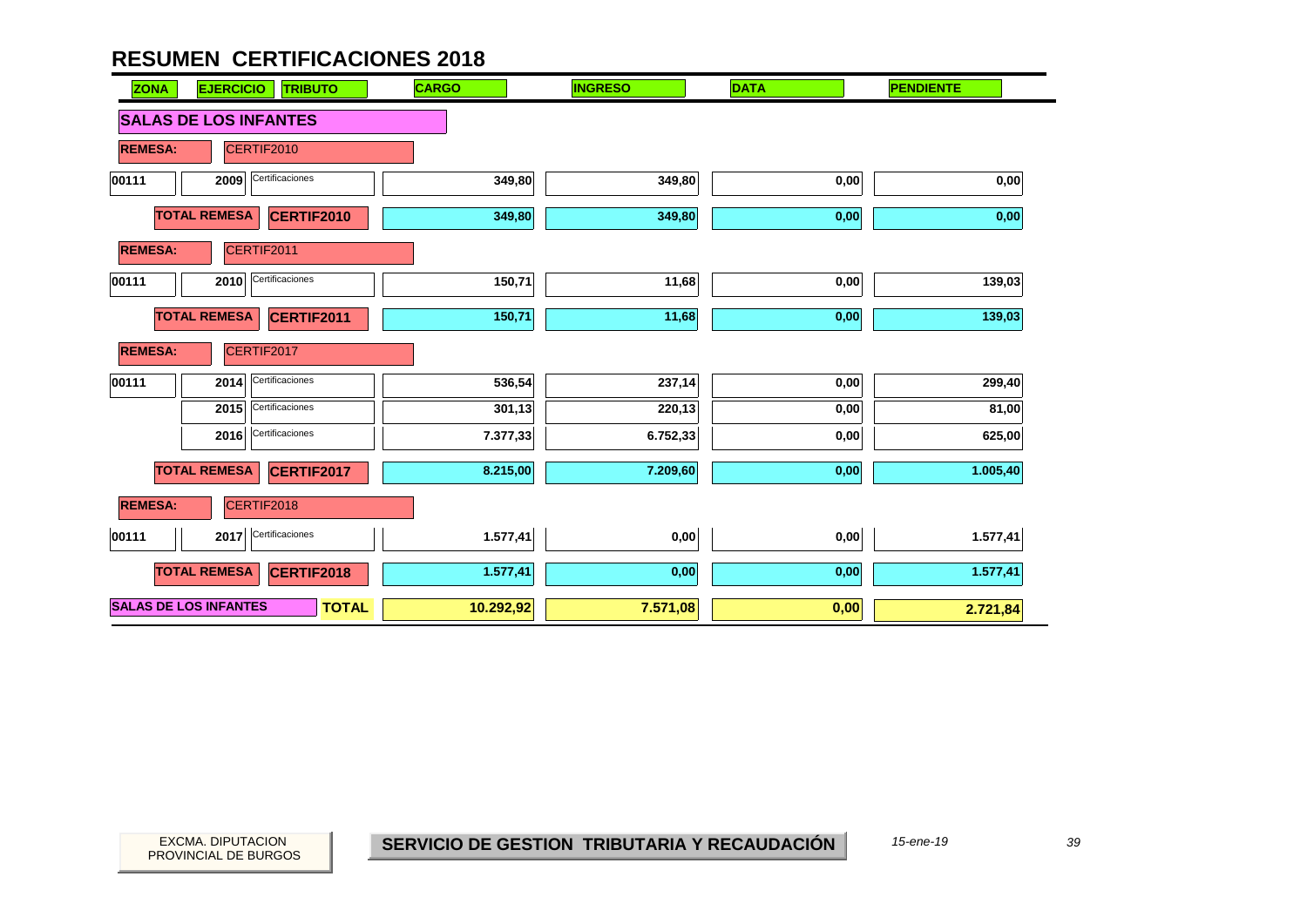| <b>70NA</b><br><b>LUNA</b> |             | <b><i><u>Part Communication</u></i></b> |                |               | .                 |
|----------------------------|-------------|-----------------------------------------|----------------|---------------|-------------------|
| <b>TAL</b>                 | <b>ZONA</b> | 00111                                   | 1.50<br>33.871 | 7.571<br>1.08 | 0,00<br>26.300.42 |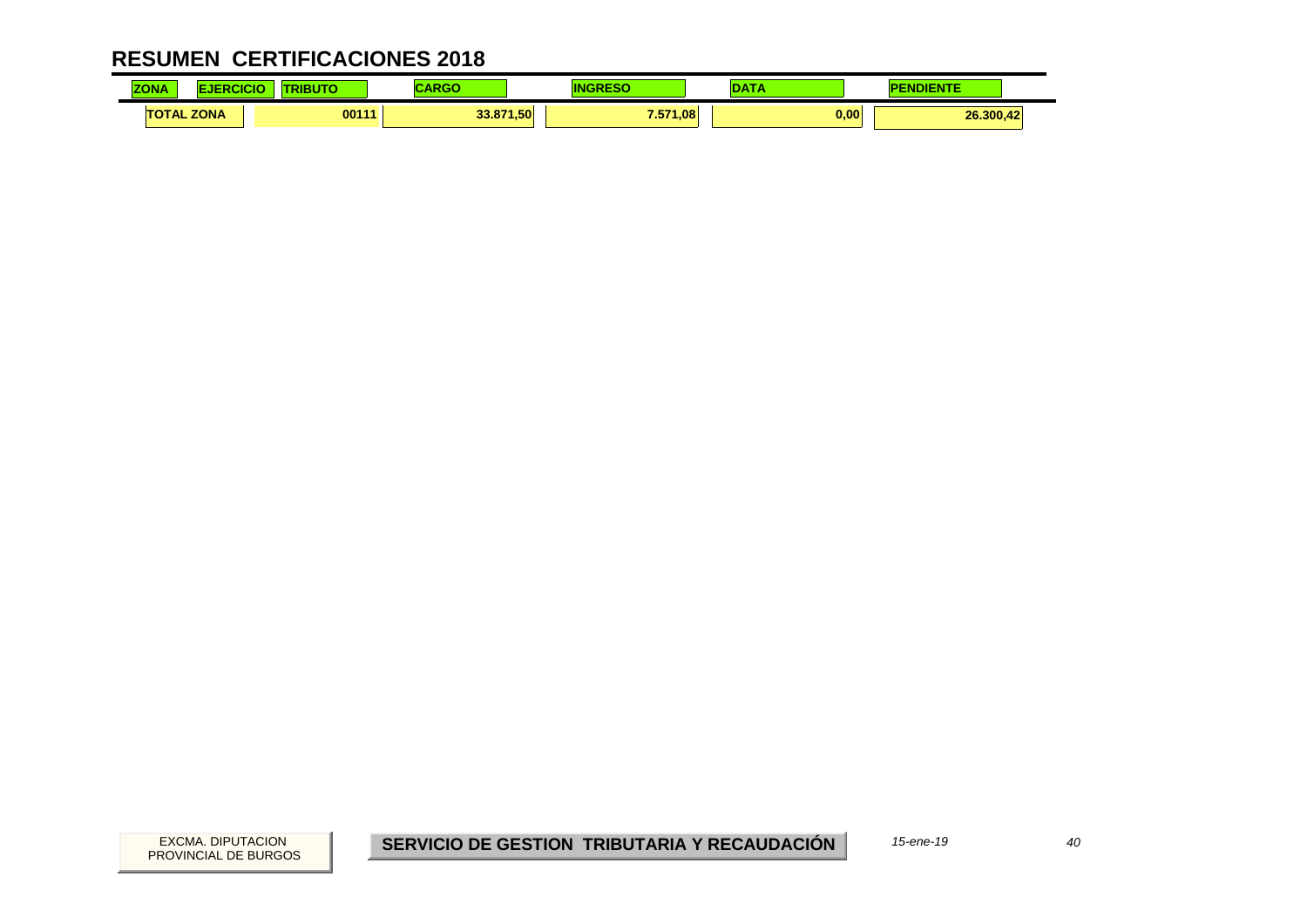| <b>ZONA</b>    | <b>EJERCICIO</b><br><b>TRIBUTO</b>              | <b>CARGO</b> | <b>INGRESO</b> | <b>DATA</b> | <b>PENDIENTE</b> |
|----------------|-------------------------------------------------|--------------|----------------|-------------|------------------|
|                | <b>ESPINOSA DE LOS MONTEROS</b>                 |              |                |             |                  |
| <b>REMESA:</b> |                                                 |              |                |             |                  |
| 00141          | Certificaciones<br>2016                         |              | 0,00           | 13.039,91   |                  |
|                | <b>TOTAL REMESA</b>                             |              | 0,00           | 13.039,91   |                  |
| <b>REMESA:</b> | CERTIF2017                                      |              |                |             |                  |
| 00141          | Certificaciones<br>2016                         | 13.158,90    | 0,00           | 13.158,90   | 0,00             |
|                | 2017 Certificaciones                            | 13.158,90    | 571,90         | 12.587,00   | 0,00             |
|                | <b>TOTAL REMESA</b><br>CERTIF2017               | 26.317,80    | 571,90         | 25.745,90   | 0,00             |
| <b>REMESA:</b> | CERTIF2018                                      |              |                |             |                  |
| 00141          | 2016 Certificaciones                            | 2.700,00     | 2.700,00       | 0,00        | 0,00             |
|                | 2017 Certificaciones                            | 4.901,99     | 4.901,99       | 0,00        | 0,00             |
|                | Certificaciones<br>2018                         | 310.002,00   | 0,00           | 0,00        | 310.002,00       |
|                | <b>TOTAL REMESA</b><br><b>CERTIF2018</b>        | 317.603,99   | 7.601,99       | 0,00        | 310.002,00       |
|                | <b>ESPINOSA DE LOS MONTEROS</b><br><b>TOTAL</b> | 343.921,79   | 8.173,89       | 38.785,81   | 296.962,09       |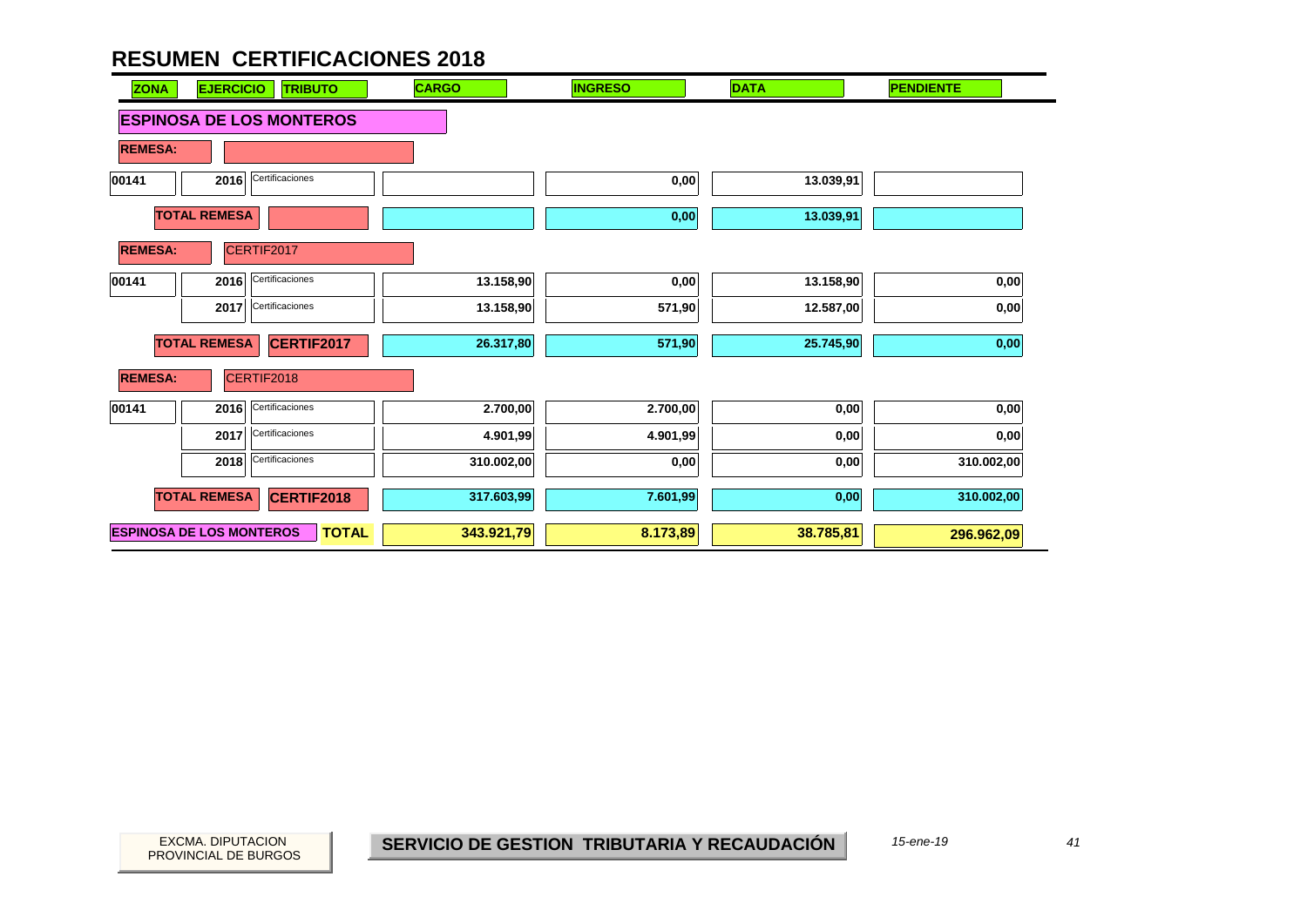| <b>EJERCICIO</b><br><b>ZONA</b> | <b>TRIBUTO</b>  | <b>CARGO</b> | <b>INGRESO</b> | <b>DATA</b> | <b>PENDIENTE</b> |
|---------------------------------|-----------------|--------------|----------------|-------------|------------------|
| <b>MERINDAD DE MONTIJA</b>      |                 |              |                |             |                  |
| <b>REMESA:</b><br>CERTIF2008    |                 |              |                |             |                  |
| 2008<br>00141                   | Certificaciones | 19.673,60    | 0,00           | 0,00        | 19.673,60        |
| <b>TOTAL REMESA</b>             | CERTIF2008      | 19.673,60    | 0,00           | 0,00        | 19.673,60        |
| <b>REMESA:</b><br>CERTIF2010    |                 |              |                |             |                  |
| 2009<br>00141                   | Certificaciones | 9.543,13     | 0,00           | 0,00        | 9.543,13         |
| <b>TOTAL REMESA</b>             | CERTIF2010      | 9.543,13     | 0,00           | 0,00        | 9.543,13         |
| <b>REMESA:</b><br>CERTIF2012    |                 |              |                |             |                  |
| 00141<br>2011                   | Certificaciones | 3.751,19     | 0,00           | 0,00        | 3.751,19         |
| <b>TOTAL REMESA</b>             | CERTIF2012      | 3.751,19     | 0,00           | 0,00        | 3.751,19         |
| <b>REMESA:</b><br>CERTIF2014    |                 |              |                |             |                  |
| 2010<br>00141                   | Certificaciones | 247,50       | 0,00           | 247,50      | 0,00             |
| <b>TOTAL REMESA</b>             | CERTIF2014      | 247,50       | 0,00           | 247,50      | 0,00             |
| <b>MERINDAD DE MONTIJA</b>      | <b>TOTAL</b>    | 33.215,42    | 0,00           | 247,50      | 32.967,92        |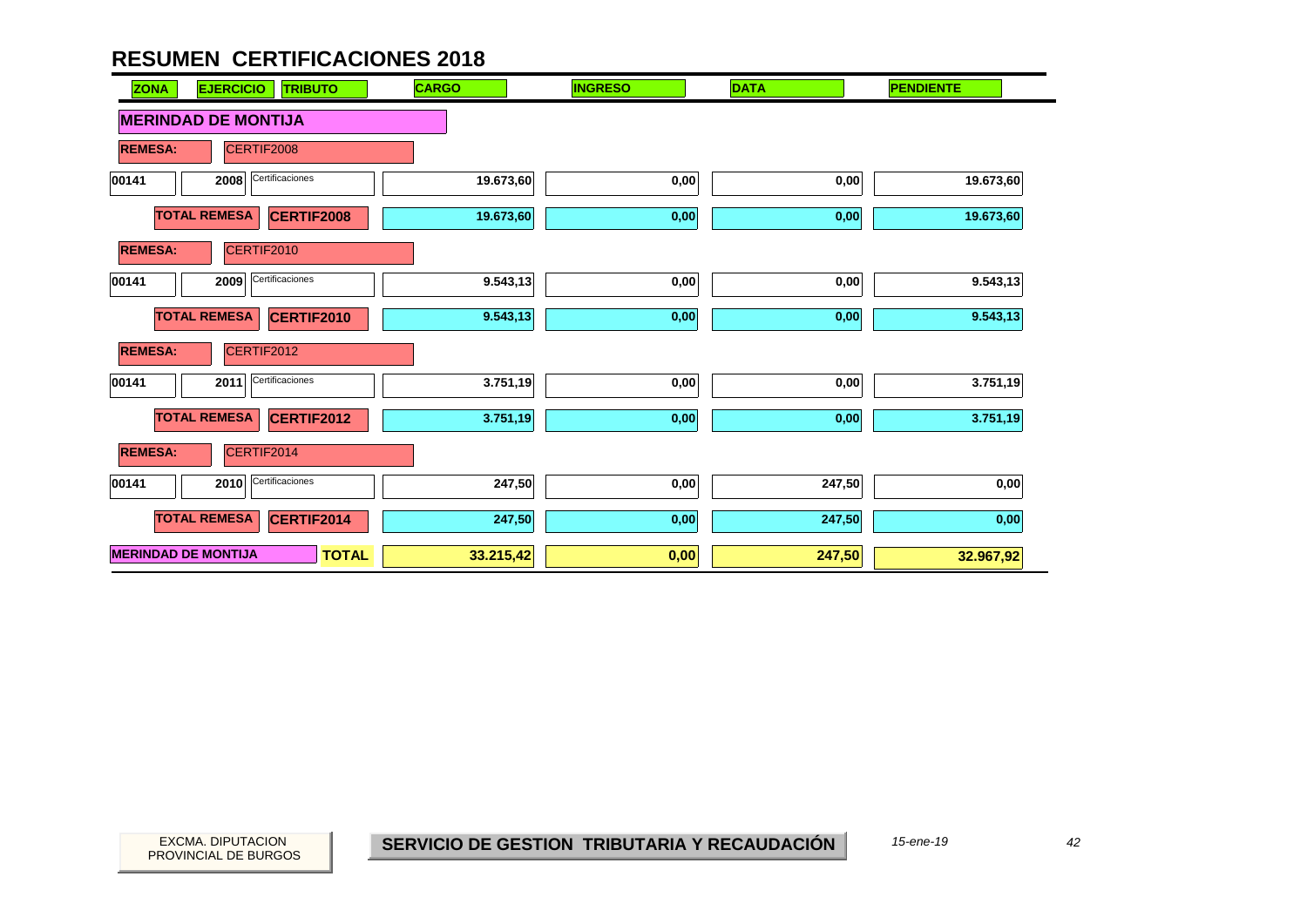| <b>ZONA</b>          | <b>EJERCICIO</b><br><b>TRIBUTO</b> | <b>CARGO</b> | <b>INGRESO</b> | <b>DATA</b> | <b>PENDIENTE</b> |
|----------------------|------------------------------------|--------------|----------------|-------------|------------------|
| <b>VALLE DE LOSA</b> |                                    |              |                |             |                  |
| <b>REMESA:</b>       | CERTIF2012                         |              |                |             |                  |
| 00141                | Certificaciones<br>2010            | 232,19       | 0,00           | 0,00        | 232,19           |
|                      | Certificaciones<br>2011            | 186,48       | 0,00           | 0,00        | 186,48           |
|                      | <b>TOTAL REMESA</b><br>CERTIF2012  | 418,67       | 0,00           | 0,00        | 418,67           |
| <b>REMESA:</b>       | CERTIF2013                         |              |                |             |                  |
| 00141                | 2012 Certificaciones               | 322,37       | 0,00           | 0,00        | 322,37           |
|                      | <b>TOTAL REMESA</b><br>CERTIF2013  | 322,37       | 0,00           | 0,00        | 322,37           |
| <b>REMESA:</b>       | CERTIF2015                         |              |                |             |                  |
| 00141                | Certificaciones<br>2014            | 1.000,00     | 0,00           | 0,00        | 1.000,00         |
|                      | <b>TOTAL REMESA</b><br>CERTIF2015  | 1.000,00     | 0,00           | 0,00        | 1.000,00         |
| <b>REMESA:</b>       | CERTIF2016                         |              |                |             |                  |
| 00141                | Certificaciones<br>2015            | 57,08        | 0,00           | 0,00        | 57,08            |
|                      | <b>TOTAL REMESA</b><br>CERTIF2016  | 57,08        | 0,00           | 0,00        | 57,08            |
| <b>REMESA:</b>       | CERTIF2018                         |              |                |             |                  |
| 00141                | Certificaciones<br>2017            | 8.173,06     | 0,00           | $0,\!00$    | 8.173,06         |
|                      | <b>TOTAL REMESA</b><br>CERTIF2018  | 8.173,06     | 0,00           | 0,00        | 8.173,06         |
| <b>VALLE DE LOSA</b> | <b>TOTAL</b>                       | 9.971,18     | 0,00           | 0,00        | 9.971,18         |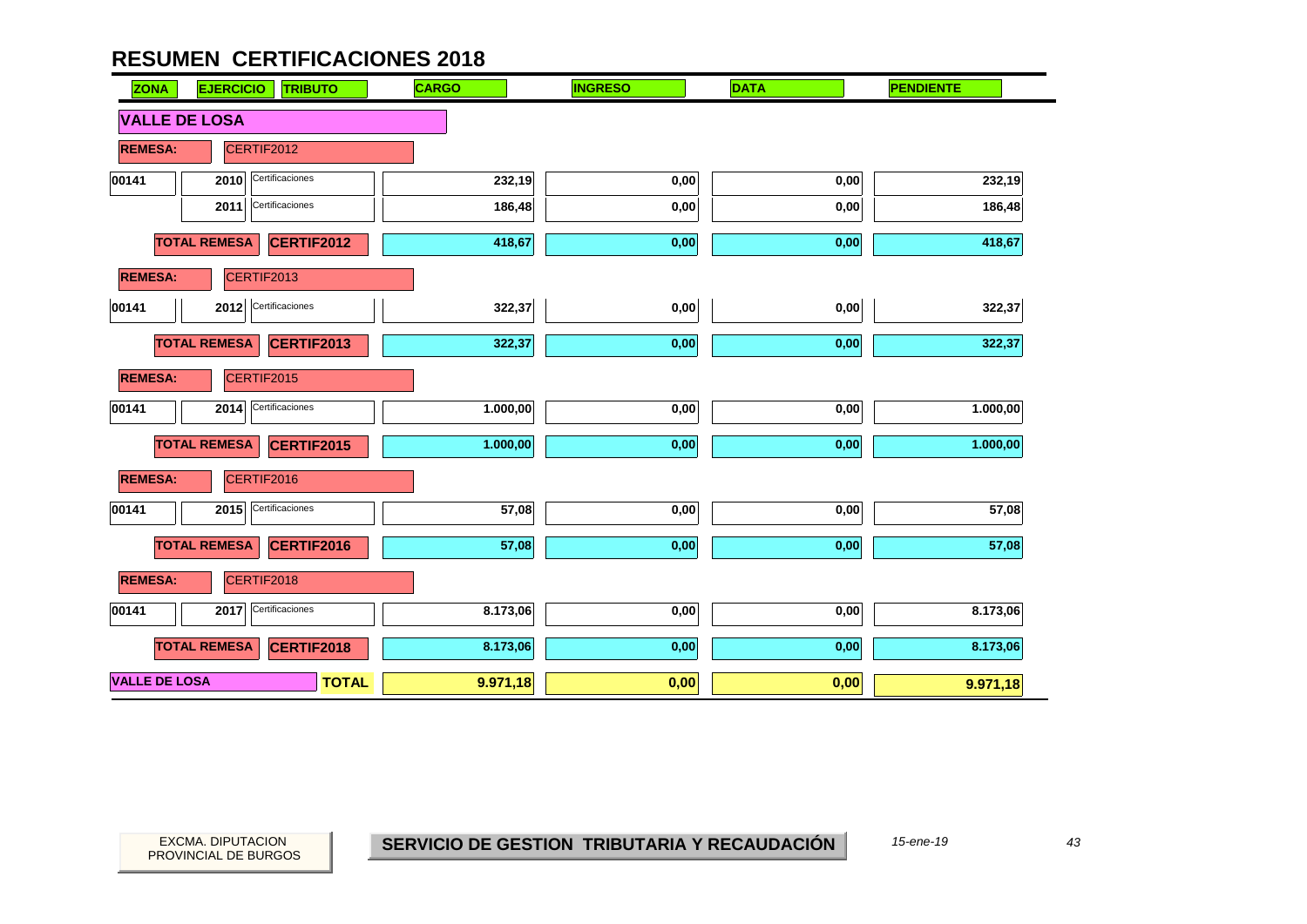| <b>ZONA</b>    | <b>EJERCICIO</b><br><b>TRIBUTO</b>       | <b>CARGO</b> | <b>INGRESO</b> | <b>DATA</b> | <b>PENDIENTE</b> |
|----------------|------------------------------------------|--------------|----------------|-------------|------------------|
|                | <b>VALLE DE MENA</b>                     |              |                |             |                  |
| <b>REMESA:</b> | CERTIF2001                               |              |                |             |                  |
| 00141          | Certificaciones<br>2000                  | 30,05        | 0,00           | 30,05       | 0,00             |
|                | Certificaciones<br>2001                  | 5.119,76     | 0,00           | 5.119,76    | 0,00             |
|                | <b>TOTAL REMESA</b><br><b>CERTIF2001</b> | 5.149,81     | 0,00           | 5.149,81    | 0,00             |
| <b>REMESA:</b> | CERTIF2008                               |              |                |             |                  |
| 00141          | Certificaciones<br>2006                  | 48.849,82    | 4.883,28       | 0,00        | 43.966,54        |
|                | <b>TOTAL REMESA</b><br><b>CERTIF2008</b> | 48.849,82    | 4.883,28       | 0,00        | 43.966,54        |
| <b>REMESA:</b> | CERTIF2011                               |              |                |             |                  |
| 00141          | Certificaciones<br>2006                  | 3.730,55     | 0,00           | 0,00        | 3.730,55         |
|                | Certificaciones<br>2007                  | 154,37       | 0,00           | 0,00        | 154,37           |
|                | Certificaciones<br>2008                  | 165,16       | 0,00           | 0,00        | 165,16           |
|                | Certificaciones<br>2009                  | 794,83       | 0,00           | 0,00        | 794,83           |
|                | <b>TOTAL REMESA</b><br>CERTIF2011        | 4.844,91     | 0,00           | 0,00        | 4.844,91         |
| <b>REMESA:</b> | CERTIF2012                               |              |                |             |                  |
| 00141          | Certificaciones<br>2010                  | 832,88       | 0,00           | 0,00        | 832,88           |
|                | Certificaciones<br>2011                  | 52.507,37    | 0,00           | 0,00        | 52.507,37        |
|                | <b>TOTAL REMESA</b><br><b>CERTIF2012</b> | 53.340,25    | 0,00           | 0,00        | 53.340,25        |
| <b>REMESA:</b> | CERTIF2013                               |              |                |             |                  |
| 00141          | Certificaciones<br>2011                  | 1.952,94     | 0,00           | 0,00        | 1.952,94         |
|                | Certificaciones<br>2012                  | 13,80        | 0,00           | 0,00        | 13,80            |
|                | <b>TOTAL REMESA</b><br><b>CERTIF2013</b> | 1.966,74     | 0,00           | 0,00        | 1.966,74         |

PROVINCIAL DE BURGOS

EXCMA. DIPUTACION *44***SERVICIO DE GESTION TRIBUTARIA Y RECAUDACIÓN**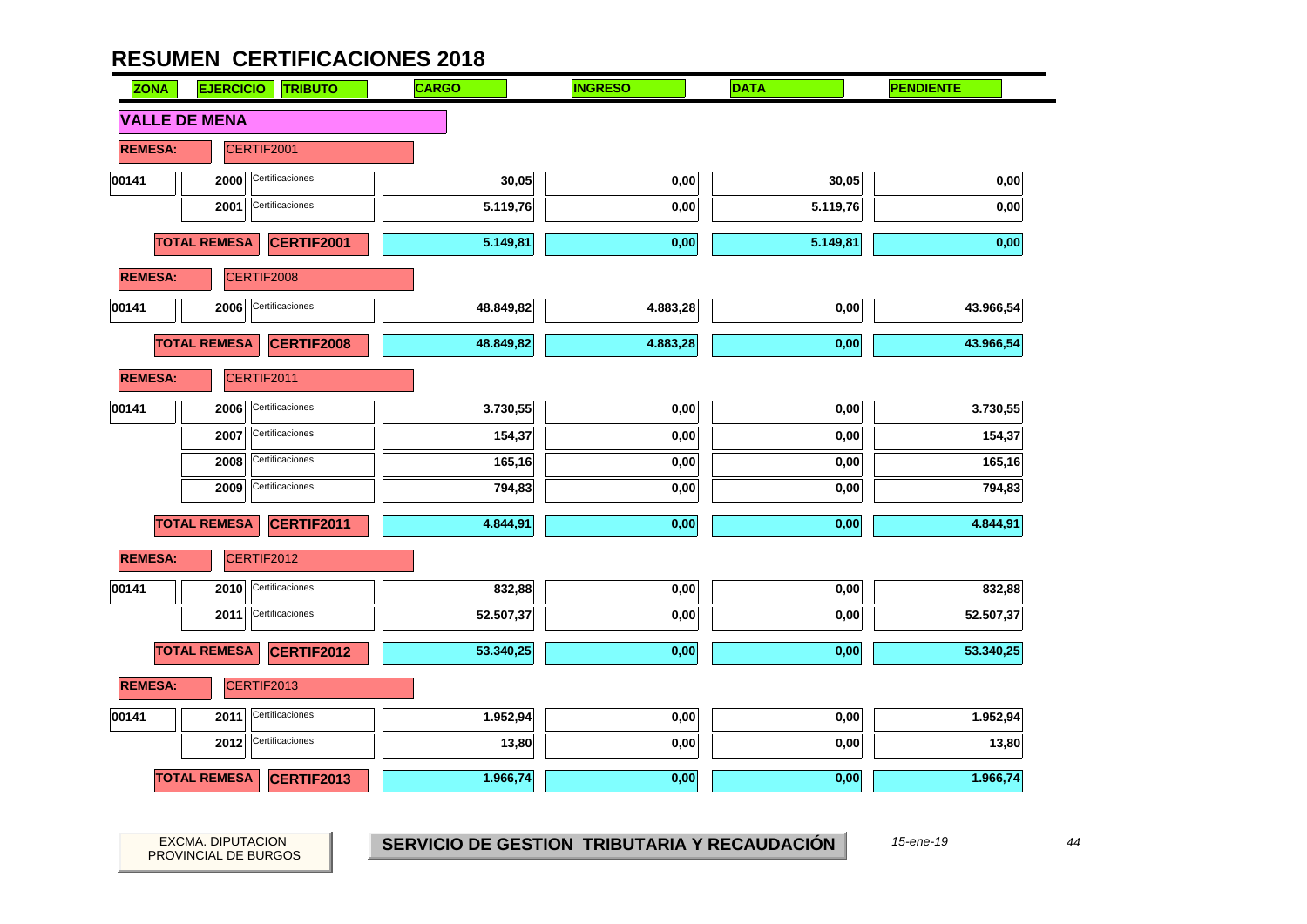| <b>ZONA</b>          | <b>EJERCICIO</b><br><b>TRIBUTO</b> | <b>CARGO</b>               | <b>INGRESO</b> | <b>DATA</b> | <b>PENDIENTE</b> |
|----------------------|------------------------------------|----------------------------|----------------|-------------|------------------|
| <b>REMESA:</b>       | CERTIF2015                         |                            |                |             |                  |
| 00141                | Certificaciones<br>2015            | 471,67                     | 0,00           | 0,00        | 471,67           |
|                      | <b>TOTAL REMESA</b><br>CERTIF2015  | 471,67                     | 0,00           | 0,00        | 471,67           |
| <b>REMESA:</b>       | CERTIF2017                         |                            |                |             |                  |
| 00141                | Certificaciones<br>2014            | 500,00                     | 239,87         | 0,00        | 260,13           |
|                      | Certificaciones<br>2015            |                            | 32,20<br>9,20  | 0,00        | 23,00            |
|                      | Certificaciones<br>2016            | 196.830,59                 | 196.713,94     | 0,00        | 116,65           |
|                      | <b>TOTAL REMESA</b><br>CERTIF2017  | 197.362,79                 | 196.963,01     | 0,00        | 399,78           |
| <b>VALLE DE MENA</b> |                                    | <b>TOTAL</b><br>311.985,99 | 201.846,29     | 5.149,81    | 104.989,89       |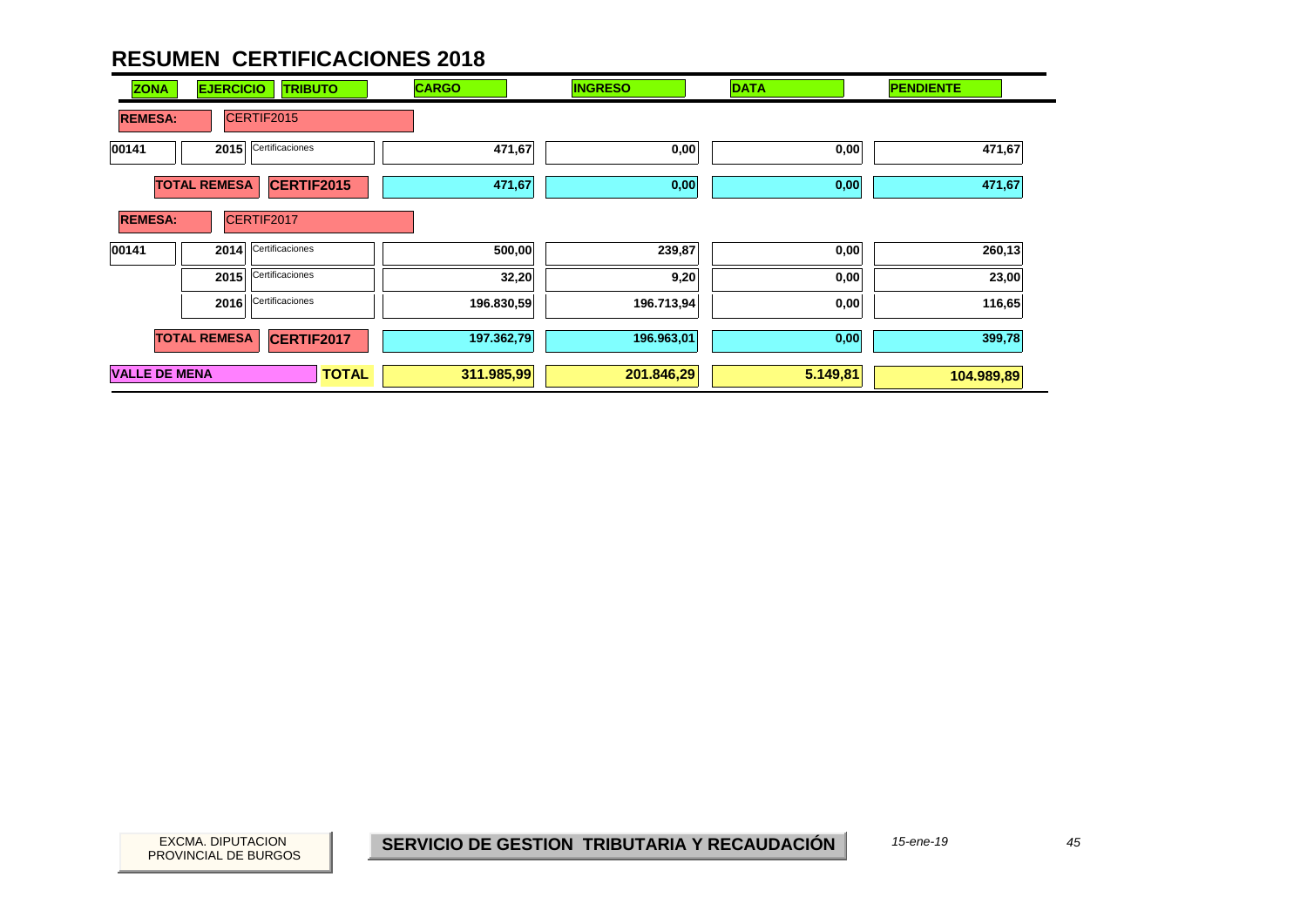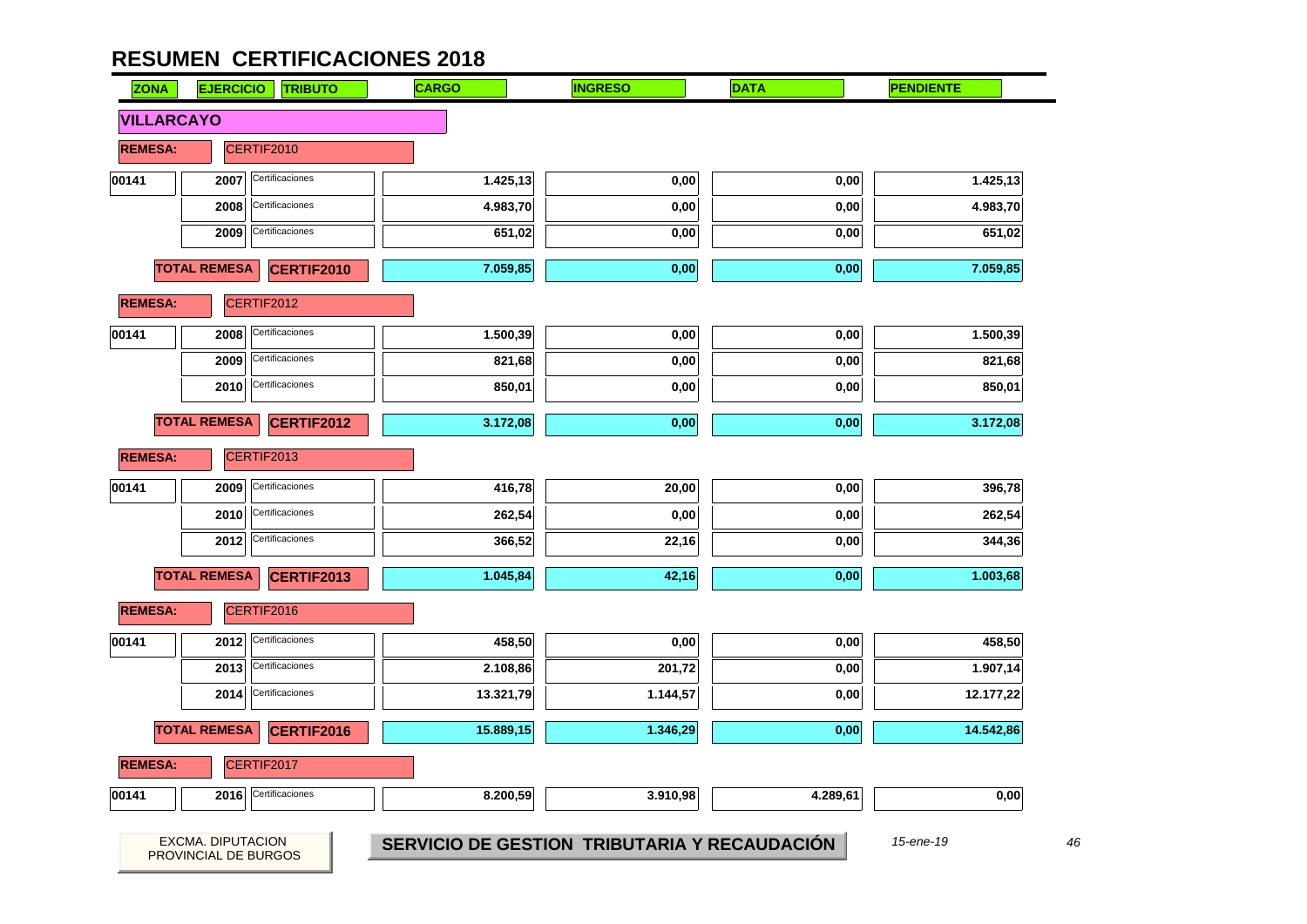| <b>ZONA</b>       | <b>EJERCICIO</b><br><b>TRIBUTO</b> |                 | <b>CARGO</b> | <b>INGRESO</b> | <b>DATA</b> | <b>PENDIENTE</b> |
|-------------------|------------------------------------|-----------------|--------------|----------------|-------------|------------------|
|                   | <b>TOTAL REMESA</b>                | CERTIF2017      | 8.200,59     | 3.910,98       | 4.289,61    | 0,00             |
| <b>REMESA:</b>    |                                    | CERTIF2018      |              |                |             |                  |
| 00141             | 2010                               | Certificaciones | 808,74       | 622,39         | 186,35      | 0,00             |
|                   | 2011                               | Certificaciones | 4.195,99     | 3.392,37       | 682,96      | 120,66           |
|                   | 2012                               | Certificaciones | 2.746, 13    | 5,79           | 0,00        | 2.740,34         |
|                   | 2013                               | Certificaciones | 1.388,49     | 7,78           | 613,73      | 766,98           |
|                   | 2014                               | Certificaciones | 781,86       | 6,08           | 775,78      | 0,00             |
|                   | 2015                               | Certificaciones | 14.849,39    | 3.513,62       | 0,00        | 11.335,77        |
|                   | <b>TOTAL REMESA</b>                | CERTIF2018      | 24.770,60    | 7.548,03       | 2.258,82    | 14.963,75        |
| <b>VILLARCAYO</b> |                                    | <b>TOTAL</b>    | 60.138,11    | 12.847,46      | 6.548,43    | 40.742,22        |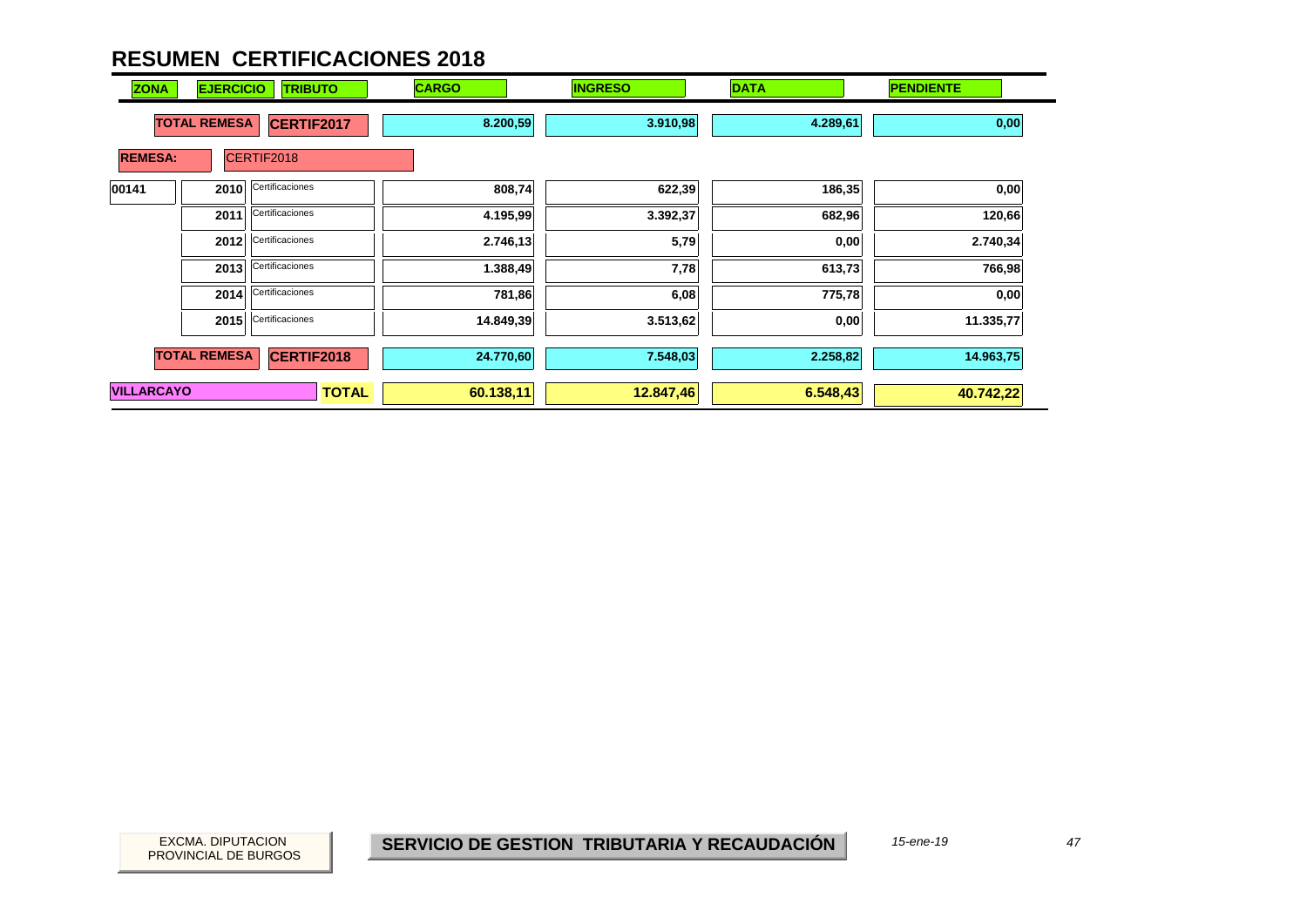| <b>ZONA</b><br><b>LUNA</b> |             | <b>The Company of Company</b> |            |                     |           |            |
|----------------------------|-------------|-------------------------------|------------|---------------------|-----------|------------|
| <b>TAL</b>                 | <b>ZONA</b> | 00141                         | 759.232,49 | 222.867.64<br>$\mu$ | 50.731,55 | 485.633.30 |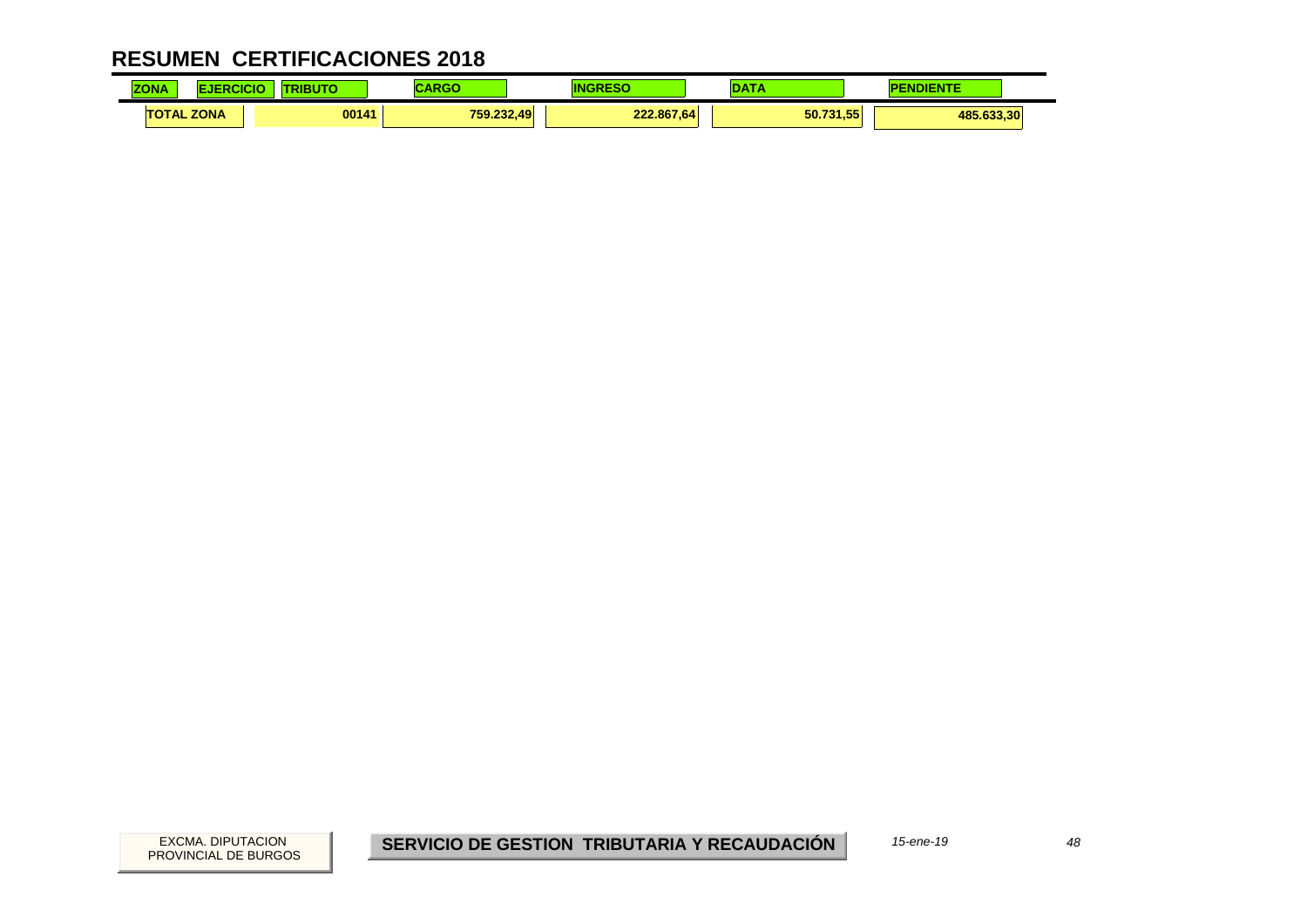| <b>ZONA</b>                | <b>EJERCICIO</b>    | <b>TRIBUTO</b>  | <b>CARGO</b> | <b>INGRESO</b> | <b>DATA</b> | <b>PENDIENTE</b> |  |  |
|----------------------------|---------------------|-----------------|--------------|----------------|-------------|------------------|--|--|
| <b>BOVEDA DE LA RIBERA</b> |                     |                 |              |                |             |                  |  |  |
| <b>REMESA:</b>             |                     | CERTIF2014      |              |                |             |                  |  |  |
| 00142                      | 2010                | Certificaciones | 12.020,24    | 0,00           | 0,00        | 12.020,24        |  |  |
|                            | 2011                | Certificaciones | 12.020,24    | 0,00           | 0,00        | 12.020,24        |  |  |
|                            | 2012                | Certificaciones | 12.020,24    | 0,00           | 0,00        | 12.020,24        |  |  |
|                            | 2013                | Certificaciones | 12.020,24    | 0,00           | 0,00        | 12.020,24        |  |  |
|                            | <b>TOTAL REMESA</b> | CERTIF2014      | 48.080,96    | 0,00           | 0,00        | 48.080,96        |  |  |
| <b>BOVEDA DE LA RIBERA</b> |                     | <b>TOTAL</b>    | 48.080,96    | 0,00           | 0,00        | 48.080,96        |  |  |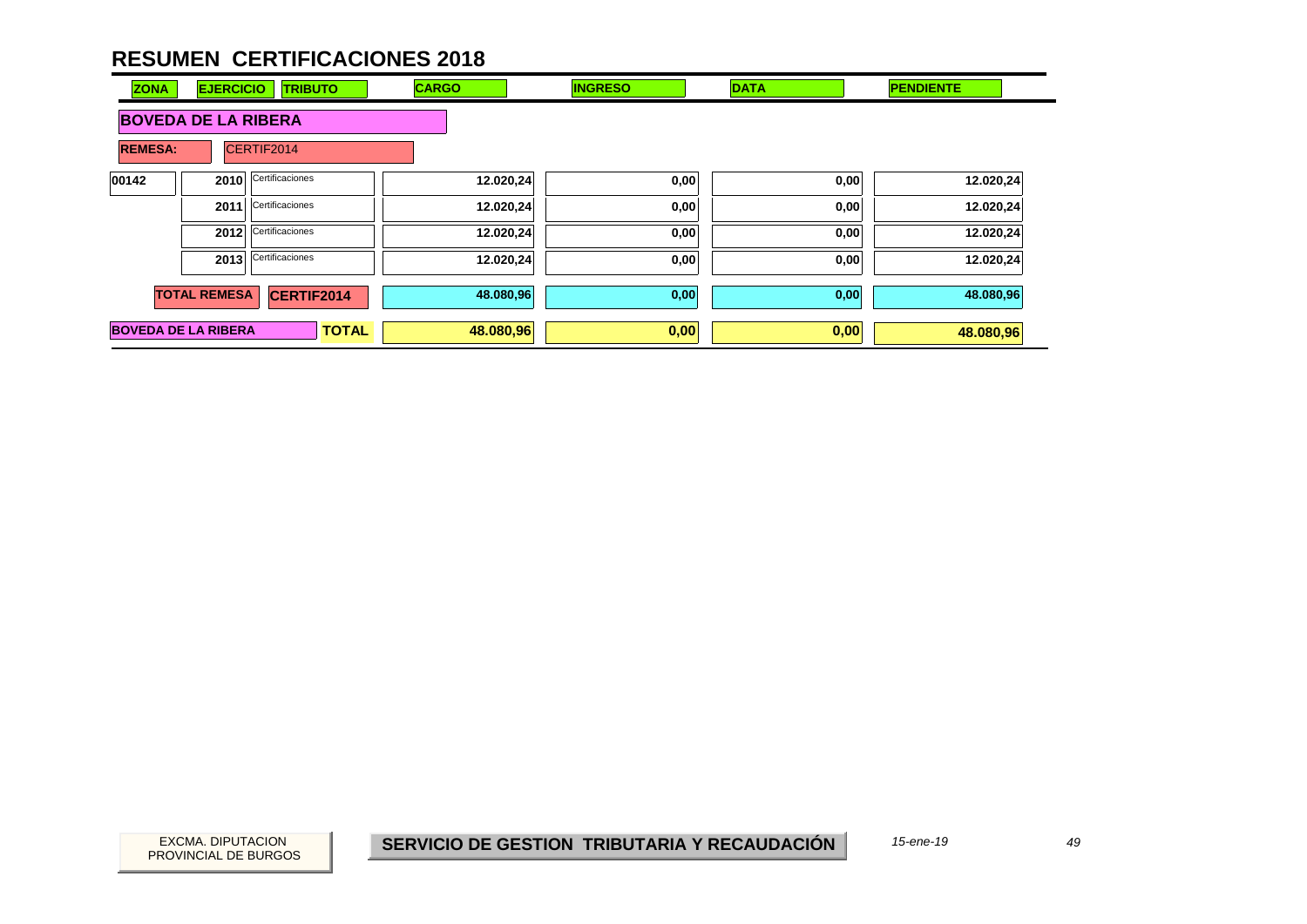u

| <b>ZONA</b>    | <b>EJERCICIO</b>                          | <b>TRIBUTO</b>    | <b>CARGO</b> | <b>INGRESO</b>                               | <b>DATA</b> | <b>PENDIENTE</b> |
|----------------|-------------------------------------------|-------------------|--------------|----------------------------------------------|-------------|------------------|
|                | <b>MEDINA DE POMAR</b>                    |                   |              |                                              |             |                  |
| <b>REMESA:</b> |                                           | CERTIF2005        |              |                                              |             |                  |
| 00142          | 2002                                      | Certificaciones   | 57,22        | 0,00                                         | 0,00        | 57,22            |
|                | <b>TOTAL REMESA</b>                       | <b>CERTIF2005</b> | 57,22        | 0,00                                         | 0,00        | 57,22            |
| <b>REMESA:</b> |                                           | CERTIF2007        |              |                                              |             |                  |
| 00142          | 2006                                      | Certificaciones   | 91,00        | 0,00                                         | 0,00        | 91,00            |
|                | <b>TOTAL REMESA</b>                       | <b>CERTIF2007</b> | 91,00        | 0,00                                         | 0,00        | 91,00            |
| <b>REMESA:</b> |                                           | CERTIF2008        |              |                                              |             |                  |
| 00142          | 2006                                      | Certificaciones   | 60,00        | 0,00                                         | 0,00        | 60,00            |
|                | 2007                                      | Certificaciones   | 971,00       | 0,00                                         | 0,00        | 971,00           |
|                | <b>TOTAL REMESA</b>                       | <b>CERTIF2008</b> | 1.031,00     | 0,00                                         | 0,00        | 1.031,00         |
| <b>REMESA:</b> |                                           | CERTIF2009        |              |                                              |             |                  |
| 00142          | 2007                                      | Certificaciones   | 60,00        | 0,00                                         | 0,00        | 60,00            |
|                | 2008                                      | Certificaciones   | 450,00       | $0,\!00$                                     | $0,\!00$    | 450,00           |
|                | 2009                                      | Certificaciones   | 390,00       | 0,00                                         | 0,00        | 390,00           |
|                | <b>TOTAL REMESA</b>                       | CERTIF2009        | 900,00       | 0,00                                         | 0,00        | 900,00           |
| <b>REMESA:</b> |                                           | CERTIF2010        |              |                                              |             |                  |
| 00142          | 2006                                      | Certificaciones   | 262,99       | 0,00                                         | 0,00        | 262,99           |
|                | 2007                                      | Certificaciones   | 2.119,04     | 0,00                                         | 0,00        | 2.119,04         |
|                | 2008                                      | Certificaciones   | 43.795,29    | 59,77                                        | 0,00        | 43.735,52        |
|                | 2009                                      | Certificaciones   | 355,87       | 0,00                                         | 0,00        | 355,87           |
|                | 2010                                      | Certificaciones   | 90,00        | 0,00                                         | 0,00        | 90,00            |
|                | <b>TOTAL REMESA</b>                       | CERTIF2010        | 46.623,19    | 59,77                                        | 0,00        | 46.563,42        |
|                | EXCMA. DIPUTACION<br>PROVINCIAL DE BURGOS |                   |              | SERVICIO DE GESTION TRIBUTARIA Y RECAUDACIÓN |             | 15-ene-19        |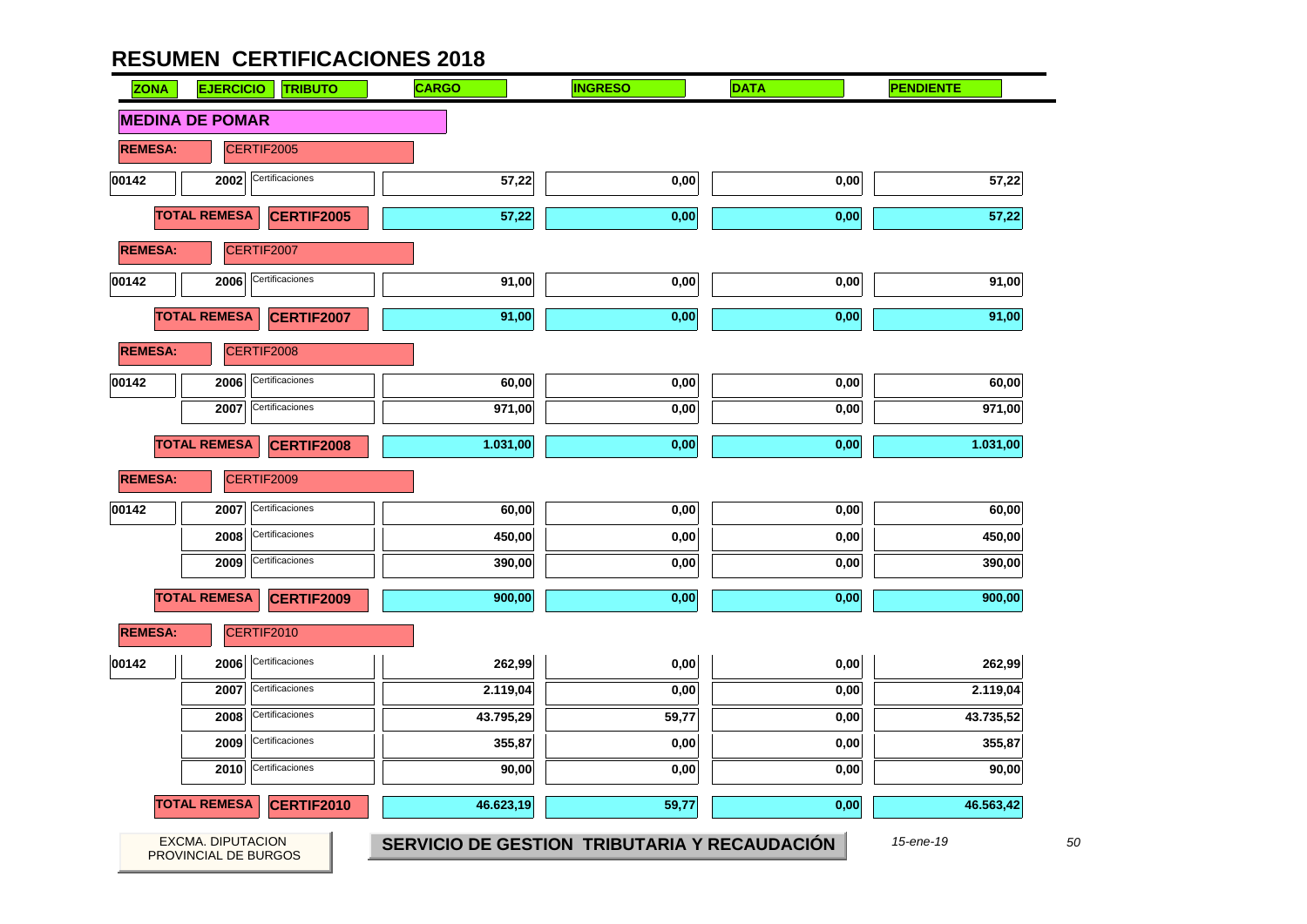| <b>ZONA</b>    | <b>EJERCICIO</b>                                 | <b>TRIBUTO</b>    | <b>CARGO</b> | <b>INGRESO</b>                               | <b>DATA</b> | <b>PENDIENTE</b> |
|----------------|--------------------------------------------------|-------------------|--------------|----------------------------------------------|-------------|------------------|
| <b>REMESA:</b> | CERTIF2011                                       |                   |              |                                              |             |                  |
| 00142          | 2010                                             | Certificaciones   | 770,00       | $_{0,00}$                                    | 0,00        | 770,00           |
|                | 2011                                             | Certificaciones   | 1.731,11     | 193,53                                       | 0,00        | 1.537,58         |
|                | <b>TOTAL REMESA</b>                              | CERTIF2011        | 2.501,11     | 193,53                                       | 0,00        | 2.307,58         |
| <b>REMESA:</b> | CERTIF2012                                       |                   |              |                                              |             |                  |
| 00142          | 2009                                             | Certificaciones   | 1.451,26     | 0,00                                         | 0,00        | 1.451,26         |
|                | 2011                                             | Certificaciones   | 4.879,21     | 155,45                                       | 197,06      | 4.526,70         |
|                | 2012                                             | Certificaciones   | 550,00       | 0,00                                         | 0,00        | 550,00           |
|                | <b>TOTAL REMESA</b>                              | <b>CERTIF2012</b> | 6.880,47     | 155,45                                       | 197,06      | 6.527,96         |
| <b>REMESA:</b> | CERTIF2014                                       |                   |              |                                              |             |                  |
| 00142          | 2011                                             | Certificaciones   | 4.410,01     | 339,07                                       | 0,00        | 4.070,94         |
|                | 2012                                             | Certificaciones   | 6.957,54     | 491,63                                       | 0,00        | 6.465,91         |
|                | 2013                                             | Certificaciones   | 1.473,55     | 671,38                                       | 0,00        | 802,17           |
|                | <b>TOTAL REMESA</b>                              | <b>CERTIF2014</b> | 12.841,10    | 1.502,08                                     | 0,00        | 11.339,02        |
| <b>REMESA:</b> | CERTIF2016                                       |                   |              |                                              |             |                  |
| 00142          | 2013                                             | Certificaciones   | 18.424,01    | 48,66                                        | 0,00        | 18.375,35        |
|                | 2014                                             | Certificaciones   | 13.510,22    | 667,84                                       | 0,00        | 12.842,38        |
|                | <b>TOTAL REMESA</b>                              | CERTIF2016        | 31.934,23    | 716,50                                       | 0,00        | 31.217,73        |
| <b>REMESA:</b> | CERTIF2017                                       |                   |              |                                              |             |                  |
| 00142          | 2014                                             | Certificaciones   | 280,84       | 246,84                                       | 0,00        | 34,00            |
|                | 2015                                             | Certificaciones   | 5.918,20     | 3.872,78                                     | 0,00        | 2.045,42         |
|                | 2017                                             | Certificaciones   | 400,54       | 0,00                                         | 0,00        | 400,54           |
|                | <b>TOTAL REMESA</b>                              | CERTIF2017        | 6.599,58     | 4.119,62                                     | 0,00        | 2.479,96         |
|                | <b>EXCMA. DIPUTACION</b><br>PROVINCIAL DE BURGOS |                   |              | SERVICIO DE GESTION TRIBUTARIA Y RECAUDACIÓN |             | 15-ene-19        |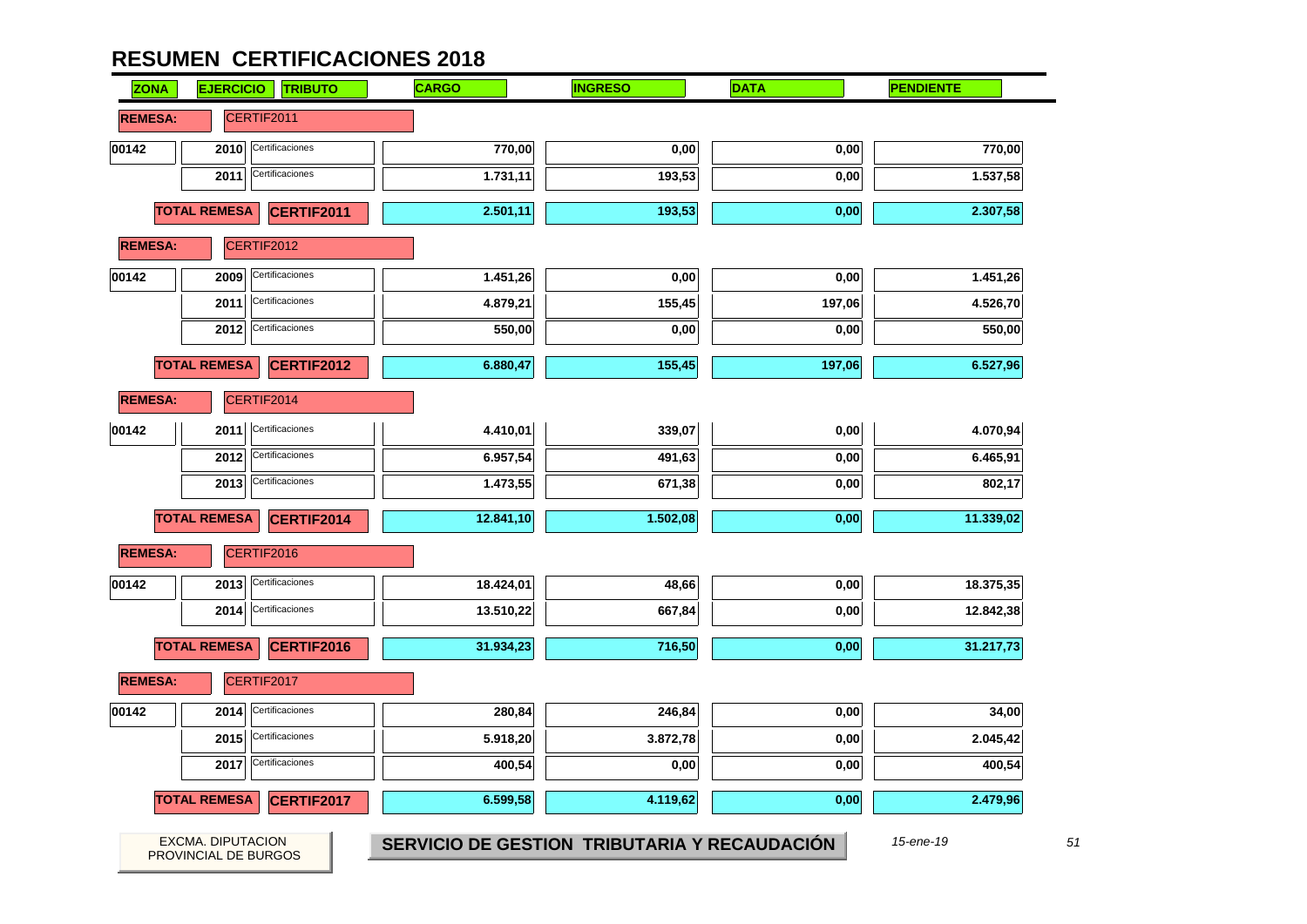| <b>ZONA</b>            | <b>EJERCICIO</b>    | <b>TRIBUTO</b>    |              | <b>CARGO</b> | <b>INGRESO</b> | <b>DATA</b> | <b>PENDIENTE</b> |
|------------------------|---------------------|-------------------|--------------|--------------|----------------|-------------|------------------|
| <b>REMESA:</b>         |                     | CERTIF2018        |              |              |                |             |                  |
| 00142                  | 2015                | Certificaciones   |              | 1.961,44     | 479,79         | 0,00        | 1.481,65         |
|                        | <b>TOTAL REMESA</b> | <b>CERTIF2018</b> |              | 1.961,44     | 479,79         | 0,00        | 1.481,65         |
| <b>MEDINA DE POMAR</b> |                     |                   | <b>TOTAL</b> | 111.420,34   | 7.226,74       | 197,06      | 103.996,54       |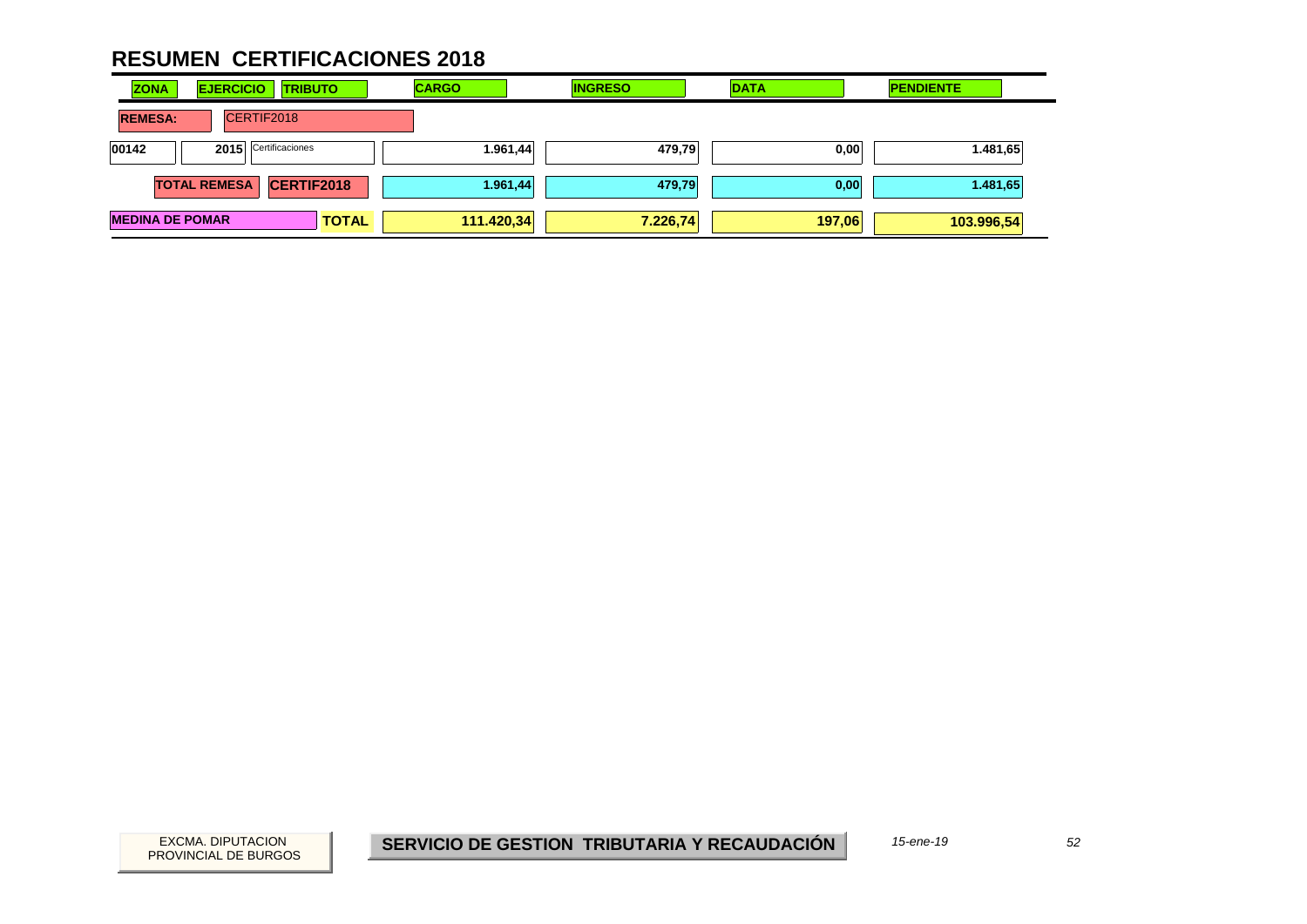| 70M<br>$-$   |             | BUTC<br>TRI | .          |          | $\sim$ | <b>A 1999 F</b> |
|--------------|-------------|-------------|------------|----------|--------|-----------------|
| <b>TOTAL</b> | <b>ZONA</b> | 00142       | 159.501.30 | 7.226.74 | 197,06 | 152.077,50      |